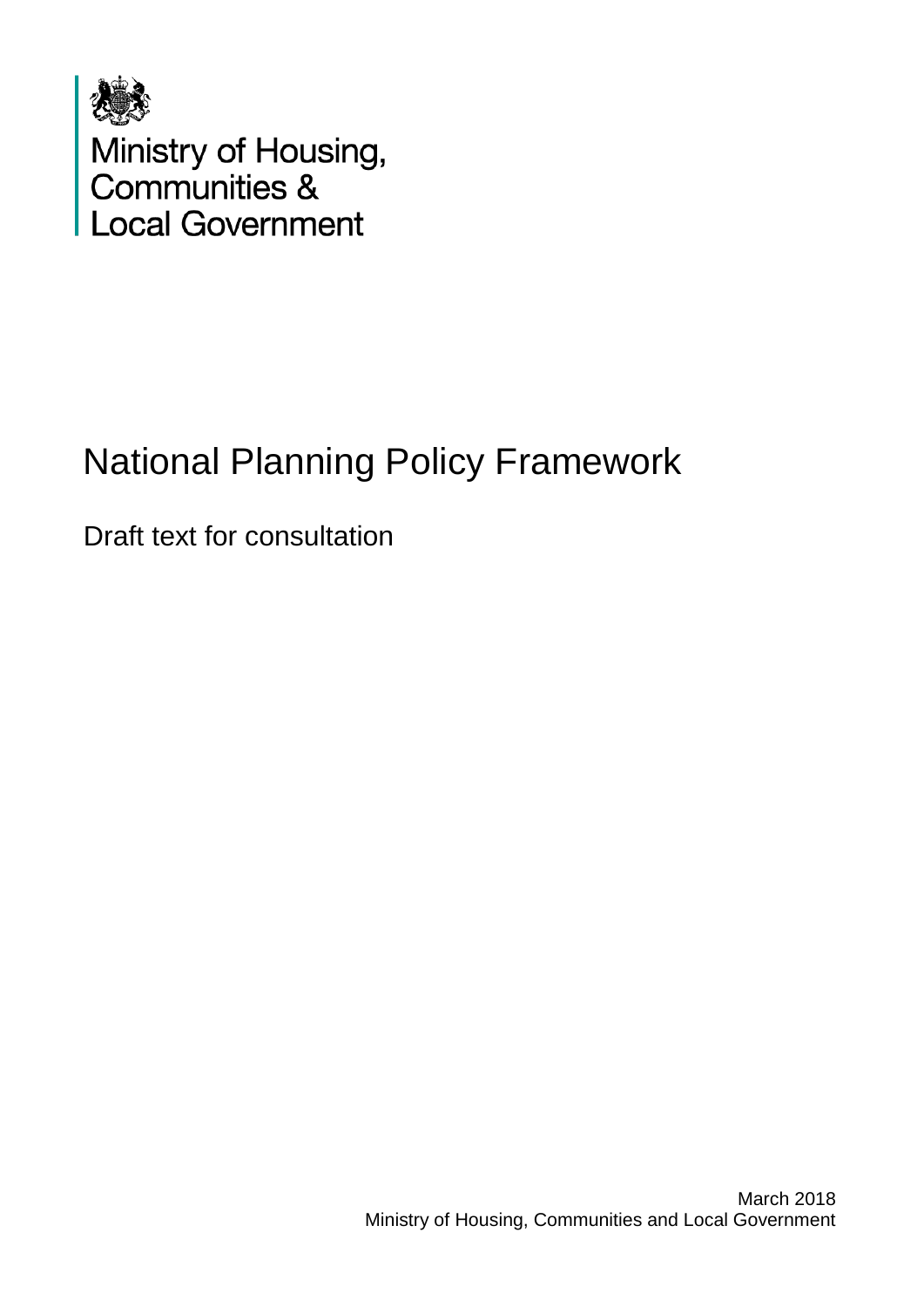

*© Crown copyright, 2018*

*Copyright in the typographical arrangement rests with the Crown.*

You may re-use this information (not including logos) free of charge in any format or medium, under the terms of the Open Government Licence. To view this visit <http://www.nationalarchives.gov.uk/doc/open-government-licence/version/3/> or write to the Information Policy Team, The National Archives, Kew, London TW9 4DU, or email: [psi@nationalarchives.gsi.gov.uk.](mailto:psi@nationalarchives.gsi.gov.uk)

This document/publication is also available on our website at [www.gov.uk/mhclg](http://www.gov.uk/mhclg)

If you have any enquiries regarding this document/publication, complete the form at <http://forms.communities.gov.uk/> or write to us at:

Ministry of Housing, Communities and Local Government Fry Building 2 Marsham Street London SW1P 4DF Telephone: 030 3444 0000

For all our latest news and updates follow us on Twitter:<https://twitter.com/mhclg>

March 2018

ISBN: 978-1-4098-5207-0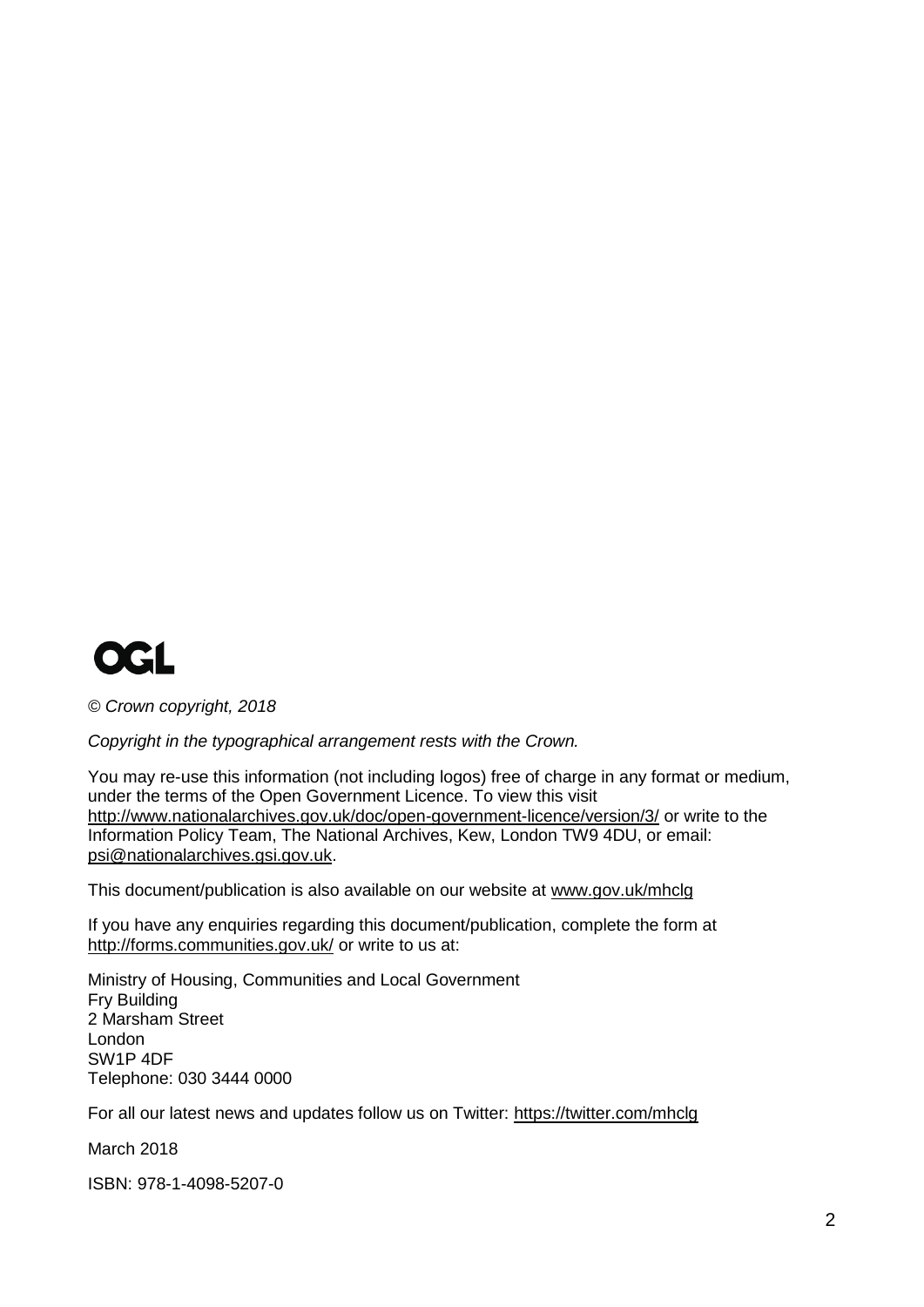# **Contents**

| $\mathbf 1$ .                        | <b>Introduction</b>                                                      | 4  |  |
|--------------------------------------|--------------------------------------------------------------------------|----|--|
| 2.                                   | Achieving sustainable development                                        | 5  |  |
| 3.                                   | <b>Plan-making</b>                                                       | 8  |  |
| 4.                                   | Decision-making                                                          | 13 |  |
| 5.                                   | Delivering a sufficient supply of homes                                  | 17 |  |
| 6.                                   | Building a strong, competitive economy                                   | 22 |  |
| 7.                                   | Ensuring the vitality of town centres                                    | 24 |  |
| 8.                                   | Promoting healthy and safe communities                                   | 26 |  |
| 9.                                   | <b>Promoting sustainable transport</b>                                   | 29 |  |
|                                      | 10. Supporting high quality communications                               | 32 |  |
|                                      | 11. Making effective use of land                                         | 34 |  |
|                                      | 12. Achieving well-designed places                                       | 37 |  |
|                                      | 13. Protecting Green Belt land                                           | 39 |  |
|                                      | 14. Meeting the challenge of climate change, flooding and coastal change | 43 |  |
|                                      | 15. Conserving and enhancing the natural environment                     | 48 |  |
|                                      | 16. Conserving and enhancing the historic environment                    | 52 |  |
|                                      | 17. Facilitating the sustainable use of minerals                         | 56 |  |
| <b>Annex 1: Implementation</b><br>60 |                                                                          |    |  |
|                                      | 62<br><b>Annex 2: Glossary</b>                                           |    |  |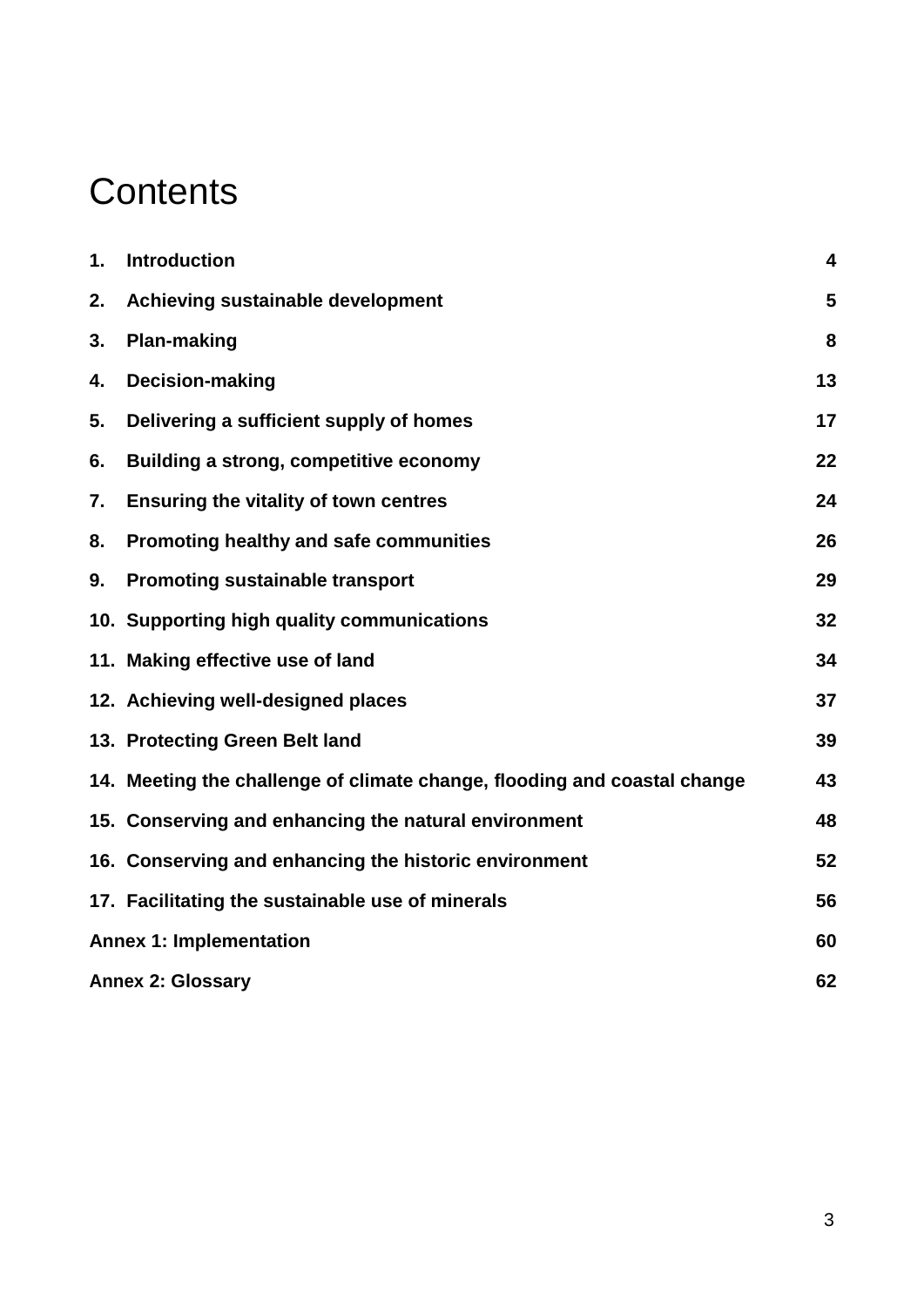# <span id="page-3-0"></span>1. Introduction

 $\overline{a}$ 

- 1. The National Planning Policy Framework sets out the Government's planning policies for England and how these should be applied<sup>1</sup>. It provides a framework within which locally-prepared plans for housing and other development can be produced.
- 2. Planning law requires that applications for planning permission be determined in  $accordance$  with the development plan<sup>2</sup>, unless material considerations indicate otherwise<sup>3</sup>. The National Planning Policy Framework must be taken into account in preparing the development plan, and is a material consideration in planning decisions. Planning policies and decisions must also reflect relevant international obligations and statutory requirements.
- 3. General references to planning policies in this Framework should be applied in a way that is appropriate to the type of plan being produced, taking into account policy on plan-making in chapter 3.
- 4. The Framework does not contain specific policies for nationally significant infrastructure projects. These are determined in accordance with the decisionmaking framework in the Planning Act 2008 (as amended) and relevant national policy statements for major infrastructure, as well as any other matters that are relevant (which may include the National Planning Policy Framework). National policy statements form part of the overall framework of national planning policy, and may be a material consideration in preparing plans and making decisions on planning applications.
- 5. The Framework should be read in conjunction with the Government's planning policy for traveller sites, and its planning policy for waste. When preparing plans or making decisions on applications for these types of development, regard should also be had to the policies in this Framework, where relevant.
- 6. Other statements of government policy may be material when preparing plans or deciding applications, such as relevant Written Ministerial Statements and endorsed recommendations of the National Infrastructure Commission.

 $1$  This document replaces the first National Planning Policy Framework published in March 2012.

 $2$  This includes the local and neighbourhood plans that have been brought into force, and any spatial development strategies produced by combined authorities or elected Mayors (see glossary).

<sup>3</sup> Section 38(6) of the Planning and Compulsory Purchase Act 2004 and section 70(2) of the Town and Country Planning Act 1990.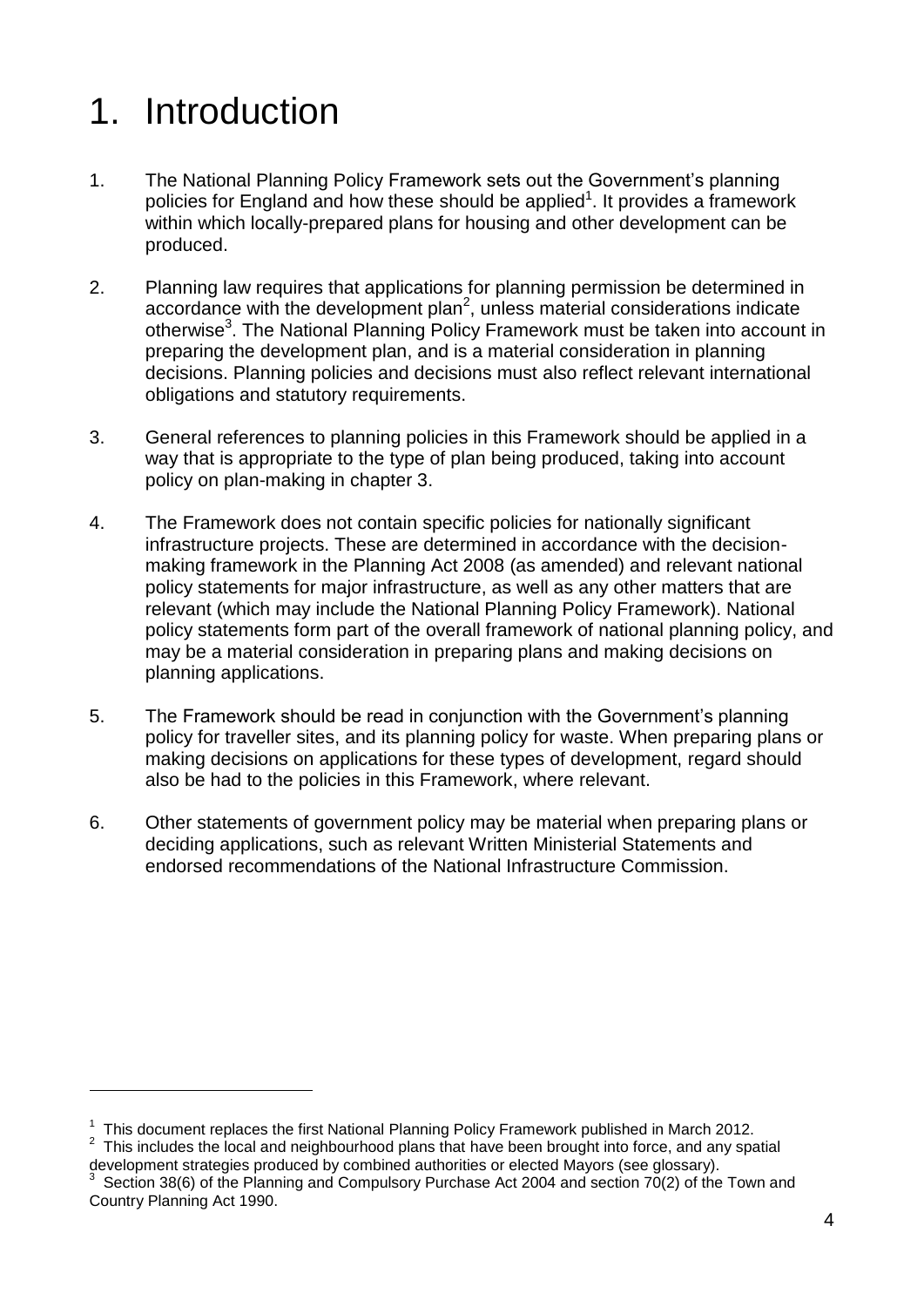# <span id="page-4-0"></span>2. Achieving sustainable development

- 7. The purpose of the planning system is to contribute to the achievement of sustainable development. At a very high level, the objective of sustainable development can be summarised as meeting the needs of the present without compromising the ability of future generations to meet their own needs<sup>4</sup>.
- 8. Achieving sustainable development means that the planning system has three overarching objectives, which are interdependent and need to be pursued in mutually supportive ways (so that opportunities can be taken to secure net gains across the different objectives):
	- a) **an economic objective** to help build a strong, responsive and competitive economy, by ensuring that sufficient land of the right types is available in the right places and at the right time to support growth, innovation and improved productivity; and by identifying and coordinating the provision of infrastructure;
	- b) **a social objective** to support strong, vibrant and healthy communities, by ensuring that a sufficient number and range of homes can be provided to meet the needs of present and future generations; and by fostering a well-designed and safe built environment, with accessible services and open spaces that reflect current and future needs and support communities' health, social and cultural well-being; and
	- c) **an environmental objective** to contribute to protecting and enhancing our natural, built and historic environment; including making effective use of land, helping to improve biodiversity, use natural resources prudently, minimise waste and pollution, and mitigate and adapt to climate change, including moving to a low carbon economy.
- 9. These objectives should be delivered through the preparation and implementation of plans and the policies in this Framework; they are not criteria against which every decision can or should be judged. Planning policies and decisions should play an active role in guiding development towards sustainable solutions, but in doing so should take local circumstances into account, to reflect the character, needs and opportunities of each area.
- 10. So that sustainable development is pursued in a positive way, at the heart of the Framework is a **presumption in favour of sustainable development** (paragraph 11).

<sup>4</sup> Resolution 42/187 of the United Nations General Assembly.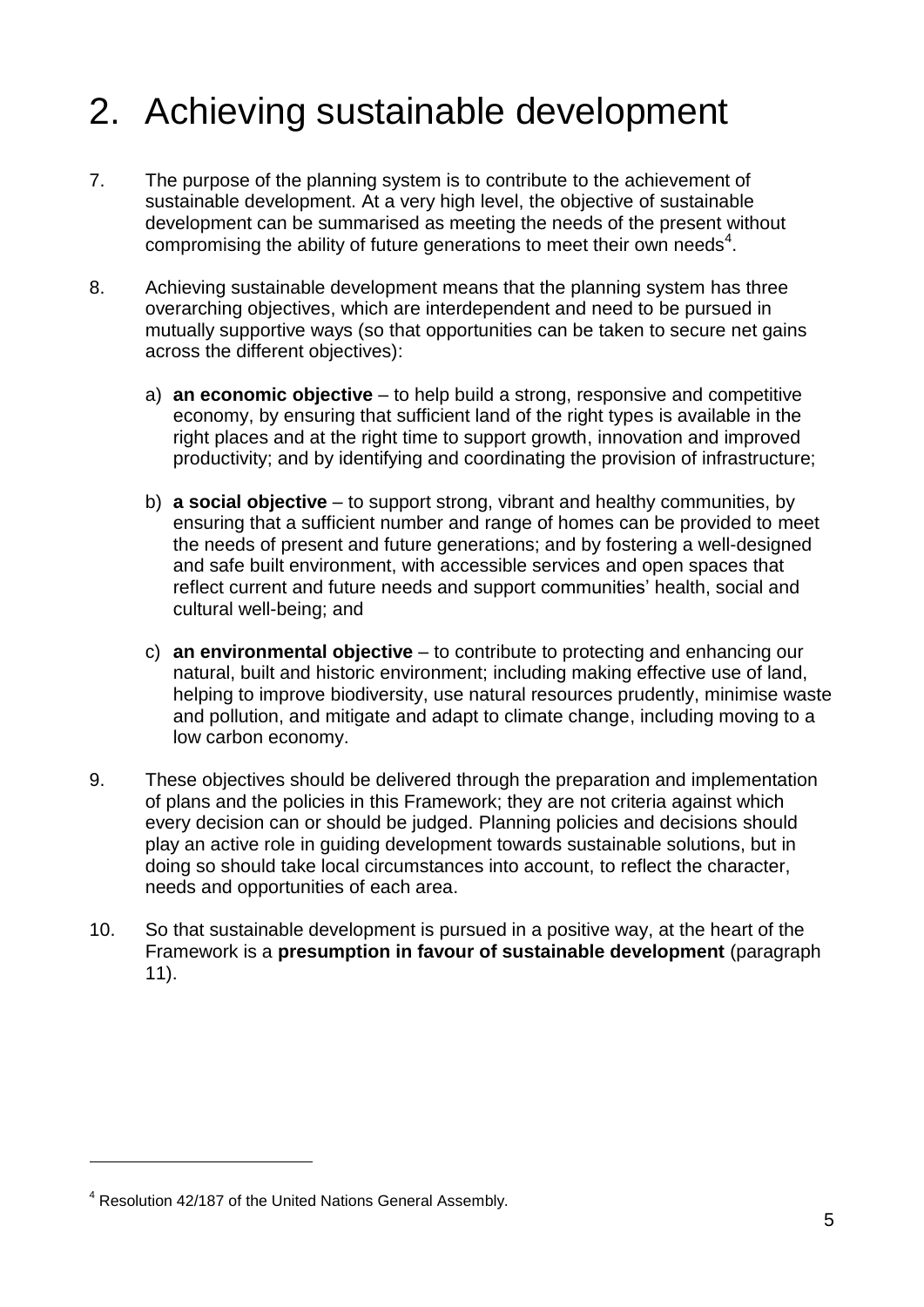## The presumption in favour of sustainable development

| 11. | Plans and decisions should apply a presumption in favour of sustainable<br>development. |                                                                                                                                                                                                                                                    |  |  |
|-----|-----------------------------------------------------------------------------------------|----------------------------------------------------------------------------------------------------------------------------------------------------------------------------------------------------------------------------------------------------|--|--|
|     | For plan-making this means that:                                                        |                                                                                                                                                                                                                                                    |  |  |
|     |                                                                                         | a) plans should positively seek opportunities to meet the development<br>needs of their area, and be sufficiently flexible to adapt to rapid<br>change;                                                                                            |  |  |
|     |                                                                                         | b) strategic plans <sup>5</sup> should, as a minimum, provide for objectively<br>assessed needs for housing and other development, as well as any<br>needs that cannot be met within neighbouring areas <sup>6</sup> , unless:                     |  |  |
|     |                                                                                         | i. the application of policies in this Framework that protect areas or<br>assets of particular importance provides a strong reason for<br>restricting the overall scale, type or distribution of development in<br>the plan area <sup>7</sup> ; or |  |  |
|     |                                                                                         | any adverse impacts of doing so would significantly and<br>ii.<br>demonstrably outweigh the benefits, when assessed against the<br>policies in this Framework taken as a whole.                                                                    |  |  |
|     | For decision-taking this means:                                                         |                                                                                                                                                                                                                                                    |  |  |
|     |                                                                                         | c) approving development proposals that accord with an up-to-date<br>development plan without delay; or                                                                                                                                            |  |  |
|     |                                                                                         | d) where there are no relevant development plan policies, or the<br>policies which are most important for determining the application are<br>out-of-date, granting permission unless:                                                              |  |  |
|     |                                                                                         | the application of policies in this Framework that protect areas or<br>i.<br>assets of particular importance provides a clear reason for<br>refusing the development proposed <sup>7</sup> ; or                                                    |  |  |
|     |                                                                                         | ii. any adverse impacts of doing so would significantly and<br>demonstrably outweigh the benefits, when assessed against the<br>policies in this Framework taken as a whole.                                                                       |  |  |

12. The presumption in favour of sustainable development does not change the statutory status of the development plan as the starting point for decision making.

 $5$  Local plans or spatial development strategies that contain policies to address the strategic priorities of an area (see chapter 3).

 $6$  As established through statements of common ground.

 $7$  The policies referred to are those in this Framework relating to sites protected under the Birds and Habitats Directives and/or designated as Sites of Special Scientific Interest; land designated as Green Belt, Local Green Space, an Area of Outstanding Natural Beauty, within a National Park (or the Broads Authority) or defined as Heritage Coast; irreplaceable habitats including ancient woodland; aged or veteran trees; designated heritage assets (and other heritage assets of archaeological interest referred to in footnote 55); and areas at risk of flooding or coastal change. It does not refer to policies in development plans.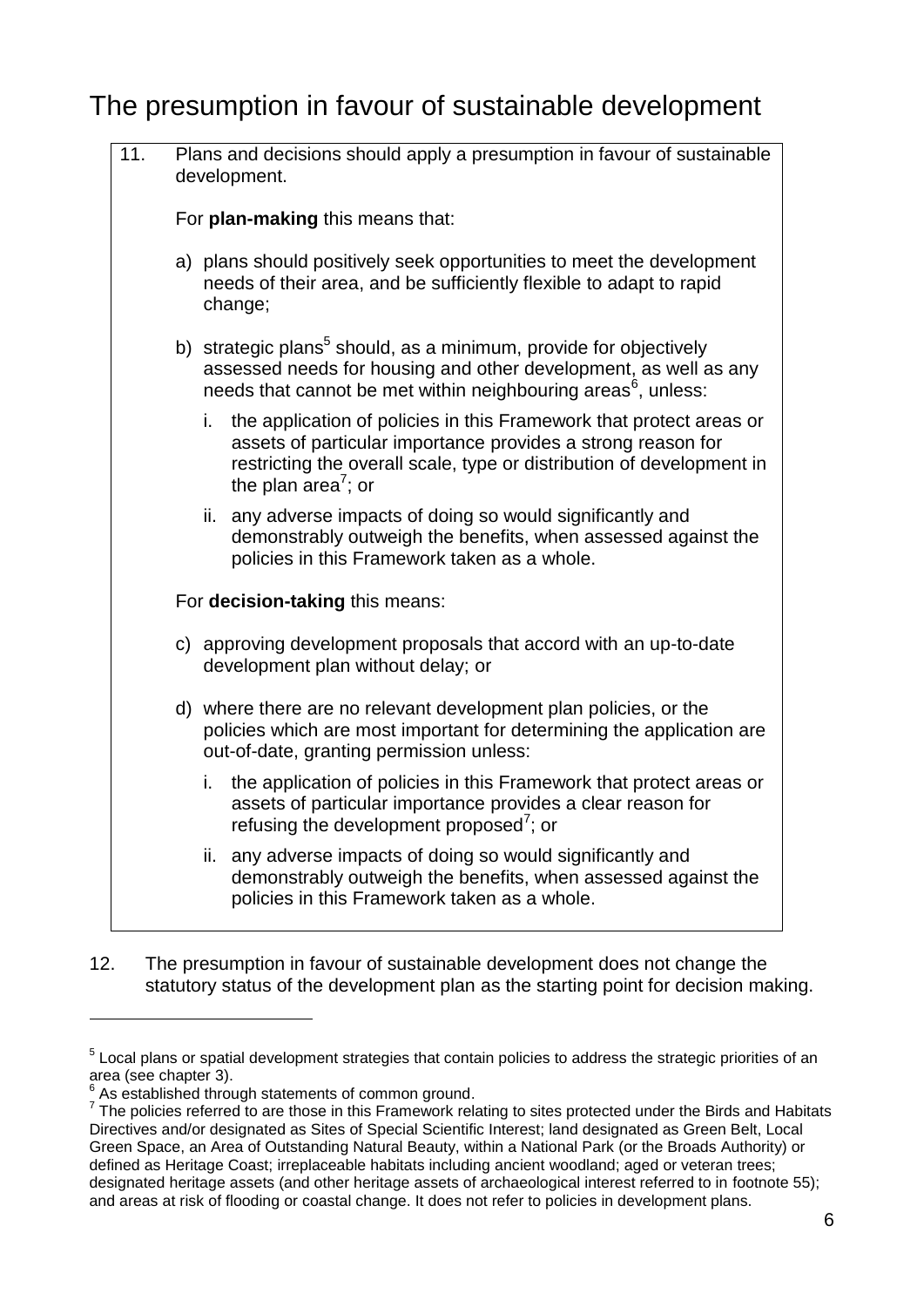Where a planning application conflicts with an up-to-date development plan  $($ including any neighbourhood plans that have been brought into force $<sup>8</sup>$ ), permission</sup> should not usually be granted. Local planning authorities may take decisions that depart from an up-to-date development plan, but only if material considerations in a particular case indicate that the plan should not be followed.

- 13. The application of the presumption has implications for the way communities engage in neighbourhood planning. Neighbourhood plans should support the delivery of strategic policies contained in local plans or spatial development strategies; and should shape and direct development that is outside of these strategic policies.
- 14. Where a neighbourhood plan that has recently been brought into force<sup>9</sup> contains policies and allocations to meet its identified housing requirement, the adverse impact of allowing development that conflicts with it is likely to significantly and demonstrably outweigh the benefits where:
	- a) paragraph 75 of this Framework applies; and
	- b) the local planning authority has at least a three year supply of deliverable housing sites (against its five year housing supply requirement), and its housing delivery was at least 45% of that required<sup>10</sup> over the previous three years.

 $\overline{a}$ 

 $8$  Brought into force refers to neighbourhood plans passed at referendum.

<sup>&</sup>lt;sup>9</sup> 'Recently been brought into force' means a neighbourhood plan which was passed at referendum two years or less before the date on which the decision is made.

Assessed against the Housing Delivery Test, from November 2018 onwards. Transitional arrangements are set out in Annex 1.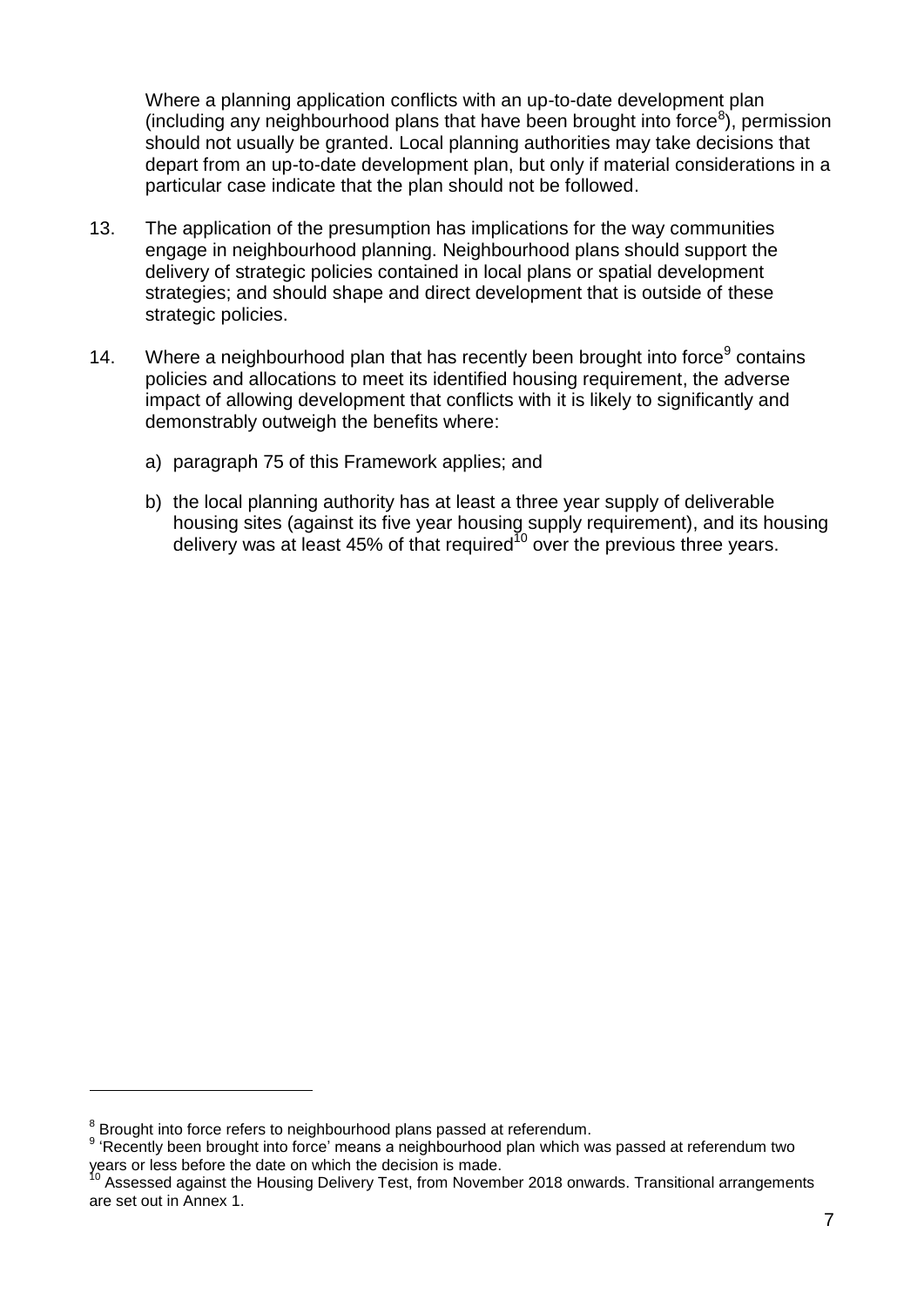# <span id="page-7-0"></span>3. Plan-making

- 15. The planning system should be genuinely plan-led: succinct and up-to-date plans should provide a positive vision for the future of each area; a framework for addressing housing needs and other economic, social and environmental priorities; and a platform for local people to shape their surroundings.
- 16. Plans should:

l

- a) be prepared with the objective of contributing to the achievement of sustainable  $d$ evelopment<sup>11</sup>:
- b) be prepared positively, in a way that is aspirational but deliverable;
- c) be shaped by early, proportionate and meaningful engagement between planmakers and communities, local organisations, businesses, infrastructure providers and statutory consultees;
- d) contain policies that are clearly written and unambiguous, so it is evident how a decision maker should react to development proposals;
- e) be accessible through the use of digital tools to assist public involvement and policy presentation; and
- f) serve a clear purpose, avoiding unnecessary duplication of policies that apply to a particular area (including policies in this Framework, where relevant).

#### The plan-making framework

- 17. As a minimum, authorities must ensure that there is a plan which addresses the strategic priorities for their area<sup>12</sup>. This strategic plan can be produced by:
	- a) local planning authorities working together or independently, in the form of a joint or individual local plan; or
	- b) an elected Mayor or combined authority, in the form of a spatial development strategy (where plan-making powers have been conferred).
- 18. Where more detailed issues need addressing, local policies may be produced for inclusion in a local plan, or in a neighbourhood plan prepared by a neighbourhood planning group (a parish or town council, or a neighbourhood forum).
- 19. It is the combination of these statutory plans, produced at the strategic and local levels, that makes up the 'development plan' for a particular area.

 $11$  This is a legal obligation on local planning authorities exercising their plan-making functions.

 $12$  Section 19(1B-1E) of the Planning and Compulsory Purchase Act 2004.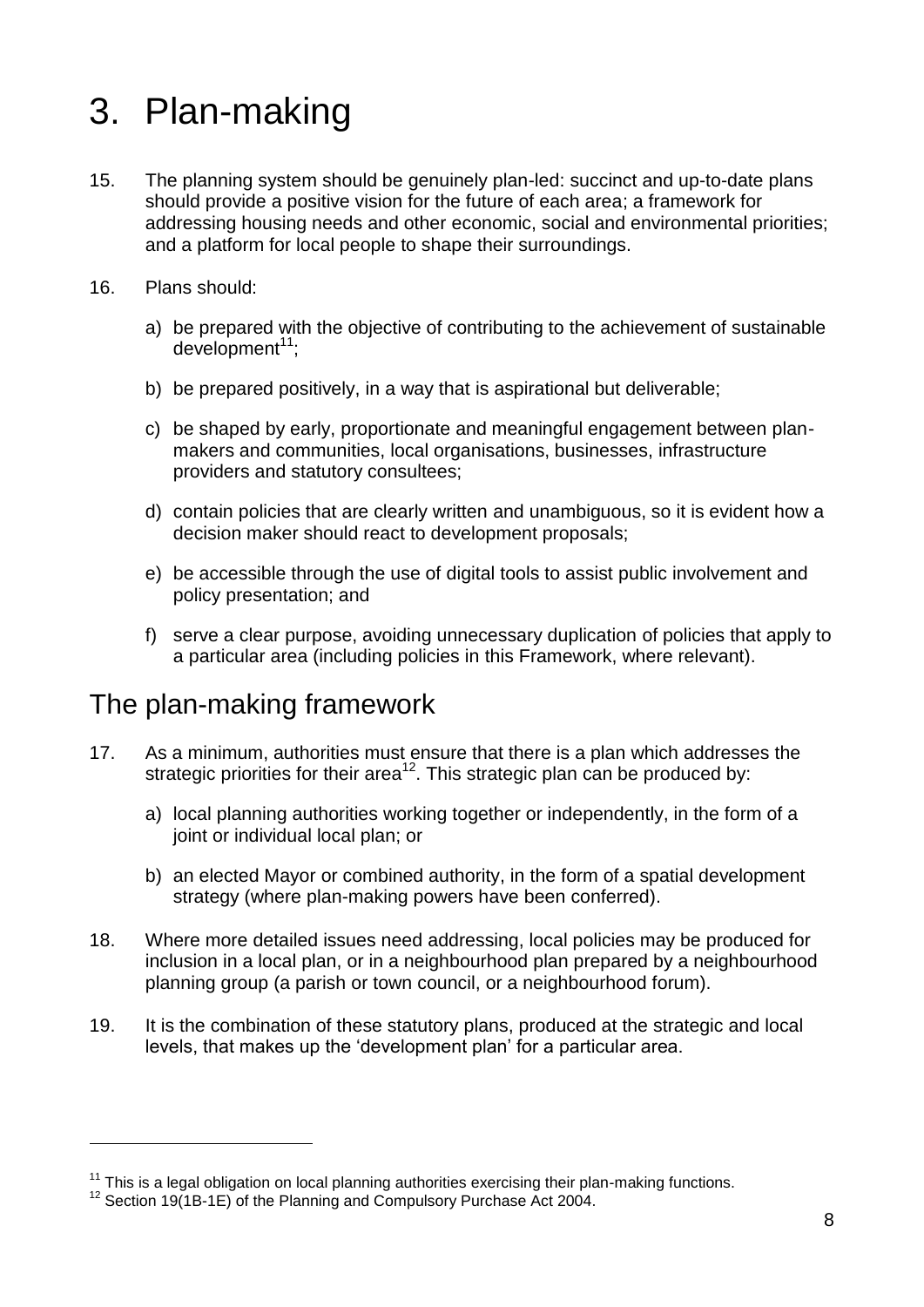## Strategic policies

- 20. The strategic policies required for the area of each local planning authority should include those policies, and strategic site allocations, necessary to provide:
	- a) an overall strategy for the pattern and scale of development;
	- b) the homes and workplaces needed, including affordable housing;
	- c) appropriate retail, leisure and other commercial development;
	- d) infrastructure for transport, telecommunications, security, waste management, water supply, wastewater, flood risk and coastal change management, and the provision of minerals and energy (including heat);
	- e) community facilities (such as health, education and cultural infrastructure); and
	- f) climate change mitigation and adaptation, and conservation and enhancement of the natural, built and historic environment, including landscape and green infrastructure.
- 21. Plans should make explicit which policies are 'strategic policies'. These should be limited to those necessary to address the strategic priorities of the area (and any relevant cross-boundary issues), to provide a clear starting point for any local policies that may be needed. Those local policies may come forward either as part of a single local plan<sup>13</sup> or as part of a subsequent local plan or neighbourhood plan. Strategic policies should not extend to detailed matters that are more appropriately dealt with through neighbourhood plans or other local policies.
- 22. Strategic policies should look ahead over a minimum 15 year period from adoption, to anticipate and respond to long-term requirements and opportunities, such as those arising from major improvements in infrastructure.
- 23. Policies should be reviewed to assess whether they need updating at least once every five years, and should then be updated as necessary<sup>14</sup>. Reviews should be completed no later than five years from the adoption date of the plan, and should take into account changing circumstances affecting the area, or any relevant changes in national policy. Relevant strategic policies will need updating at least once every five years if their applicable local housing need figure has increased; and they are likely to require earlier review if local housing need is expected to increase in the near future.
- 24. Strategic plans should indicate broad locations for development on a key diagram, and land-use designations and allocations on a policies map<sup>15</sup>. They should have a clear strategy for bringing sufficient land forward, and at a sufficient rate, to address objectively assessed needs over the plan period, in line with the presumption in favour of sustainable development. They should, as a minimum, plan for and

 $13$  Where a single local plan is prepared the local policies should be clearly distinguished from the strategic policies.

Reviews at least every five years are a legal requirement for all local plans.

 $15$  For spatial development strategies, this is only where the power to make allocations has been conferred.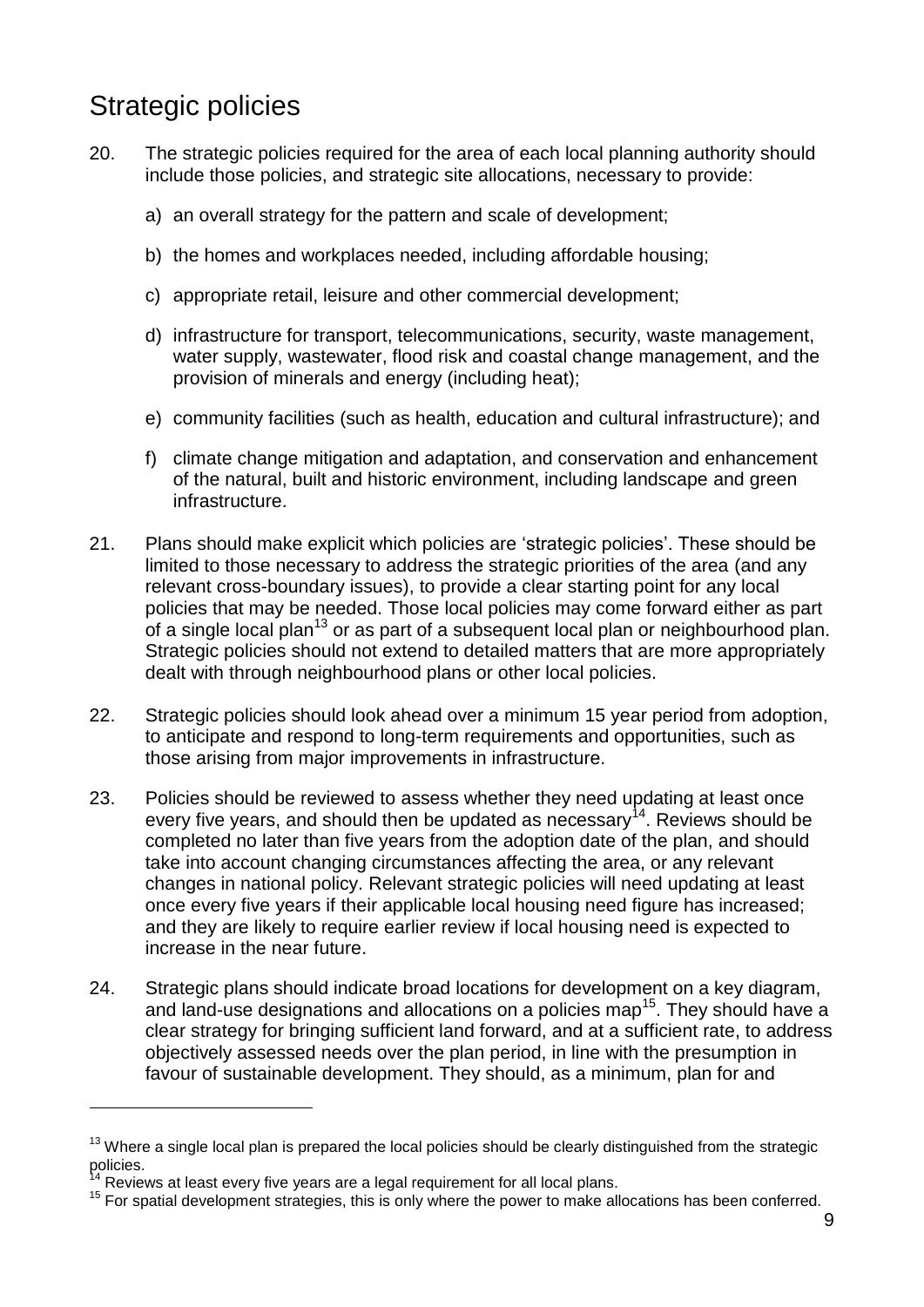allocate sufficient sites to deliver the strategic priorities of the area (except insofar as these needs can be met more appropriately through other mechanisms, such as brownfield registers or local policies).

25. The preparation and review of strategic policies should be underpinned by relevant and up-to-date evidence. This should be adequate but proportionate, focused tightly on supporting and justifying the policies concerned, and take into account relevant market signals.

### Maintaining effective cooperation

- 26. Local planning authorities and county councils (in two-tier areas) have a duty to cooperate with each other, and with other prescribed bodies, on strategic matters that cross administrative boundaries.
- 27. Strategic plan-making authorities should collaborate to identify the relevant strategic matters which they need to address in their plans. They should also engage with their local communities and relevant bodies including Local Enterprise Partnerships, Local Nature Partnerships, the Marine Management Organisation, county councils, infrastructure providers, elected Mayors and combined authorities (in cases where Mayors or combined authorities do not have plan-making powers).
- 28. Effective and on-going joint working between strategic plan making authorities and relevant bodies is integral to the production of a positively prepared and justified strategy. In particular, joint working should help to determine where additional infrastructure is necessary, and whether development needs that cannot be met wholly within a particular plan area could be met elsewhere.
- 29. In order to demonstrate effective and on-going joint working, strategic plan-making authorities should prepare and maintain one or more statements of common ground, documenting the cross boundary matters being addressed and progress in cooperating to address these. These should be produced using the approach set out in national planning guidance, and be made publicly available throughout the plan-making process to provide transparency.

## Local policies

- 30. Local policies can be used by authorities and communities to set out more detailed policies for specific areas, neighbourhoods or types of development. This can include allocating sites, the provision of infrastructure and community facilities at a local level, establishing design principles and setting out development management policies.
- 31. Neighbourhood planning gives communities the power to develop a shared vision for their area. Neighbourhood plans can shape, direct and help to deliver sustainable development, by influencing local planning decisions as part of the statutory development plan. Neighbourhood plans should not promote less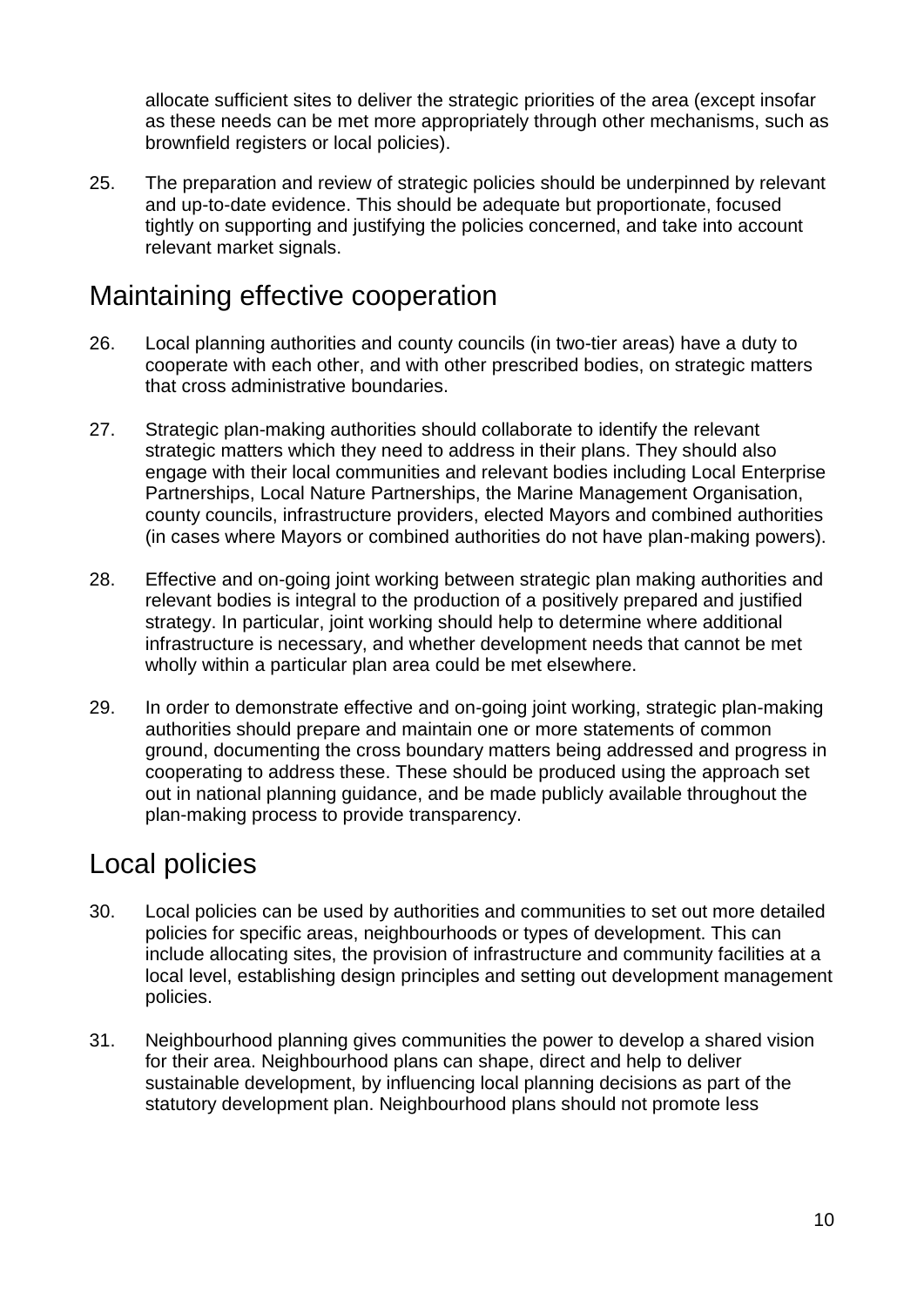development than set out in the strategic policies for the area, or undermine those strategic policies<sup>16</sup>.

- 32. Once a neighbourhood plan has been brought into force, the policies it contains take precedence over existing non-strategic policies in a local plan for that neighbourhood, where they are in conflict; unless they are superseded by strategic or local policies that are adopted subsequently.
- 33. The preparation and review of local policies should be underpinned by proportionate, relevant and up-to-date evidence, focused tightly on supporting and justifying the policies concerned.

### Development contributions

34. Plans should set out the contributions expected in association with particular sites and types of development. This should include setting out the levels and types of affordable housing provision required, along with other infrastructure (such as that needed for education, health, transport, green and digital infrastructure). Such policies should not make development unviable, and should be supported by evidence to demonstrate this. Plans should also set out any circumstances in which further viability assessment may be required in determining individual applications.

## Assessing and examining plans

 $\overline{a}$ 

- 35. Strategic and local plans should be informed throughout their preparation by a sustainability appraisal that meets the relevant legal requirements<sup>17</sup>. This should demonstrate how the plan has addressed relevant economic, social and environmental objectives (including opportunities for net gains). Significant adverse impacts on these objectives should be avoided and, wherever possible, alternative options which reduce or eliminate such impacts should be pursued. Where significant adverse impacts are unavoidable, suitable mitigation measures should be proposed (or, where this is not possible, compensatory measures should be considered).
- 36. Strategic and local plans are examined to assess whether they have been prepared in accordance with legal and procedural requirements, and whether they are sound. Plans are 'sound' if they are:
	- a) **Positively prepared** provides a strategy which will, as a minimum, meet as much as possible of the area's objectively assessed needs (particularly for housing, using a clear and justified method to identify needs); and is informed by agreements with other authorities, so that unmet need from neighbouring areas is accommodated where it is practical to do so and is consistent with achieving sustainable development;

 $16$  Neighbourhood plans must be in general conformity with the strategic policies contained in any development plan that covers their area.

The reference to relevant legal requirements refers to Strategic Environmental Assessment. Neighbourhood plans may also require Strategic Environmental Assessment but only where there are potentially significant environmental impacts.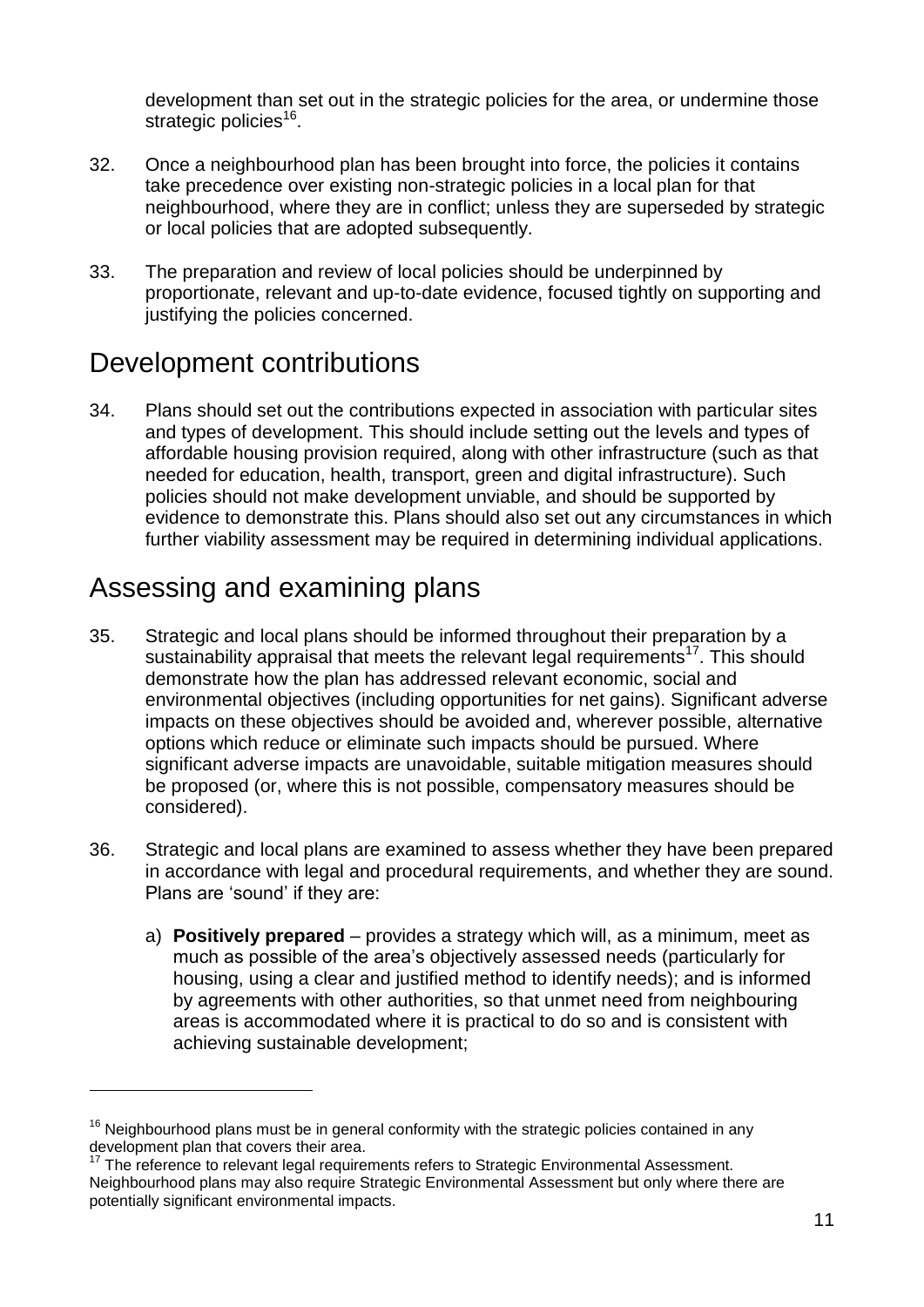- b) **Justified** an appropriate strategy, taking into account the reasonable alternatives, and based on proportionate evidence;
- c) **Effective** deliverable over the plan period, and based on effective joint working on cross-boundary strategic matters that have been dealt with rather than deferred, as evidenced by the statement of common ground; and
- d) **Consistent with national policy** enables the delivery of sustainable development in accordance with the policies in this Framework.
- 37. These tests of soundness will be applied to local policies<sup>18</sup> in a proportionate way, taking into account the extent to which they are consistent with relevant strategic policies for the area.
- 38. Neighbourhood plans must meet certain 'basic conditions' and other legal requirements<sup>19</sup> before they can come into force. These are tested though an independent examination before the neighbourhood plan may proceed to referendum.

 $18$  Where these are contained in a local plan.

 $19$  As set out in paragraph 8 of Schedule 4B to the Town and Country Planning Act 1990 (as amended).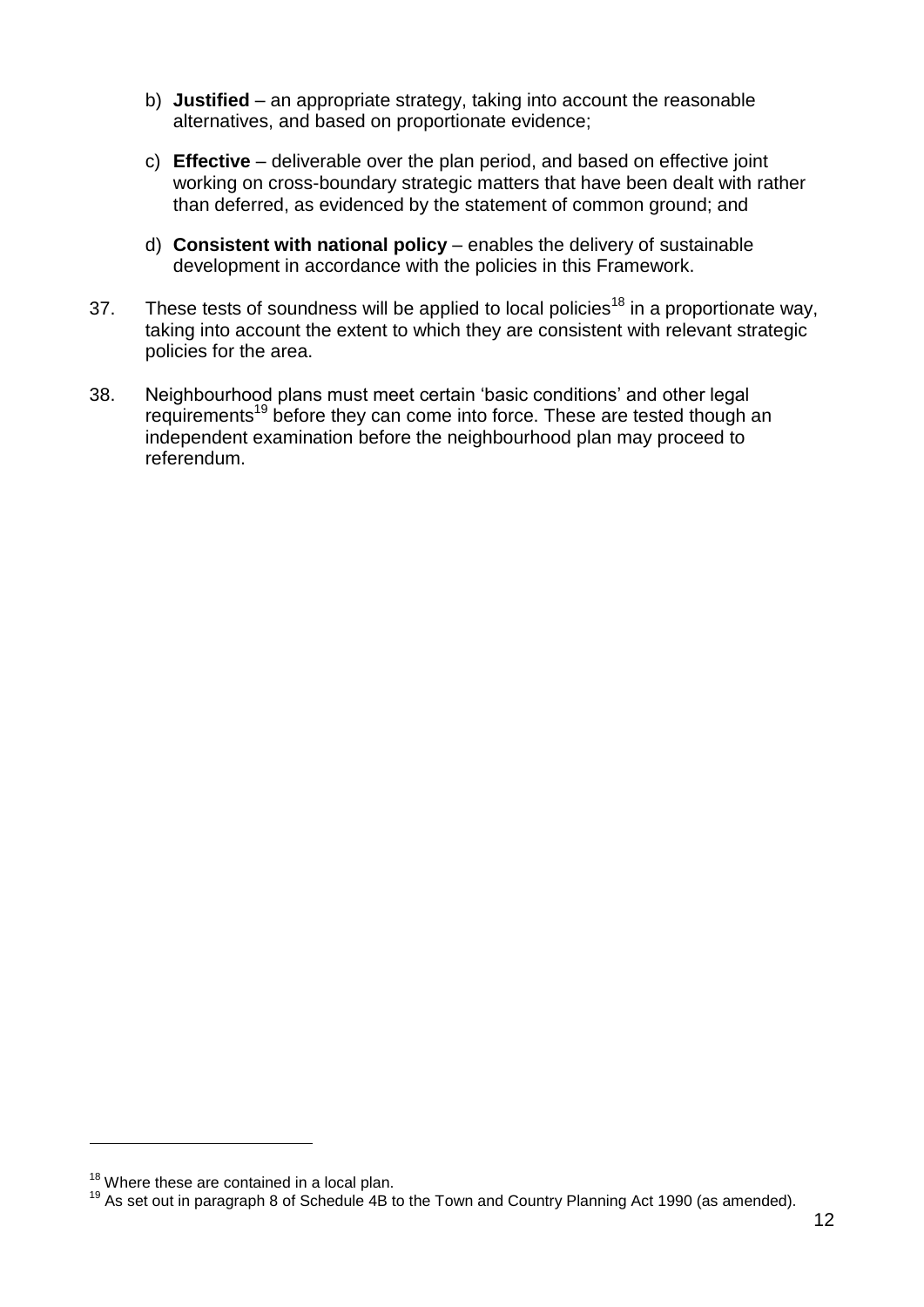# <span id="page-12-0"></span>4. Decision-making

39. Local planning authorities should approach decisions on proposed development in a positive and creative way. They should use the full range of planning tools available, including brownfield registers and permission in principle, and work proactively with applicants to secure developments that will improve the economic, social and environmental conditions of the area. Decision-makers at every level should seek to approve applications for sustainable development where possible.

#### Pre-application engagement and front loading

- 40. Early engagement has significant potential to improve the efficiency and effectiveness of the planning application system for all parties. Good quality preapplication discussion enables better coordination between public and private resources and improved outcomes for the community.
- 41. Local planning authorities have a key role to play in encouraging other parties to take maximum advantage of the pre-application stage. They cannot require that a developer engages with them before submitting a planning application, but they should encourage take-up of any pre-application services they do offer. They should also, where they think this would be beneficial, encourage any applicants who are not already required to do so by law to engage with the local community and, where relevant, with statutory and non-statutory consultees, before submitting their applications.
- 42. The more issues that can be resolved at pre-application stage, including the need to deliver improvements in infrastructure and affordable housing, the greater the benefits. For their role in the planning system to be effective and positive, statutory planning consultees will need to take the same early, pro-active approach, and provide advice in a timely manner throughout the development process. This assists local planning authorities in issuing timely decisions, helping to ensure that applicants do not experience unnecessary delays and costs.
- 43. The participation of other consenting bodies in pre-application discussions should enable early consideration of all the fundamental issues relating to whether a particular development will be acceptable in principle, even where other consents relating to how a development is built or operated are needed at a later stage. Wherever possible, parallel processing of other consents should be encouraged to help speed up the process and resolve any issues as early as possible.
- 44. The right information is crucial to good decision-making, particularly where formal assessments are required (such as Environmental Impact Assessment, Habitats Regulations Assessment and Flood Risk Assessment). To avoid delay, applicants should discuss what information is needed with the local planning authority and expert bodies as early as possible.
- 45. Local planning authorities should publish a list of their information requirements for applications for planning permission. These requirements should be kept to the minimum needed to make decisions, and should be reviewed at least every two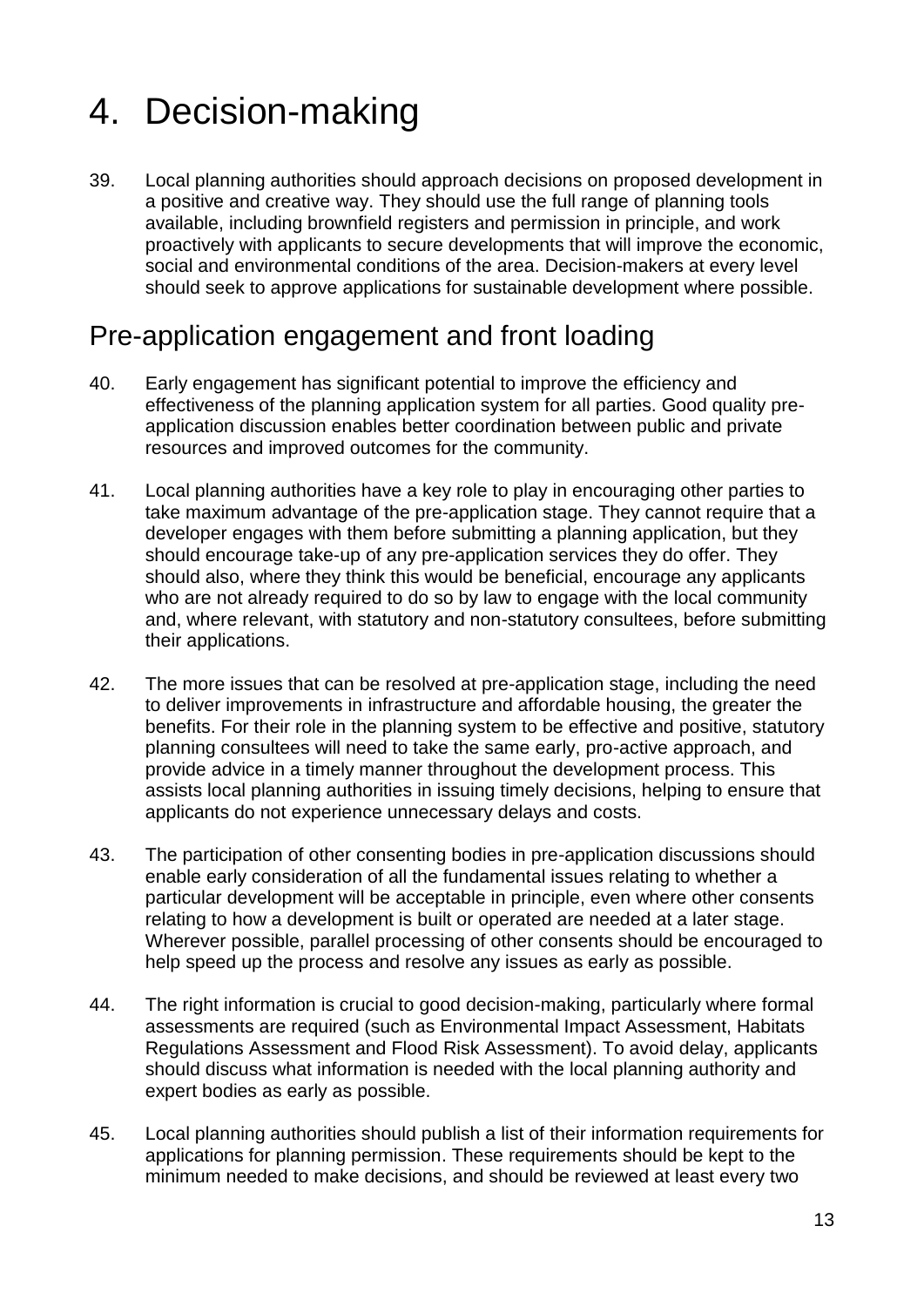years. Local planning authorities should only request supporting information that is relevant, necessary and material to the application in question.

- 46. Local planning authorities should consult the appropriate bodies when considering applications for the siting or changes to hazardous substances establishments, or for development around such establishments.
- 47. Applicants and local planning authorities should consider the potential for voluntary planning performance agreements, where this might achieve a faster and more effective application process.

### Determining applications

- 48. Planning law requires that applications for planning permission be determined in accordance with the development plan, unless material considerations indicate otherwise. Decisions on applications should be made as quickly as possible, and within statutory timescales unless a longer period has been agreed by the applicant in writing.
- 49. Local planning authorities may give weight to relevant policies in emerging plans according to:
	- a) the stage of preparation of the emerging plan (the more advanced its preparation, the greater the weight that may be given);
	- b) the extent to which there are unresolved objections to relevant policies (the less significant the unresolved objections, the greater the weight that may be given); and
	- c) the degree of consistency of the relevant policies in the emerging plan to this Framework (the closer the policies in the emerging plan to the policies in the Framework, the greater the weight that may be given).
- 50. However in the context of the Framework and in particular the presumption in favour of sustainable development – arguments that an application is premature are unlikely to justify a refusal of planning permission other than in the limited circumstances where both:
	- a) the development proposed is so substantial, or its cumulative effect would be so significant, that to grant permission would undermine the plan-making process by predetermining decisions about the scale, location or phasing of new development that are central to an emerging plan; and
	- b) the emerging plan is at an advanced stage but is not yet formally part of the development plan for the area.
- 51. Refusal of planning permission on grounds of prematurity will seldom be justified where a draft plan has yet to be submitted for examination; or  $-$  in the case of a neighbourhood plan – before the end of the local planning authority publicity period on the draft plan. Where planning permission is refused on grounds of prematurity, the local planning authority will need to indicate clearly how the grant of permission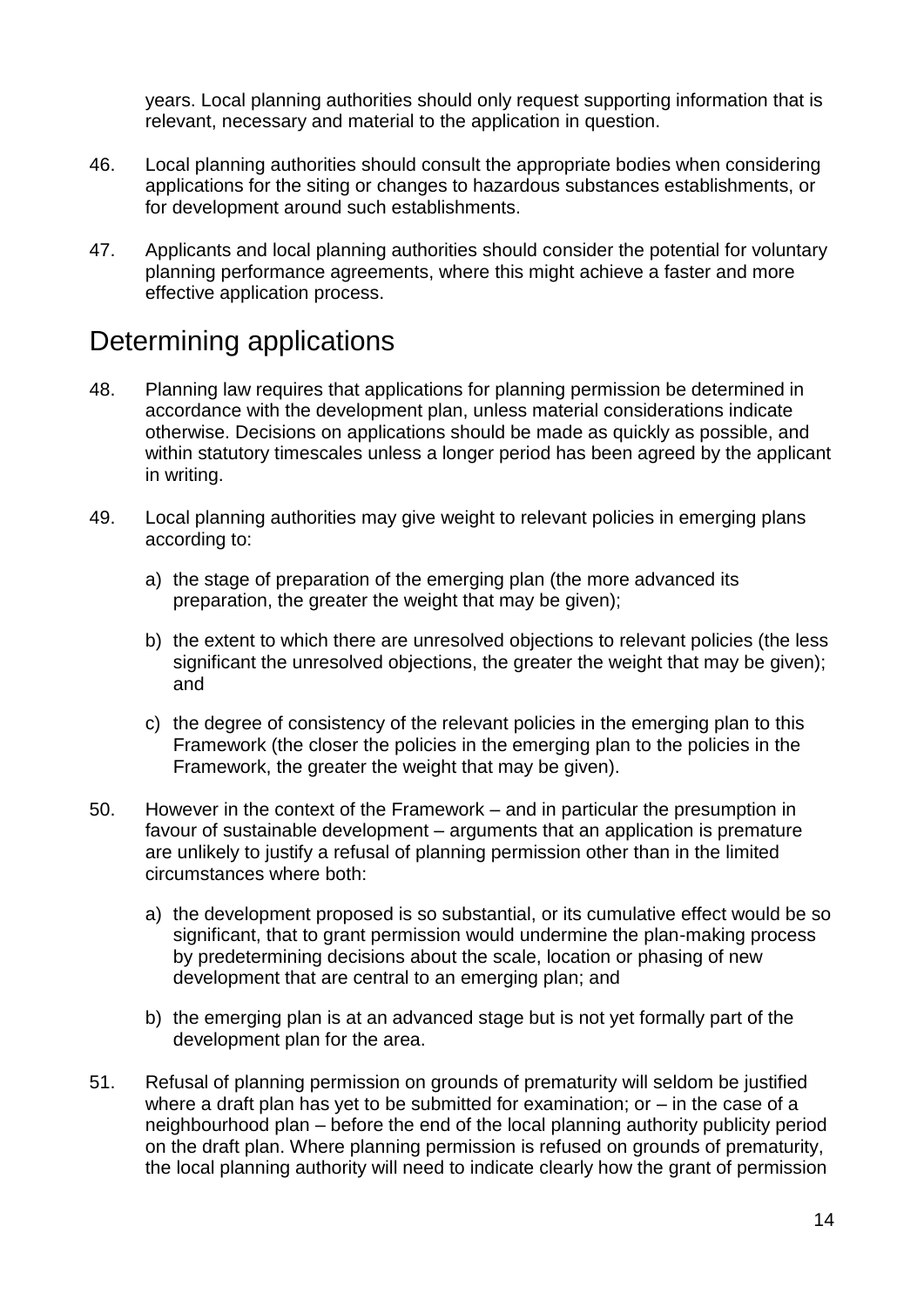for the development concerned would prejudice the outcome of the plan-making process.

## Tailoring planning controls to local circumstances

- 52. Local planning authorities are encouraged to use Local Development Orders to set the planning framework for particular areas or categories of development where the impacts would be acceptable, and in particular where this would promote economic, social or environmental gains for the area.
- 53. Communities can use Neighbourhood Development Orders and Community Right to Build Orders to grant planning permission. These require the support of the local community through a referendum. Local planning authorities should take a proactive and positive approach to such proposals, working collaboratively with community organisations to resolve any issues before draft orders are submitted for examination.
- 54. The use of Article 4 directions to remove national permitted development rights should be limited to situations where this is necessary to protect local amenity or the wellbeing of the area (this could include the use of Article 4 directions to require planning permission for the demolition of local facilities). Similarly, planning conditions should not be used to restrict national permitted development rights unless there is clear justification to do so.

#### Planning conditions and obligations

- 55. Local planning authorities should consider whether otherwise unacceptable development could be made acceptable through the use of conditions or planning obligations. Planning obligations should only be used where it is not possible to address unacceptable impacts through a planning condition.
- 56. Planning conditions should be kept to a minimum and only imposed where they are necessary, relevant to planning and to the development to be permitted, enforceable, precise and reasonable in all other respects. Agreeing conditions early is beneficial to all parties involved in the process and can speed up decision making. Conditions that are required to be discharged before development commences should be avoided, unless there is a clear justification $^{20}$ .
- 57. Planning obligations should only be sought where they meet all of the following tests:
	- a) necessary to make the development acceptable in planning terms;
	- b) directly related to the development; and

l

c) fairly and reasonably related in scale and kind to the development.

 $20$  When in force, sections 100ZA(4-6) of the Town and Country Planning Act 1990 will require the applicant's written agreement to the terms of a pre-commencement condition, unless prescribed circumstances apply.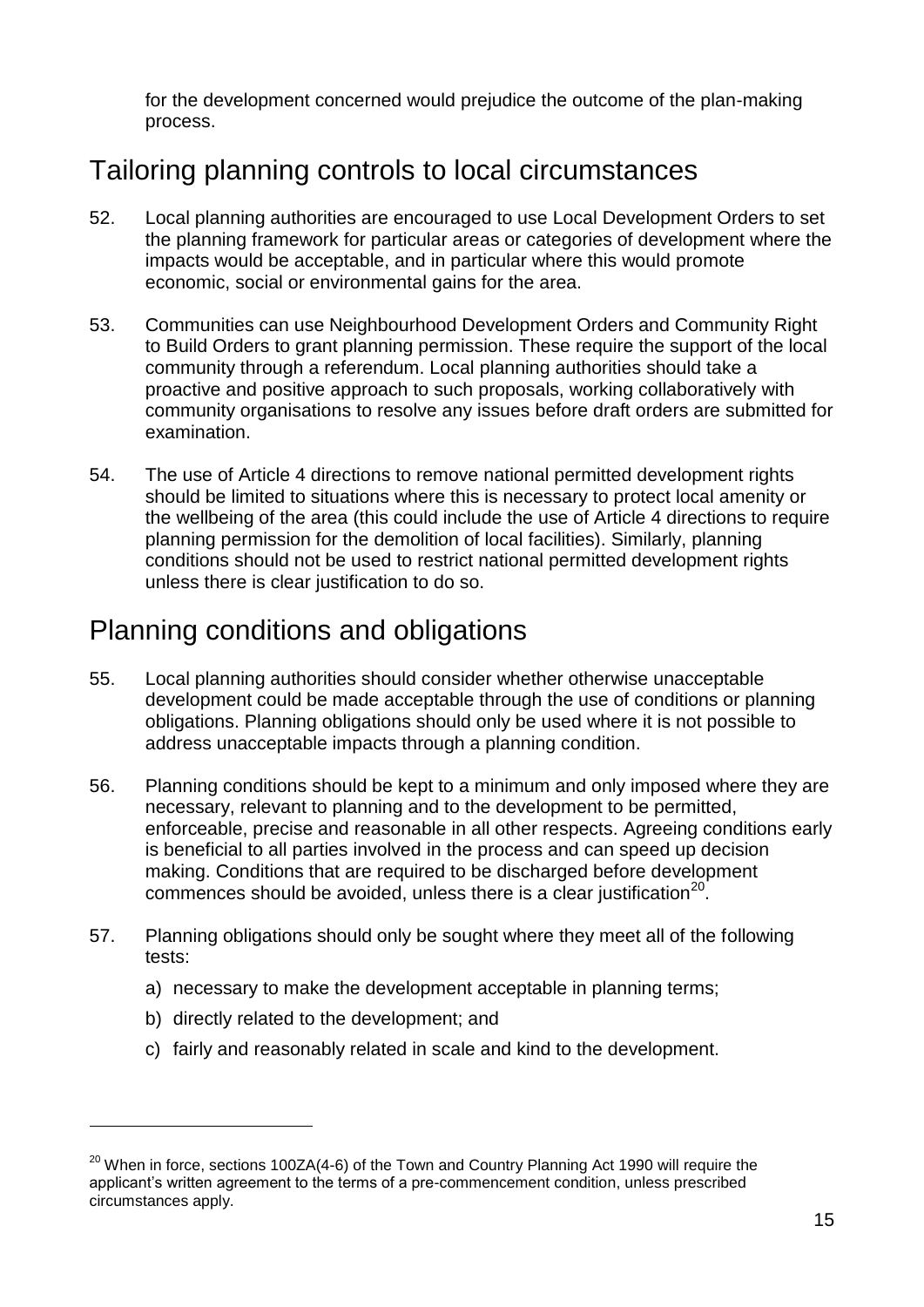58. Where proposals for development accord with all the relevant policies in an up-todate development plan, no viability assessment should be required to accompany the application. Where a viability assessment is needed, it should reflect the recommended approach in national planning guidance, including standardised inputs, and should be made publicly available.

### Enforcement

59. Effective enforcement is important to maintain public confidence in the planning system. Enforcement action is discretionary, and local planning authorities should act proportionately in responding to suspected breaches of planning control. They should consider publishing a local enforcement plan to manage enforcement proactively, in a way that is appropriate to their area. This should set out how they will monitor the implementation of planning permissions, investigate alleged cases of unauthorised development and take action where appropriate.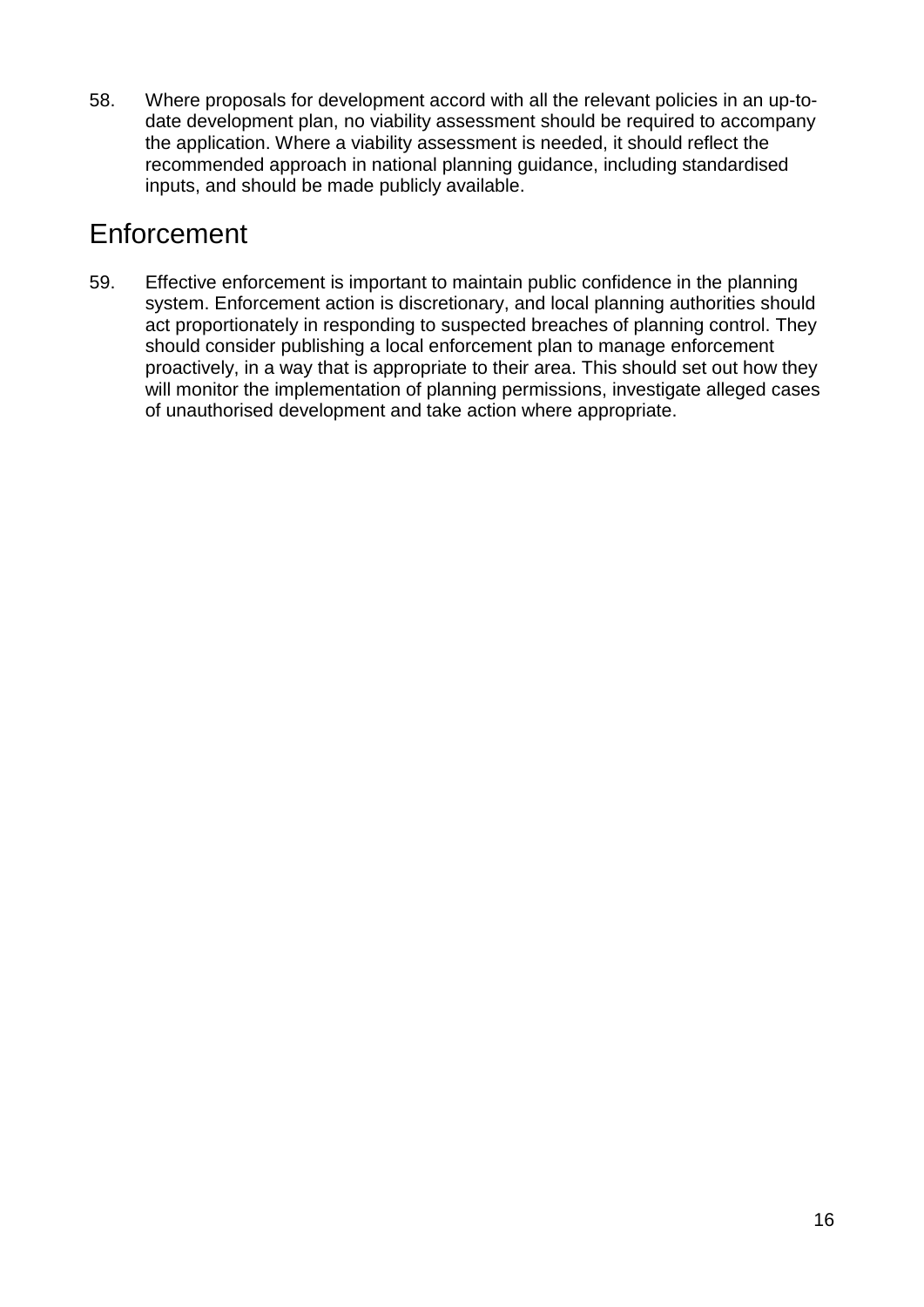# <span id="page-16-0"></span>5. Delivering a sufficient supply of homes

- 60. To support the Government's objective of significantly boosting the supply of homes, it is important that a sufficient amount and variety of land can come forward where it is needed, that the needs of groups with specific housing requirements are addressed and that land with permission is developed without unnecessary delay.
- 61. In determining the minimum number of homes needed, strategic plans should be based upon a local housing need assessment, conducted using the standard method in national planning guidance – unless there are exceptional circumstances that justify an alternative approach which also reflects current and future demographic trends and market signals. In establishing this figure, any needs that cannot be met within neighbouring areas should also be taken into account.
- 62. Within this context, policies should identify the size, type and tenure of homes required for different groups in the community (including, but not limited to, those who require affordable housing, families with children, older people, students, people with disabilities, service families, travellers<sup>21</sup>, people who rent their homes and people wishing to commission or build their own homes).
- 63. Where a need for affordable housing is identified, planning policies should specify the type of affordable housing required, and expect it to be met on-site unless:
	- a) off-site provision or an appropriate financial contribution in lieu can be robustly justified; and
	- b) the agreed approach contributes to the objective of creating mixed and balanced communities.
- 64. Provision of affordable housing should not be sought for developments that are not on major sites, other than in designated rural areas (where policies may set out a lower threshold of 5 units or fewer). To support the re-use of brownfield land, where vacant buildings are being reused or redeveloped, any affordable housing contribution due should be reduced by a proportionate amount<sup>22</sup>.
- 65. Where major housing development is proposed, planning policies and decisions should expect at least 10% of the homes to be available for affordable home ownership<sup>23</sup>, unless this would exceed the level of affordable housing required in the area, or significantly prejudice the ability to meet the identified affordable housing needs of specific groups. Exemptions should also be made where the site or proposed development:
	- a) provides solely for Build to Rent homes;

 $21$  Travellers who do not fall under the definition of 'traveller' in Annex 1 of the Planning Policy for Traveller Sites. The latter sets out how travellers' accommodation needs should be assessed for those covered by the definition in Annex 1 of that document.

 $22$  Equivalent to the existing gross floorspace of the existing buildings. This does not apply to vacant buildings which have been abandoned.

<sup>&</sup>lt;sup>23</sup> As part of the overall affordable housing contribution from the site.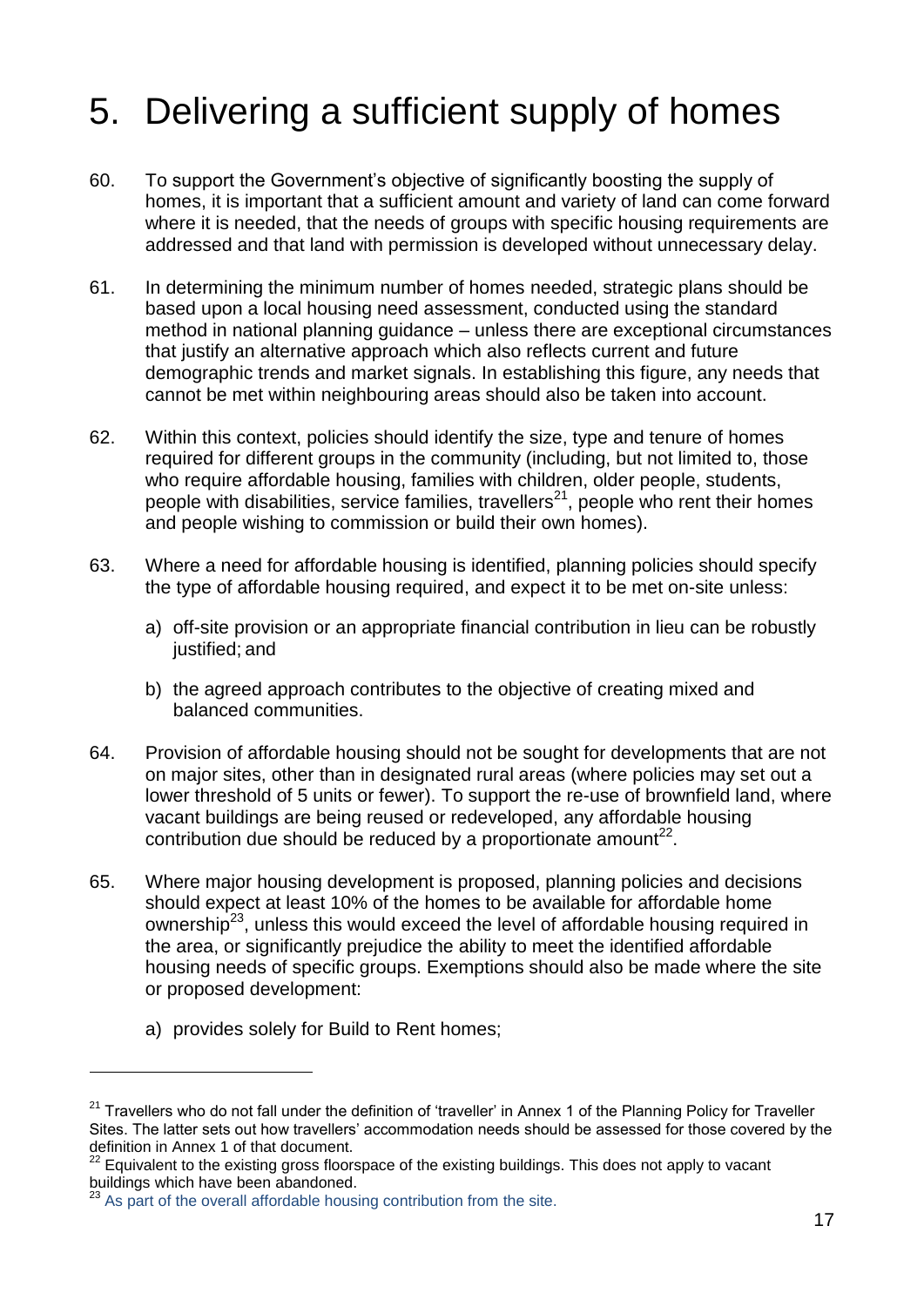- b) provides specialist accommodation for a group of people with specific needs (such as purpose-built accommodation for the elderly or students);
- c) is proposed to be developed by people who wish to build or commission their own homes; or
- d) is exclusively for affordable housing, an entry level exception site or a rural exception site.
- 66. Strategic plans should set out a housing requirement figure for designated neighbourhood areas $^{24}$ . Once the strategic plan has been adopted, these figures should not need re-testing at the neighbourhood plan examination, unless there has been a significant change in circumstances that affects the requirement.
- 67. Where it is not possible to provide a requirement figure for a neighbourhood area<sup>25</sup>, the local planning authority should provide an indicative figure, if requested to do so by the neighbourhood planning body. This figure should take into account factors such as the latest evidence of local housing need, the population of the neighbourhood area and the most recently available planning strategy of the local planning authority.

### Identifying land for homes

- 68. Strategic planning authorities should have a clear understanding of the land available in their area through the preparation of a strategic housing land availability assessment. From this, planning policies should identify a sufficient supply and mix of sites, taking into account their availability, suitability and likely economic viability. Strategic plans should identify a supply of:
	- a) specific, deliverable sites for years one to five of the plan<sup>26</sup>; and
	- b) specific, developable sites or broad locations for growth, for years 6-10 and, where possible, for years 11-15 of the plan.
- 69. Small sites can make an important contribution to meeting the housing requirement of an area, and are often built-out relatively quickly. To promote the development of a good mix of sites local planning authorities should:
	- a) ensure that at least 20% of the sites identified for housing in their plans are of half a hectare or less;
	- b) use tools such as area-wide design assessments and Local Development Orders to help bring small sites forward;

 $24$  Except where a Mayoral, combined authority or high-level joint plan is being prepared as a framework for strategic plans at the individual local authority level; in which case it may be most appropriate for the local authority plans to provide the requirement figure.<br><sup>25</sup> Because a matrix the requirement figure.

Because a neighbourhood area is designated at a late stage in the strategic plan process, or after a strategic plan has been adopted; or in instances where strategic policies for housing are out of date.  $26$  With an appropriate buffer, as set out in paragraph 74. See glossary for definitions of deliverable and developable.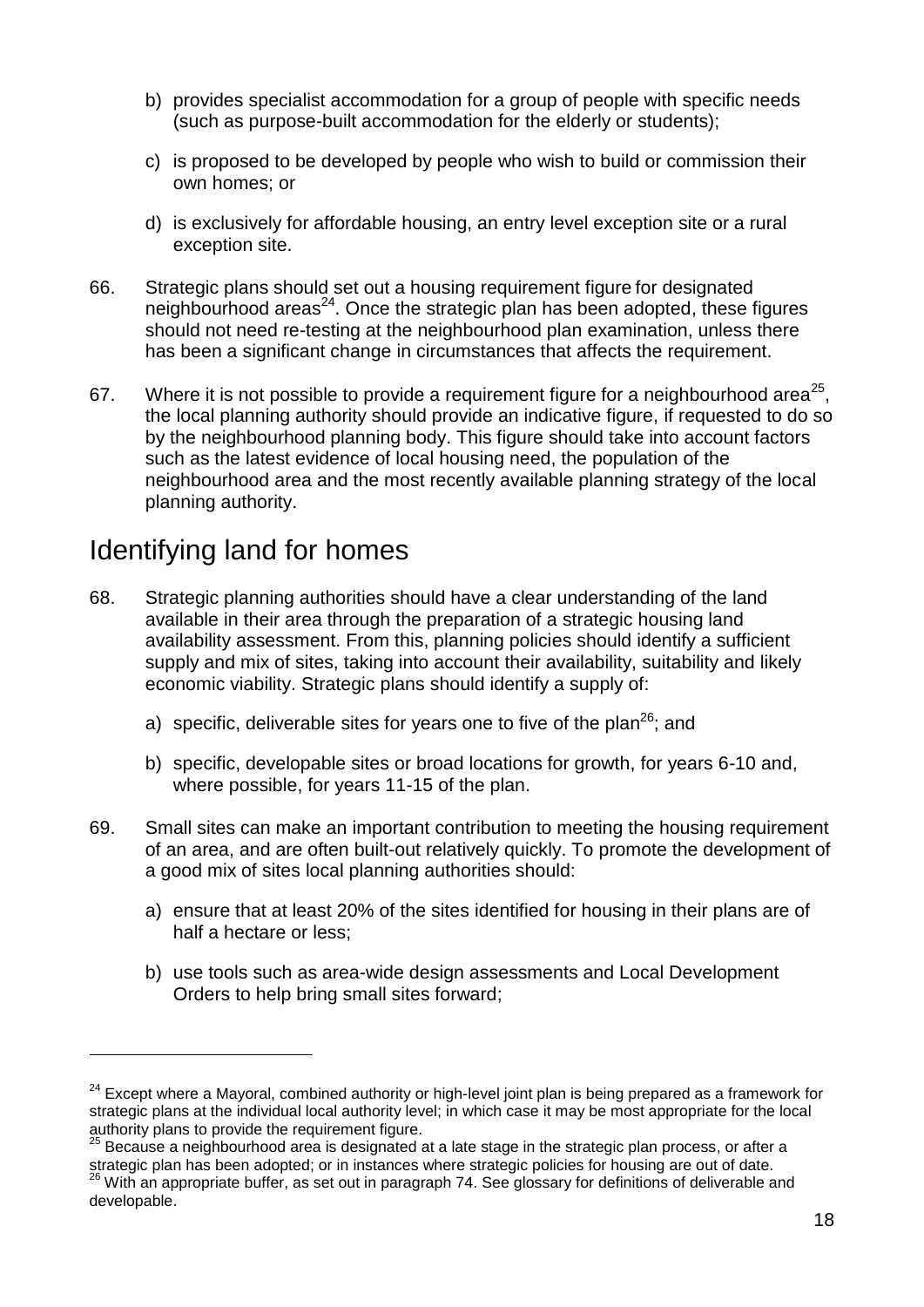- c) support the development of windfall sites through their policies and decisions giving great weight to the benefits of using suitable sites within existing settlements for homes; and
- d) work with developers to encourage the sub-division of large sites where this could help to speed up the delivery of homes.
- 70. Neighbourhood Planning Groups should also consider the opportunities for allocating small sites suitable for housing in their area.
- 71. Where an allowance is to be made for windfall sites as part of anticipated supply, there should be compelling evidence that they will provide a reliable source of supply. Any allowance should be realistic having regard to the strategic housing land availability assessment, historic windfall delivery rates and expected future trends. Plans should consider the case for setting out policies to resist inappropriate development of residential gardens, for example where development would cause harm to the local area.
- 72. Local planning authorities should support the development of entry level exception sites, suitable for first time buyers (or those looking to rent their first home), unless the need for such homes is already being met within the authority's area. These sites should be outside existing settlements, on land which is not already allocated for housing, and should:
	- a) comprise a high proportion of entry-level homes that will be offered for discounted sale or for affordable rent; and
	- b) be adjacent to existing settlements, proportionate in size to them, not compromise the protection given to areas or assets of particular importance in this Framework<sup>27</sup>, and comply with any local design policies and standards.
- 73. The supply of large numbers of new homes can often be best achieved through planning for larger scale development, such as new settlements or significant extensions to existing villages and towns. Working with the support of their communities, and other authorities if appropriate, strategic plan-making authorities should identify suitable opportunities for such development where this can help to meet identified needs in a sustainable way. In doing so, they should consider the opportunities presented by existing or planned investment in infrastructure, the area's economic potential and the scope for net environmental gains. They should also consider whether it is appropriate to establish Green Belt around or adjoining new developments of significant size.

## Maintaining supply and delivery

74. Strategic plans should include a trajectory illustrating the expected rate of housing delivery over the plan period, and all plans should consider whether it is appropriate to set out the anticipated rate of development for specific sites. Local planning authorities should identify and update annually a supply of specific deliverable sites sufficient to provide a minimum of five years' worth of housing against their housing

 $27$  As set out in footnote 7.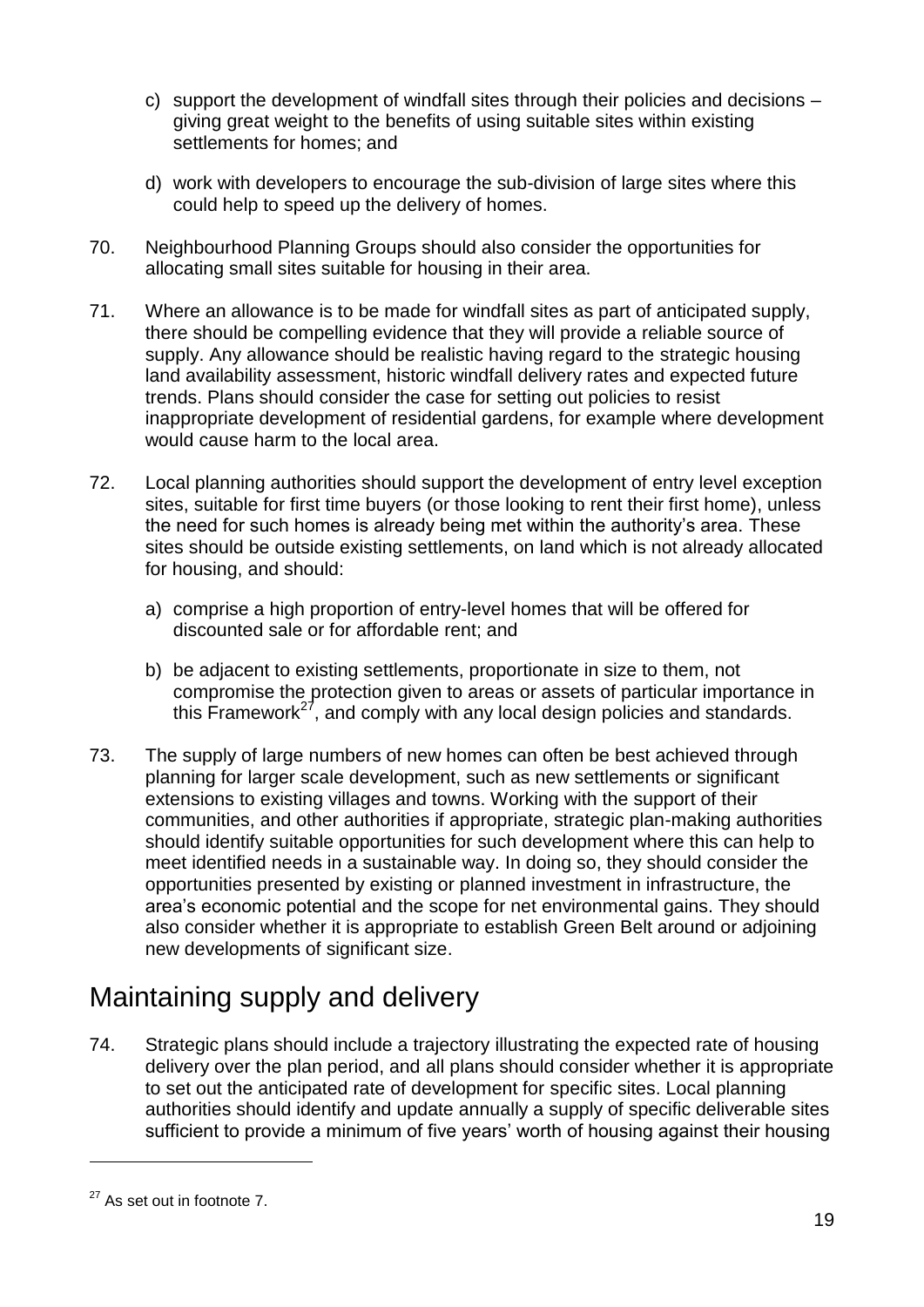requirement, or against their local housing need where the strategic plan is more than five years old. The supply of specific deliverable sites should in addition include a buffer (moved forward from later in the plan period) of:

- a) 5% to ensure choice and competition in the market for land; or
- b) 10% where the local planning authority wishes to demonstrate a five year supply of deliverable sites through an annual position statement or recently adopted plan<sup>28</sup>, to account for any fluctuations in the market during that year; or
- c) 20% where there has been significant under delivery of housing over the previous three years, to improve the prospect of achieving the planned supply<sup>29</sup>.
- 75. For applications which include housing, paragraph 11d of this Framework will apply if the local planning authority cannot demonstrate a five-year supply of deliverable housing sites (with the appropriate buffer), or where the Housing Delivery Test indicates that delivery of housing has been substantially<sup>30</sup> below the housing requirement over the previous three years.
- 76. A five year supply of deliverable housing sites, with the appropriate buffer, can be demonstrated where it has been established in a recently adopted plan, or in a subsequent annual position statement which:
	- a) has been produced through engagement with developers and others who have an impact on delivery, and been considered by the Secretary of State; and
	- b) incorporates all the recommendations of the Secretary of State, where the position on specific sites could not be agreed during the engagement process.
- 77. To maintain the supply of housing, local planning authorities should monitor progress in building out sites which have permission. Where the Housing Delivery Test indicates that delivery has fallen below 95% of the local planning authority's housing requirement over the previous three years, the authority should prepare an action plan in line with national planning guidance, to assess the causes of underdelivery and identify actions to increase delivery in future years.
- 78. To help ensure that proposals for housing development are implemented in a timely manner, local planning authorities should consider imposing a planning condition providing that development must begin within a timescale shorter than the relevant default period, where this would expedite the development without threatening its deliverability or viability. For major housing development, local planning authorities should also assess why any earlier grant of planning permission for a similar development on the same site did not start.

 $^{28}$  For the purposes of paragraphs 74b and 76 a plan adopted between 1 May and 31 October will be considered 'recently adopted' until 31 October of the following year; and a plan adopted between 1 November and 30 April will be considered recently adopted until 31 October that year.

 $^{29}$  From November 2018, this will be measured against the Housing Delivery Test, where this indicates that delivery was below 85% of the housing requirement.

 $30$  Where the Housing Delivery Test indicates that delivery was below 75% of the housing requirement.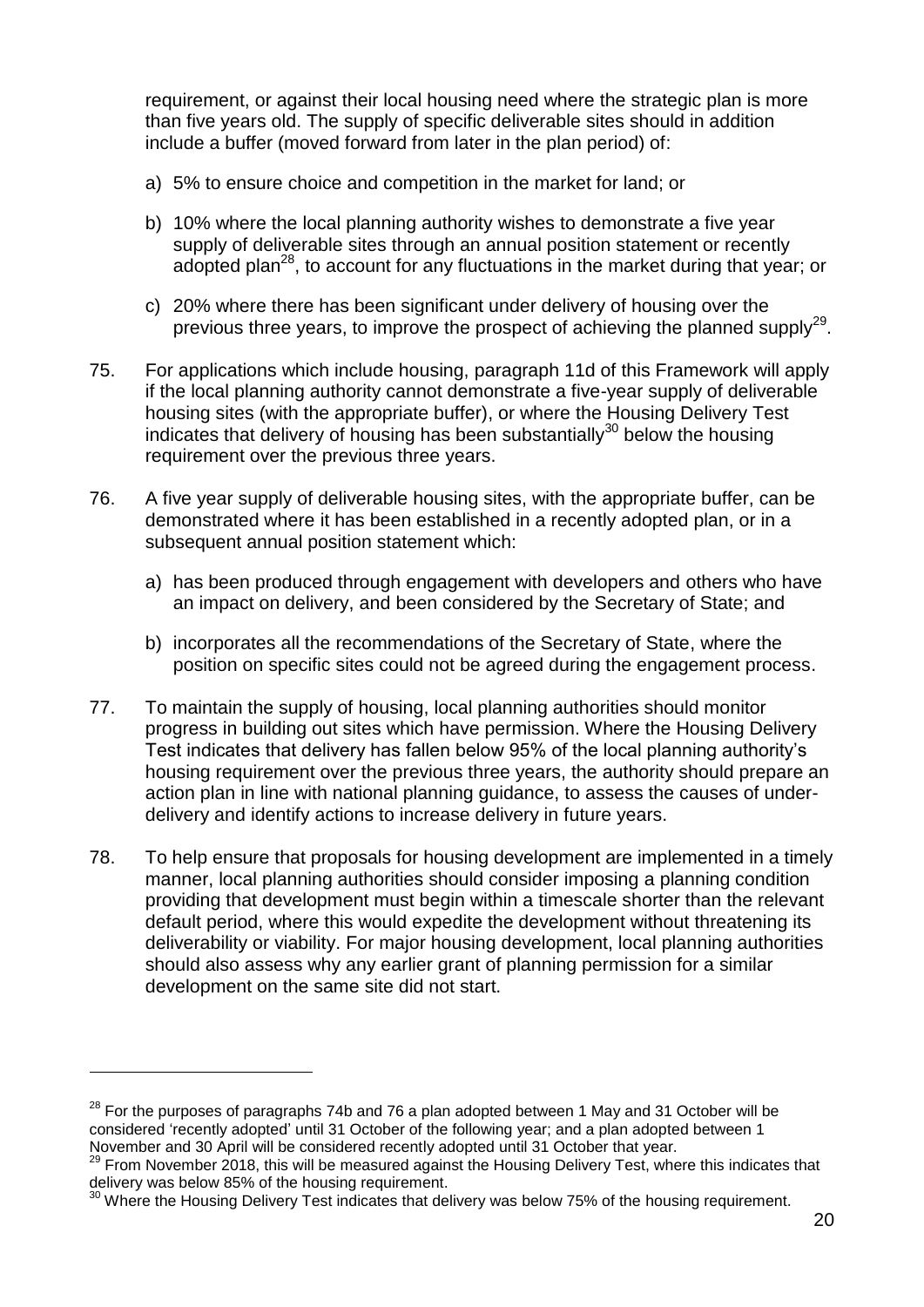## Rural housing

- 79. In rural areas, planning policies and decisions should be responsive to local circumstances and support housing developments that reflect local needs. Local planning authorities should support opportunities to bring forward rural exception sites that will provide affordable housing to meet identified local needs, and consider whether allowing some market housing on these sites would help to facilitate this.
- 80. To promote sustainable development in rural areas, housing should be located where it will enhance or maintain the vitality of rural communities. Plans should identify opportunities for villages to grow and thrive, especially where this will support local services. Where there are groups of smaller settlements, development in one village may support services in a village nearby.
- 81. Planning policies and decisions should avoid the development of isolated homes in the countryside unless one or more of the following circumstances apply:
	- a) there is an essential need for a rural worker, including those taking majority control of a farm business, to live permanently at or near their place of work in the countryside;
	- b) the development would represent the optimal viable use of a heritage asset or would be appropriate enabling development to secure the future of heritage assets;
	- c) the development would re-use redundant or disused buildings and enhance its immediate setting;
	- d) the development would involve the subdivision of an existing residential property; or
	- e) the design is of exceptional quality, in that it:
		- is truly outstanding or innovative, reflecting the highest standards in architecture, and would help to raise standards of design more generally in rural areas; and
		- would significantly enhance its immediate setting, and be sensitive to the defining characteristics of the local area.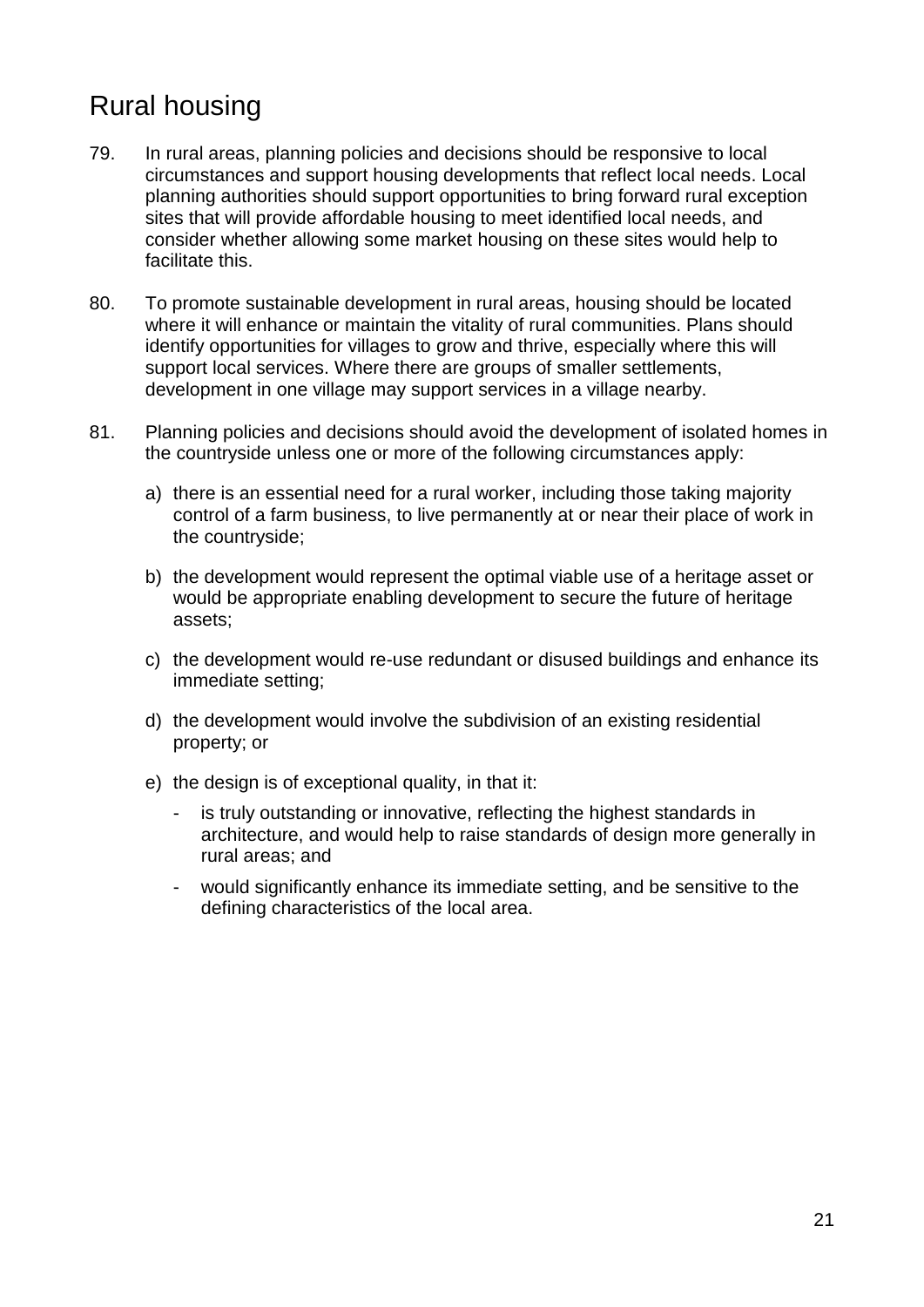# <span id="page-21-0"></span>6. Building a strong, competitive economy

- 82. Planning policies and decisions should help create the conditions in which businesses can invest, expand and adapt. Significant weight should be placed on the need to support economic growth and productivity, taking into account both local business needs and wider opportunities for development. The approach taken should allow each area to build on its strengths, counter any weaknesses and address the challenges of the future. This is particularly important where Britain can be a global leader in driving innovation $31$ , and in areas with high levels of productivity, which should be able to capitalise on their performance and potential.
- 83. Planning policies should:

l

- a) set out a clear economic vision and strategy which positively and proactively encourages sustainable economic growth, having regard to Local Industrial Strategies and other local policies for economic development and regeneration:
- b) set criteria, or identify strategic sites, for local and inward investment to match the strategy and to meet anticipated needs over the plan period (including making provision for clusters or networks of knowledge driven, creative or high technology industries);
- c) seek to address potential barriers to investment, such as inadequate infrastructure, services or housing, or a poor environment; and
- d) be flexible enough to accommodate needs not anticipated in the plan, allow for new and flexible working practices (such as live-work accommodation), and to enable a rapid response to changes in economic circumstances.

#### Supporting a prosperous rural economy

- 84. Planning policies and decisions should enable:
	- a) the sustainable growth and expansion of all types of business in rural areas, both through conversion of existing buildings and well designed new buildings;
	- b) the development and diversification of agricultural and other land-based rural businesses;
	- c) sustainable rural tourism and leisure developments which respect the character of the countryside; and
	- d) the retention and development of accessible local services and community facilities, such as local shops, meeting places, sports venues, open space, cultural buildings, public houses and places of worship.

 $31$  The Government's Industrial Strategy sets out a vision to drive productivity improvements across the UK, identifies a number of Grand Challenges facing all nations, and sets out a delivery programme to make the UK a leader in four of these: artificial intelligence and big data; clean growth; future mobility; and catering for an ageing society. HM Government (2017) *Industrial Strategy: Building a Britain fit for the future*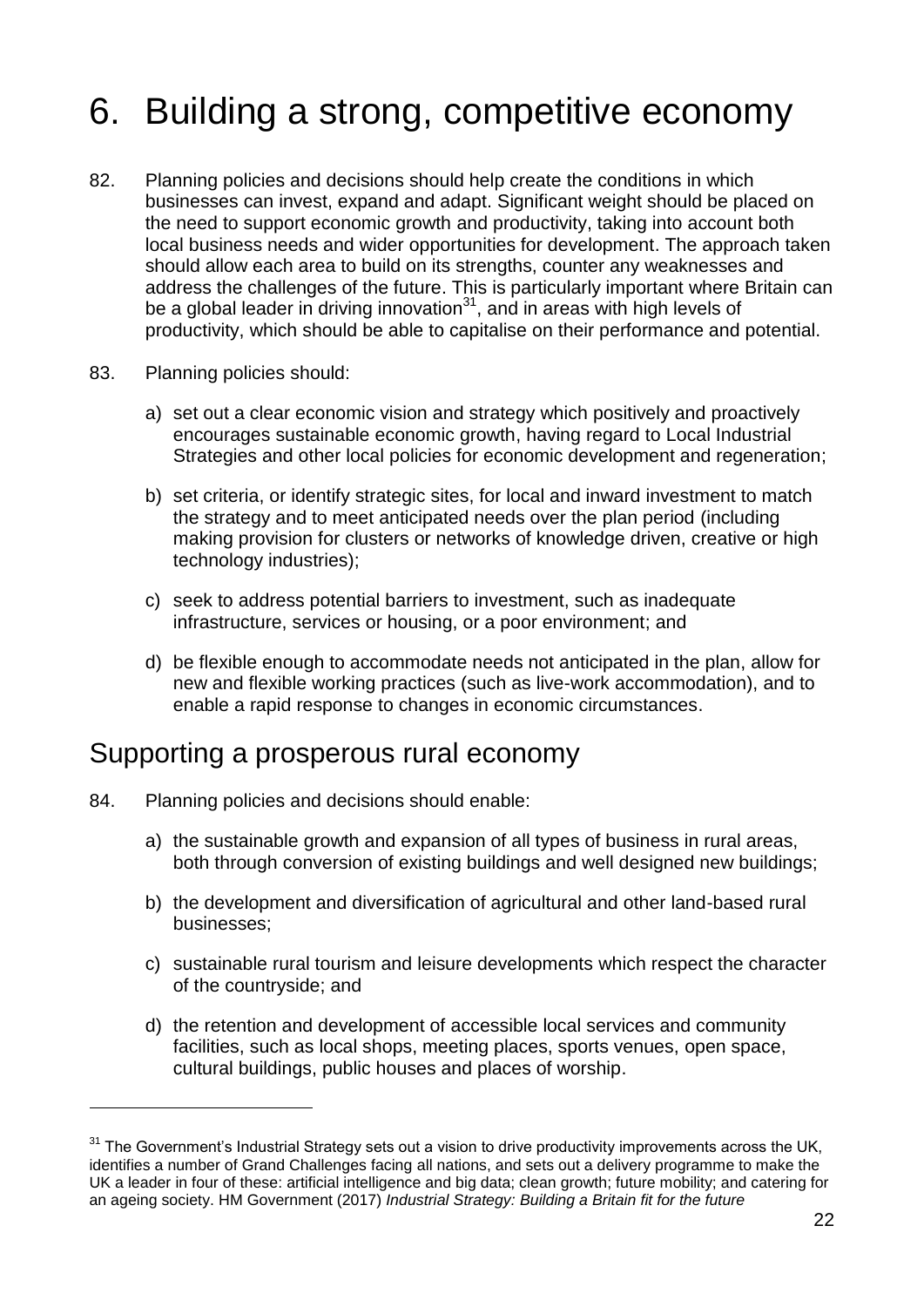85. Planning policies and decisions should recognise that sites to meet local business and community needs in rural areas may have to be found outside existing settlements, and in locations that are not well served by public transport. In these circumstances it will be important to ensure that development is sensitive to its surroundings, does not have an unacceptable impact on local roads and exploits any opportunities to make a location more sustainable (for example by improving the scope for access on foot, by cycling or by public transport). The use of previously developed land and sites that are well-related to existing settlements should be encouraged where suitable opportunities exist.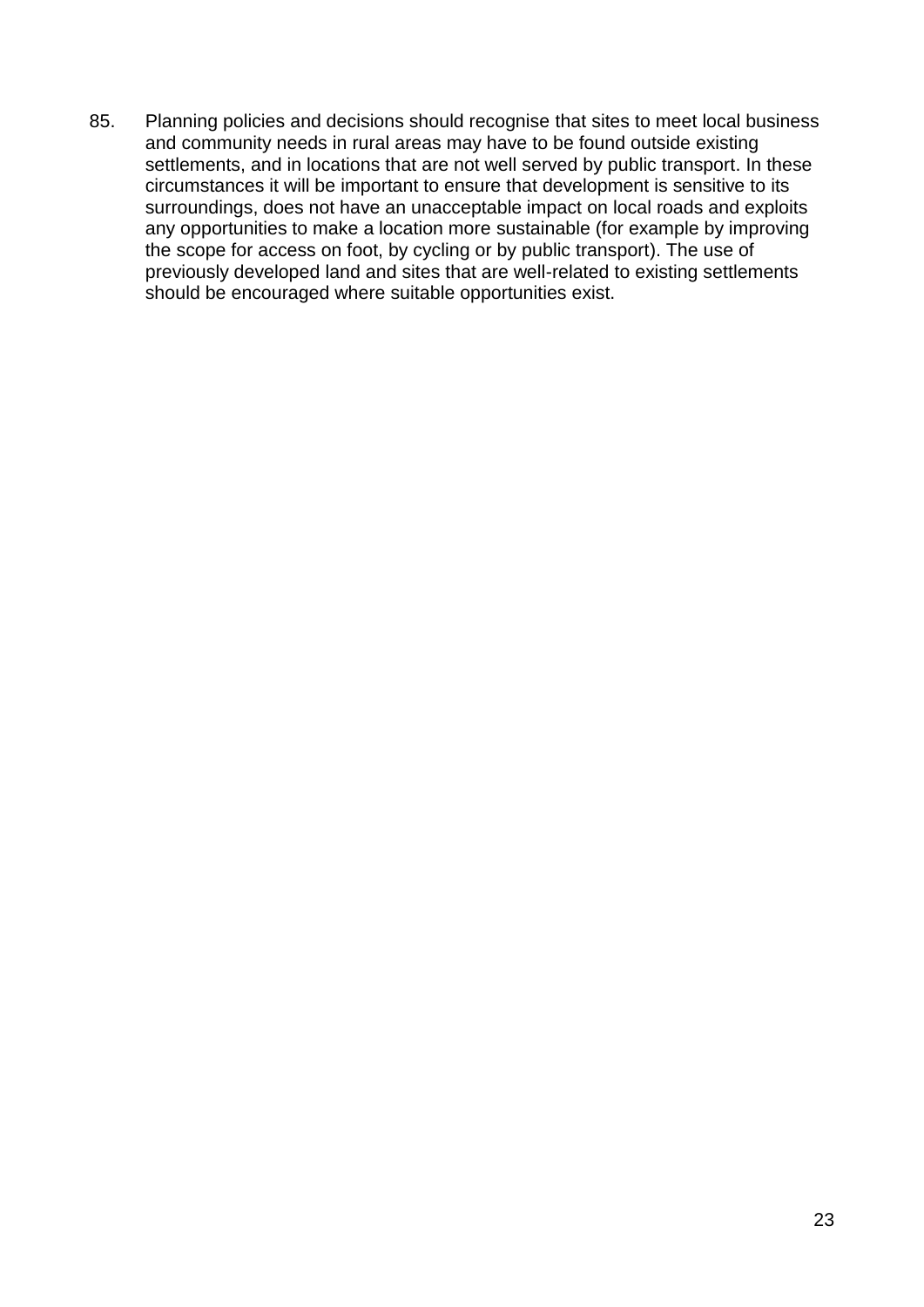# <span id="page-23-0"></span>7. Ensuring the vitality of town centres

- 86. Planning policies and decisions should support the role that town centres play at the heart of local communities, by taking a positive approach to their growth, management and adaptation. Planning policies should:
	- a) define a network and hierarchy of town centres and promote their long-term vitality and viability – by allowing them to grow and change in a way that supports a diverse retail offer, provides customer choice, allows a suitable mix of uses (including housing) and reflects their distinctive characters;
	- b) define the extent of town centres and primary shopping areas, identify primary and secondary frontages, and make clear which uses will be permitted in such locations;
	- c) retain and enhance existing markets and, where appropriate, re-introduce or create new ones;
	- d) allocate a range of suitable sites in town centres to meet the scale and type of development needed, looking at least ten years ahead. Meeting needs for retail, leisure, office and other main town centre uses over this period should not be compromised by limited site availability, so town centre boundaries should be kept under review;
	- e) allocate appropriate edge of centre sites for main town centre uses that are well connected to the town centre, where suitable and viable town centre sites are not available. If sufficient edge of centre sites cannot be identified, policies should explain how identified needs can be met in other accessible locations that are well connected to the town centre;
	- f) recognise that residential development often plays an important role in ensuring the vitality of centres and encourage residential development on appropriate sites; and
	- g) support diversification and changes of use where town centres are in decline, as part of a clear strategy for their future, while avoiding the unnecessary loss of facilities that are important for meeting the community's day-to-day needs.
- 87. Local planning authorities should apply a sequential test to planning applications for main town centre uses which are neither in an existing centre nor in accordance with an up-to-date plan. Main town centre uses should be located in town centres, then in edge of centre locations; and only if suitable sites are not available (or expected to become available within a reasonable period) should out of centre sites be considered.
- 88. When considering edge of centre and out of centre proposals, preference should be given to accessible sites which are well connected to the town centre. Applicants and local planning authorities should demonstrate flexibility on issues such as format and scale, so that opportunities to utilise suitable town centre or edge of centre sites are fully explored.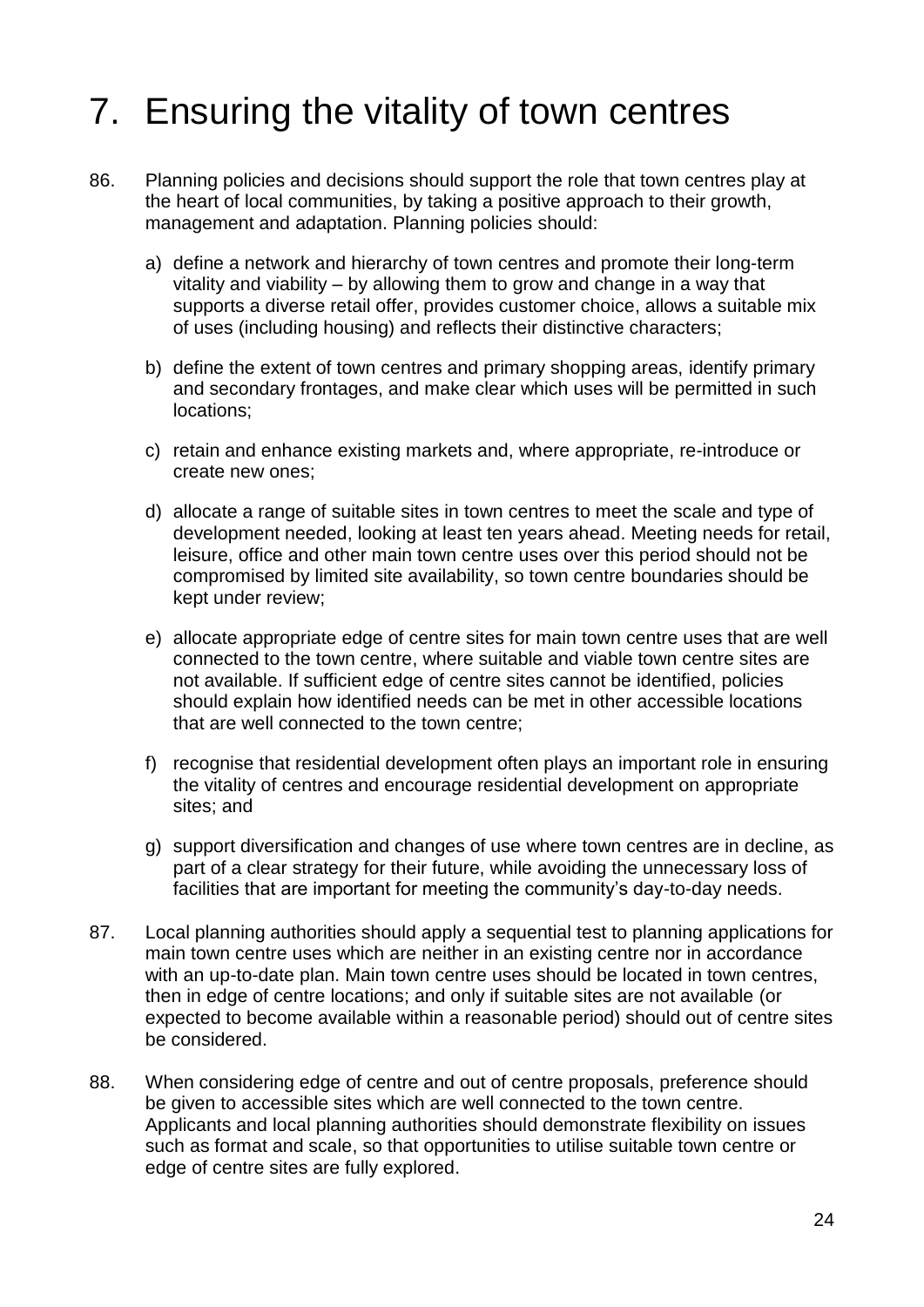- 89. This sequential approach should not be applied to applications for small scale rural offices or other small scale rural development.
- 90. When assessing applications for retail and leisure development outside town centres, which are not in accordance with an up-to-date plan, local planning authorities should require an impact assessment if the development is over a proportionate, locally set floorspace threshold (if there is no locally set threshold, the default threshold is 2,500 sq m). This should include assessment of:
	- a) the impact of the proposal on existing, committed and planned public and private investment in a centre or centres in the catchment area of the proposal; and
	- b) the impact of the proposal on town centre vitality and viability, including local consumer choice and trade in the town centre and the wider retail catchment (as applicable to the scale and nature of the scheme).
- 91. Where an application fails to satisfy the sequential test or is likely to have significant adverse impact on one or more of the above considerations, it should be refused.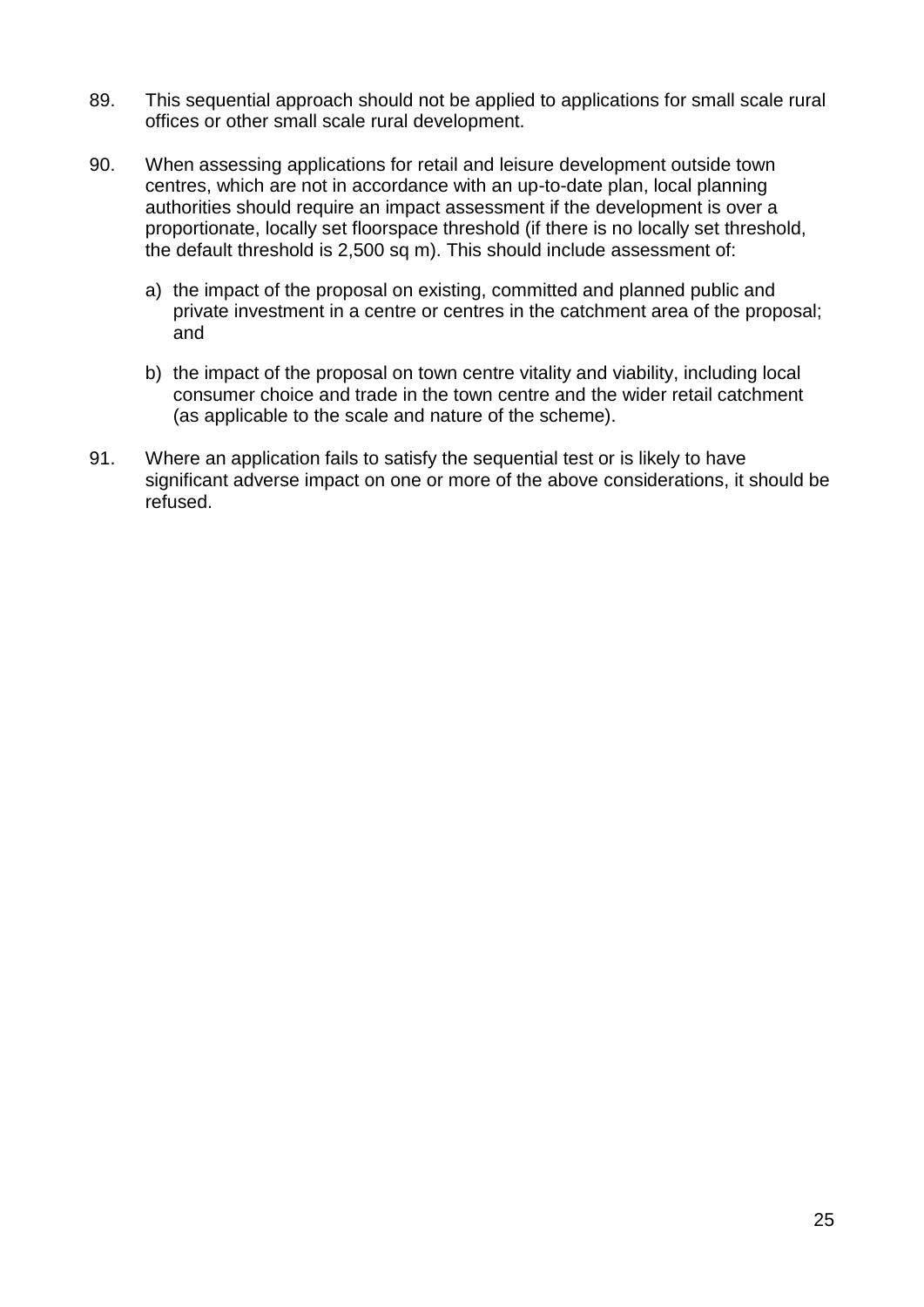# <span id="page-25-0"></span>8. Promoting healthy and safe communities

- 92. Planning policies and decisions should aim to achieve healthy, inclusive and safe places which:
	- a) promote social interaction, including opportunities for meetings between people who might not otherwise come into contact with each other – for example through mixed-use developments, strong neighbourhood centres, street layouts that allow for multiple connections within and between neighbourhoods, and active street frontages;
	- b) are safe and accessible, so that crime and disorder, and the fear of crime, do not undermine the quality of life or community cohesion – for example through the use of clear and legible pedestrian routes, and high quality public space, which encourage the active and continual use of public areas; and
	- c) enable and support healthy lifestyles, especially where this would address identified local health and wellbeing needs – for example through the provision of safe and accessible green infrastructure, sports facilities, local shops, access to healthier food, allotments and layouts that encourage walking and cycling.
- 93. To provide the social, recreational and cultural facilities and services the community needs, planning policies and decisions should
	- a) plan positively for the provision and use of shared spaces, community facilities (such as local shops, meeting places, sports venues, open space, cultural buildings, public houses and places of worship) and other local services to enhance the sustainability of communities and residential environments;
	- b) take into account and support the delivery of local strategies to improve health, social and cultural wellbeing for all sections of the community;
	- c) guard against the unnecessary loss of valued facilities and services, particularly where this would reduce the community's ability to meet its day-to-day needs;
	- d) ensure that established shops, facilities and services are able to develop and modernise, and are retained for the benefit of the community; and
	- e) ensure an integrated approach to considering the location of housing, economic uses and community facilities and services.
- 94. Planning policies and decisions should consider the social and economic benefits of estate regeneration. Local planning authorities should use their planning powers to help deliver estate regeneration to a high standard.
- 95. It is important that a sufficient choice of school places is available to meet the needs of existing and new communities. Local planning authorities should take a proactive, positive and collaborative approach to meeting this requirement, and to development that will widen choice in education. They should: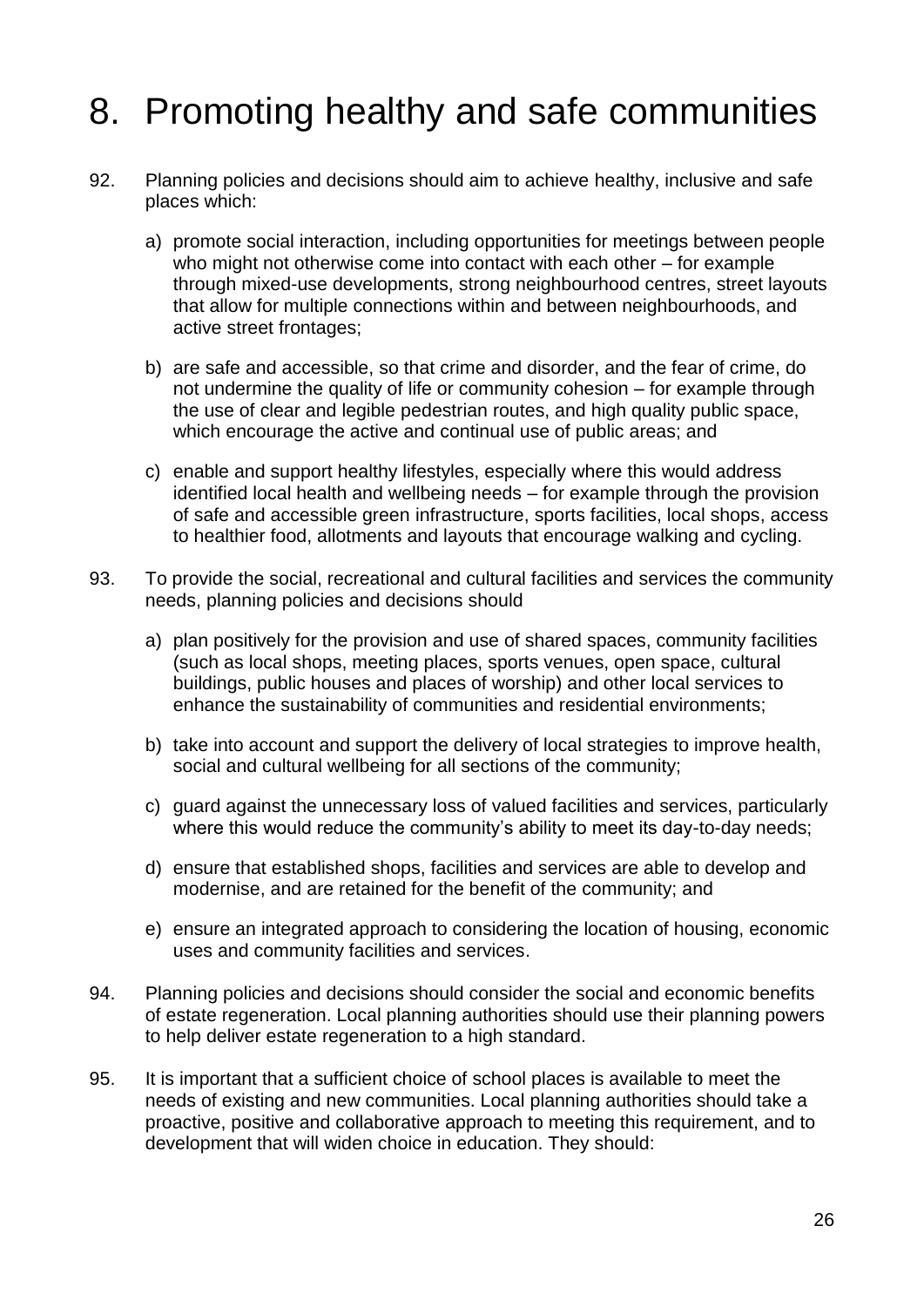- a) give great weight to the need to create, expand or alter schools through the preparation of plans and decisions on applications; and
- b) work with schools promoters, delivery partners and statutory bodies to identify and resolve key planning issues before applications are submitted.
- 96. Planning policies and decisions should promote public safety and take into account wider security and defence requirements by:
	- a) anticipating and addressing all plausible malicious threats and natural hazards, especially in locations where large numbers of people are expected to congregate<sup>32</sup>. Local policies for relevant areas (such as town centre and regeneration frameworks), and the layout and design of developments, should be informed by the most up-to-date information available from the police and other agencies about the nature of potential threats and their implications. This includes appropriate and proportionate steps that can be taken to reduce vulnerability, increase resilience and ensure public safety and security; and
	- b) recognising and supporting development required for operational defence and security purposes, and ensuring that operational sites are not affected adversely by the impact of other development proposed in the area.

#### Open space and recreation

- 97. Access to a network of high quality open spaces and opportunities for sport and physical activity make an important contribution to the health and well-being of communities. Planning policies should be based on robust and up-to-date assessments of the need for open space, sport and recreation facilities (including quantitative or qualitative deficits or surpluses) and opportunities for new provision. Information gained from the assessments should be used to determine what open space, sport and recreational provision is required, and which plans should seek to accommodate.
- 98. Existing open space, sports and recreational buildings and land, including playing fields, should not be built on unless:
	- a) an assessment has been undertaken which has clearly shown the open space, buildings or land to be surplus to requirements; or
	- b) the loss resulting from the proposed development would be replaced by equivalent or better provision in terms of quantity and quality in a suitable location; or
	- c) the development is for alternative sports and recreational provision, the benefits of which clearly outweigh the loss of the former use.

 $32$  This includes transport hubs, night-time economy venues, cinemas and theatres, sports stadia and arenas, shopping centres, health and education establishments, places of worship, hotels and restaurants, visitor attractions and commercial centres.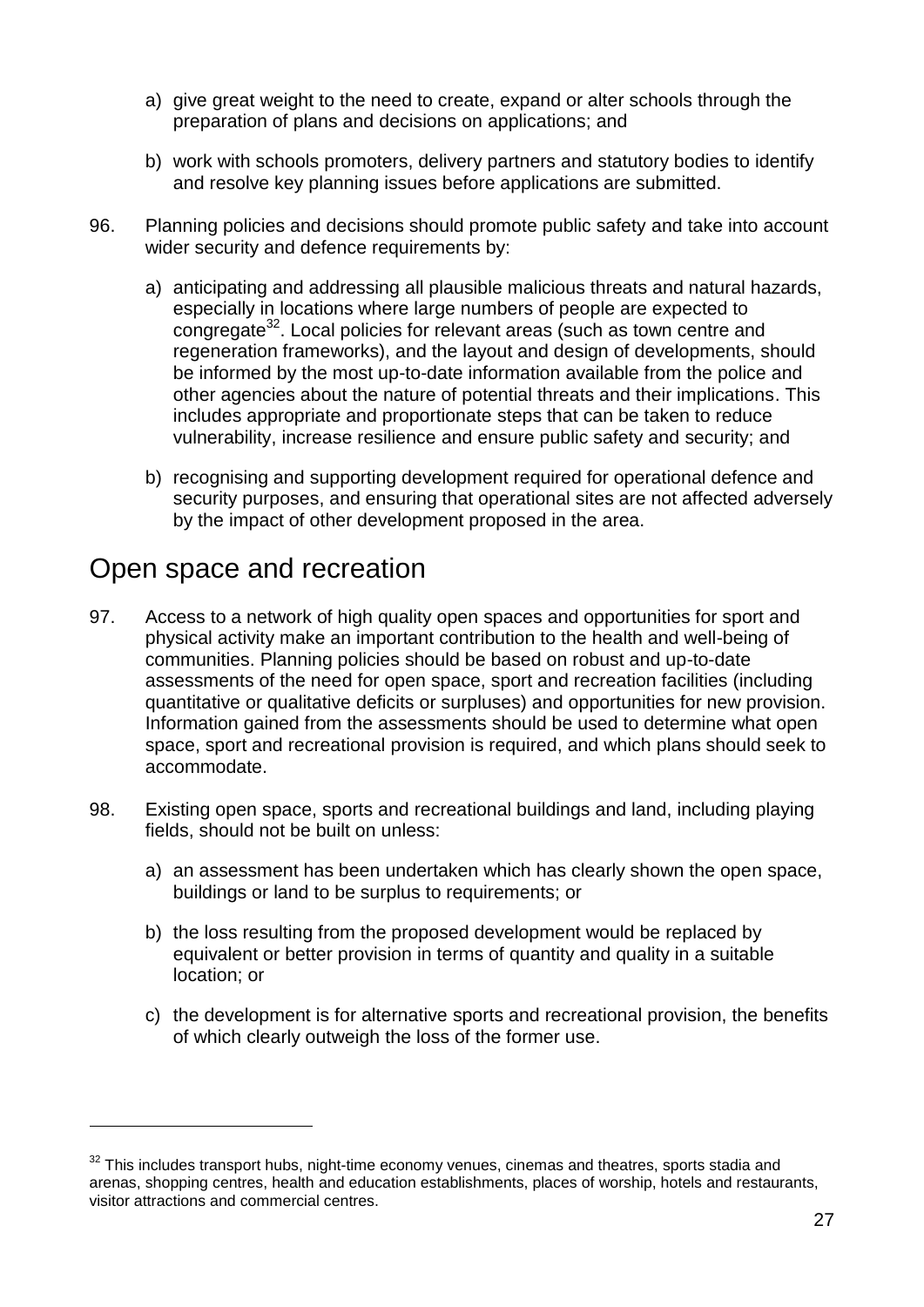- 99. Planning policies and decisions should protect and enhance public rights of way and access, including taking opportunities to provide better facilities for users, for example by adding links to existing rights of way networks including National Trails.
- 100. The designation of land as Local Green Space through local and neighbourhood plans allows communities to identify and protect green areas of particular importance to them. Identifying land as Local Green Space should be consistent with the local planning of sustainable development and complement investment in sufficient homes, jobs and other essential services. Local Green Spaces should only be designated when a plan is prepared or updated, and be capable of enduring beyond the end of the plan period.
- 101. The Local Green Space designation should only be used where the green space is:
	- a) in reasonably close proximity to the community it serves;
	- b) demonstrably special to a local community and holds a particular local significance, for example because of its beauty, historic significance, recreational value (including as a playing field), tranquillity or richness of its wildlife; and
	- c) local in character and is not an extensive tract of land.
- 102. Policies for managing development within a Local Green Space should be consistent with those for Green Belts.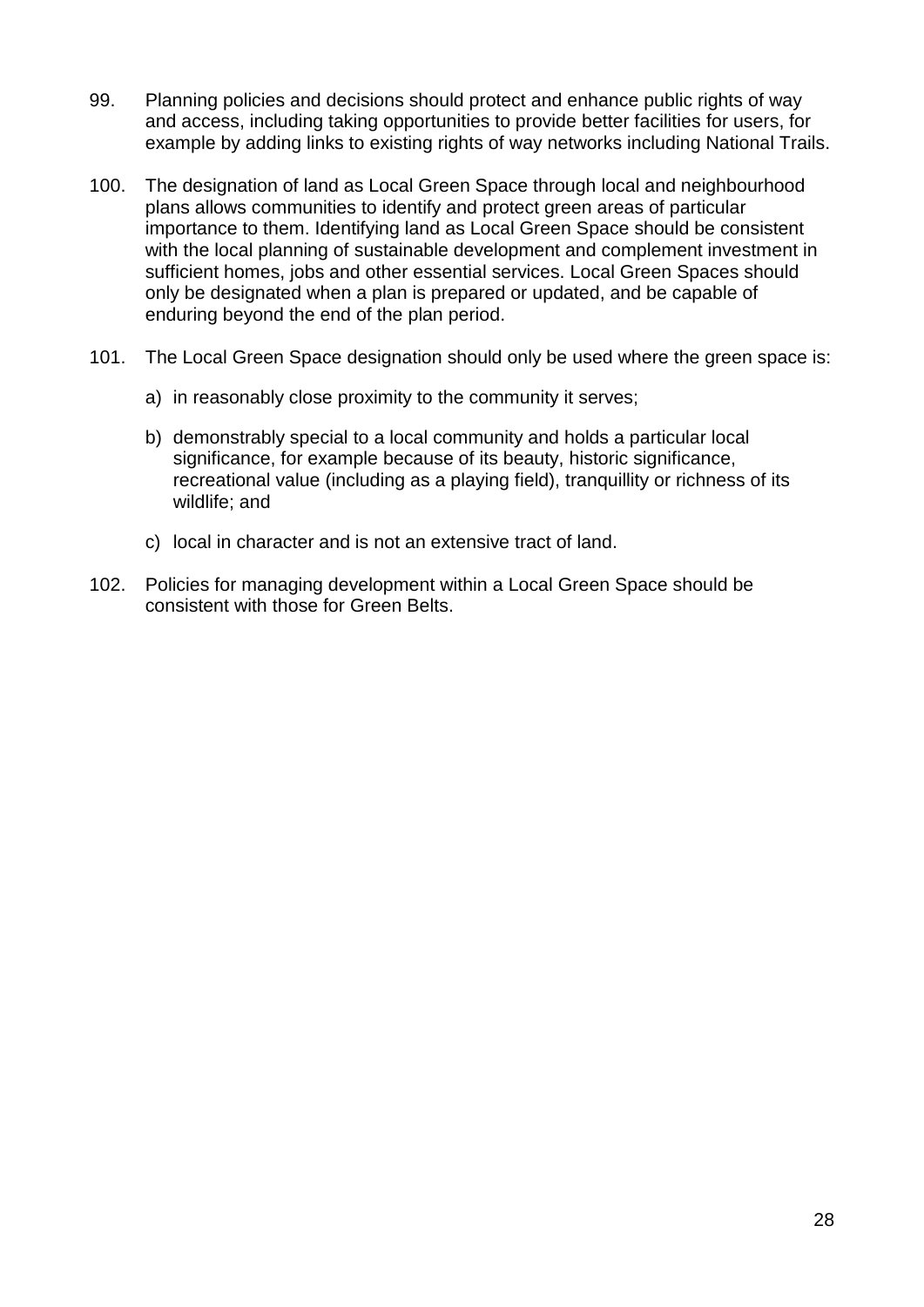# <span id="page-28-0"></span>9. Promoting sustainable transport

- 103. Transport issues should be considered from the earliest stages of plan-making and development proposals, so that:
	- a) the potential impacts of development on transport networks can be addressed;
	- b) opportunities from existing or proposed transport infrastructure, and changing transport technology and usage, are realised – for example in relation to the scale, location or density of development that can be accommodated;
	- c) opportunities to promote walking, cycling and public transport use are identified and pursued;
	- d) the environmental impacts of traffic and transport infrastructure can be identified, assessed and taken into account – including appropriate opportunities for mitigation and for net gains in environmental quality; and
	- e) patterns of movement, streets, parking and other transport considerations are integral to the design of schemes, and contribute to making high quality places.
- 104. The planning system should actively manage patterns of growth in support of these objectives. Significant development should be focused on locations which are or can be made sustainable, through limiting the need to travel and offering a genuine choice of transport modes. This can help to reduce congestion and emissions, and improve air quality and public health. However, opportunities to maximise sustainable transport solutions will vary between urban and rural areas, and this should be taken into account in both plan-making and decision-making.
- 105. Planning policies should:
	- a) support an appropriate mix of uses across an area, and within strategic sites, to minimise the number and length of journeys needed for employment, shopping, leisure, education and other activities;
	- b) be prepared with the active involvement of local highways authorities, other transport infrastructure providers and operators and neighbouring councils, so that strategies and investments for supporting sustainable transport and development patterns are aligned;
	- c) identify and protect, where there is robust evidence, sites and routes which could be critical in developing infrastructure to widen transport choice and realise opportunities for large scale development;
	- d) provide for high quality walking and cycling networks and supporting facilities such as cycle parking – drawing on Local Cycling and Walking Infrastructure Plans;
	- e) provide for any large scale facilities, and the infrastructure to support their operation and growth, taking into account any relevant national policy statements and whether such development is likely to be a nationally significant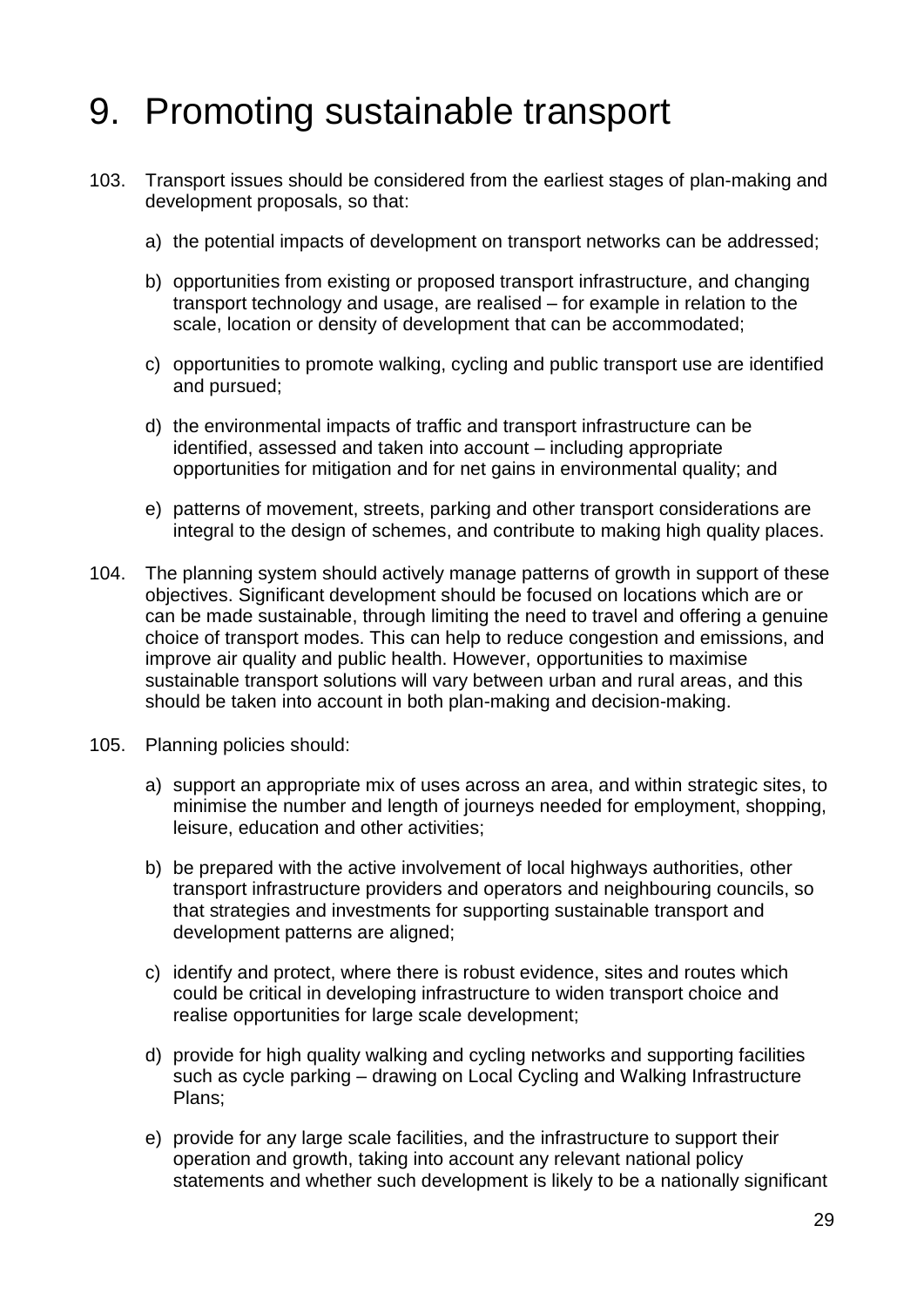infrastructure project. For example ports, airports, interchanges for rail freight, roadside services and public transport projects $33$ ; and

- f) recognise the importance of maintaining a national network of general aviation facilities – taking into account their economic value in serving business, leisure, training and emergency service needs, and the Government's General Aviation Strategy<sup>34</sup>.
- 106. If setting local parking standards for residential and non-residential development, policies should take into account:
	- a) the accessibility of the development;
	- b) the type, mix and use of development;
	- c) the availability of and opportunities for public transport;
	- d) local car ownership levels; and
	- e) the need to ensure an adequate provision of spaces for charging plug-in and other ultra-low emission vehicles.
- 107. Maximum parking standards for residential and non-residential development should only be set where there is a clear and compelling justification that they are necessary for managing the local road network. In town centres, local authorities should seek to improve the quality of parking so that it is convenient, safe and secure, alongside measures to promote accessibility for pedestrians and cyclists.

## Considering development proposals

- 108. In assessing sites that may be allocated for development in plans, or specific applications for development, it should be ensured that:
	- a) appropriate opportunities to promote sustainable transport modes can be or have been – taken up, given the type of development and its location;
	- b) safe and suitable access to the site can be achieved for all users; and
	- c) any significant impacts from the development on the transport network (in terms of capacity and congestion), or on highway safety, can be cost effectively mitigated to an acceptable degree.
- 109. Development should only be prevented or refused on highways grounds if the residual cumulative impacts on the road network or road safety would be severe.
- 110. Within this context, applications for development should:

l

a) give priority first to pedestrian and cycle movements, both within the scheme and with neighbouring areas; and second – so far as possible – to facilitating

 $33$  The primary function of roadside services should be to support the safety and welfare of the road user. <sup>34</sup> Department for Transport (2015) *General Aviation Strategy.*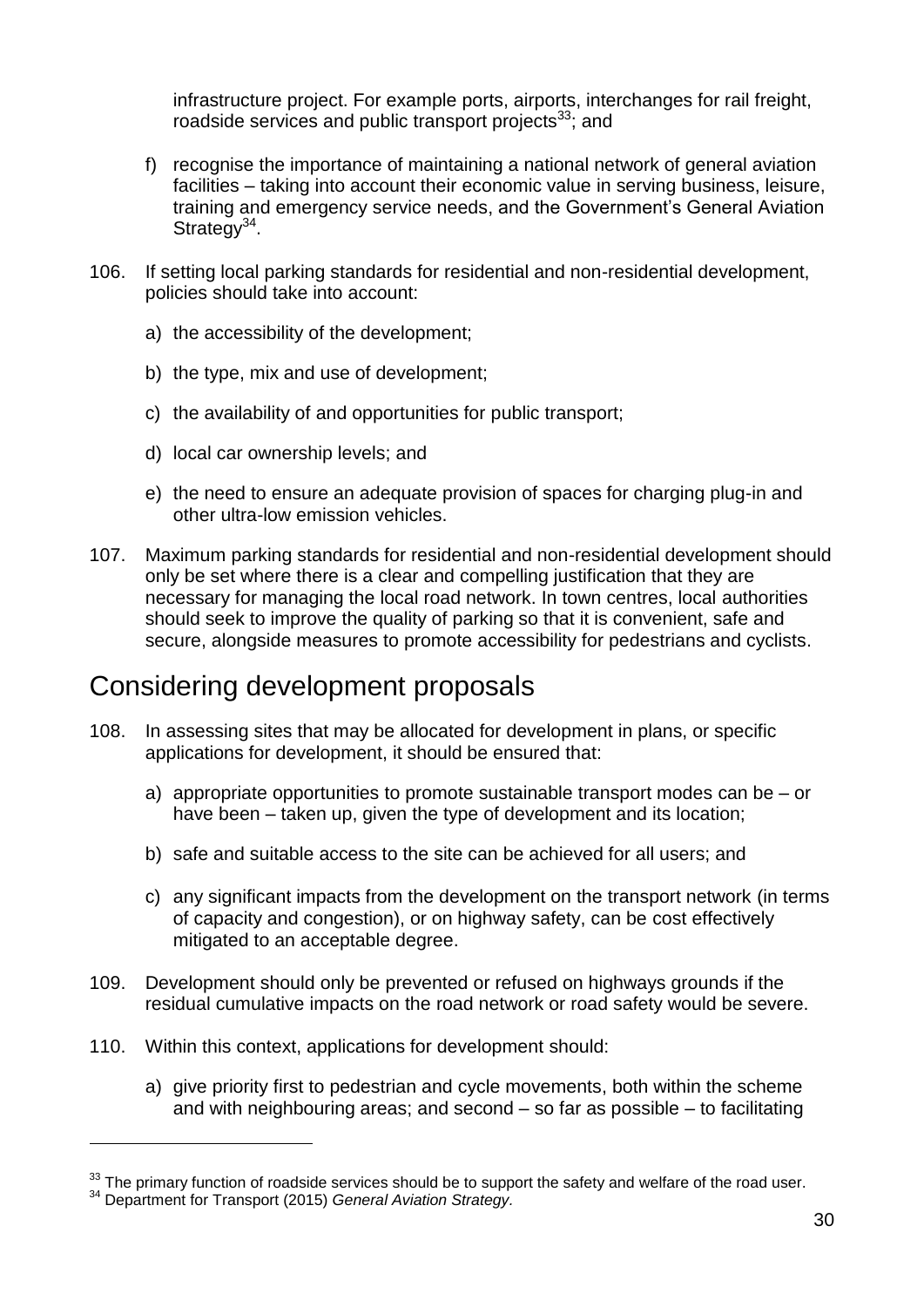access to high quality public transport, with layouts that maximise the catchment area for bus or other public transport services, and appropriate facilities that encourage public transport use;

- b) address the needs of people with disabilities and reduced mobility in relation to all modes of transport;
- c) create places that are safe, secure and attractive which minimise the scope for conflicts between pedestrians, cyclists and vehicles, avoid unnecessary street clutter, and respond to local character and design standards;
- d) allow for the efficient delivery of goods, and access by service and emergency vehicles; and
- e) be designed to enable charging of plug-in and other ultra-low emission vehicles in safe, accessible and convenient locations.
- 111. All developments that will generate significant amounts of movement should be required to provide a travel plan, and the application should be supported by a transport statement or transport assessment so that the likely impacts of the proposal can be assessed.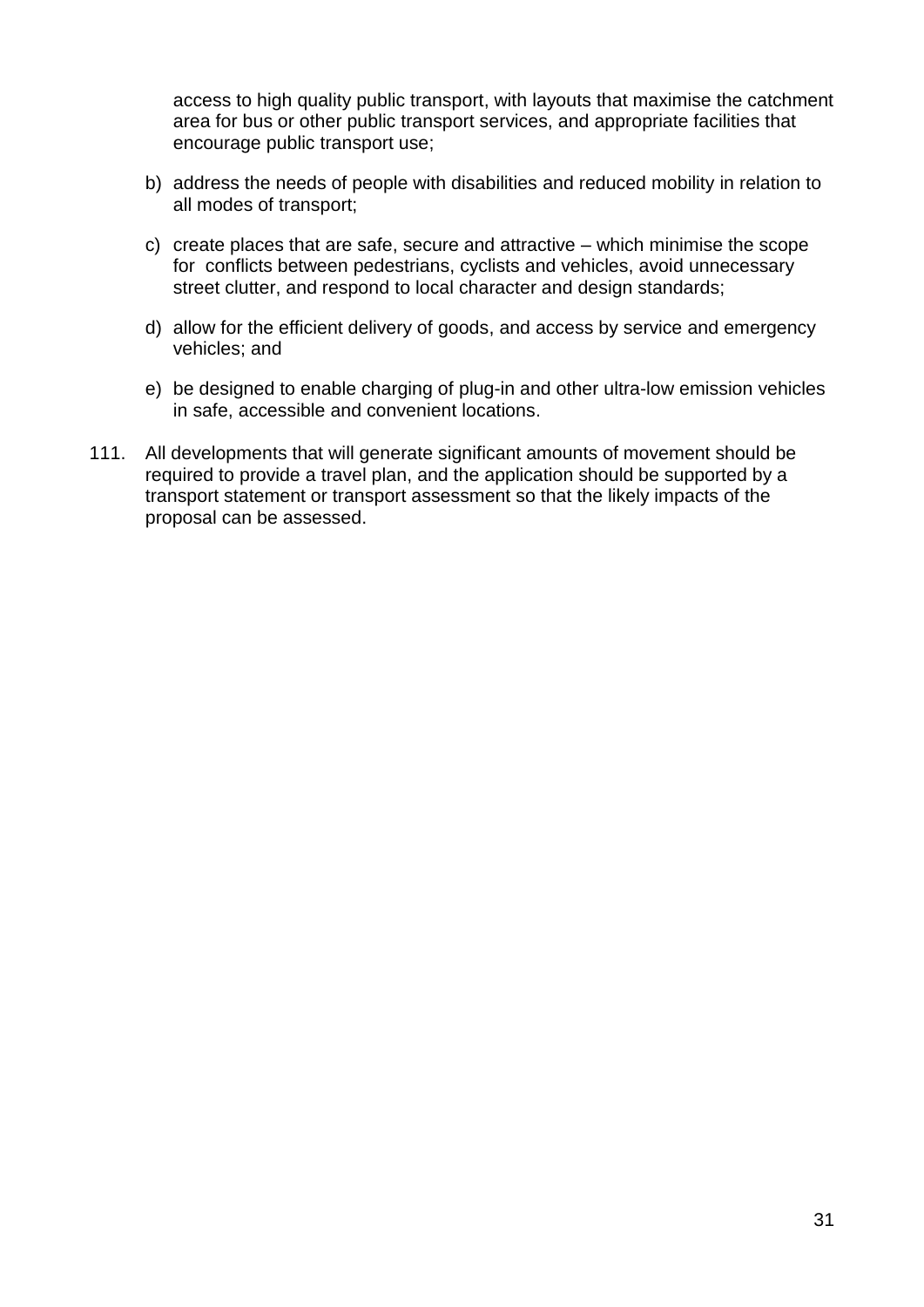# <span id="page-31-0"></span>10.Supporting high quality communications

- 112. Advanced, high quality and reliable communications infrastructure is essential for economic growth and social wellbeing. Planning policies and decisions should support the expansion of electronic communications networks, including next generation mobile technology (such as 5G) and full fibre broadband connections. Policies should set out how high quality digital infrastructure, providing access to services from a range of providers, is expected to be delivered and upgraded over time; and should prioritise full fibre connections to existing and new developments (as these connections will, in almost all cases, provide the optimum solution).
- 113. The number of radio and telecommunications masts, and the sites for such installations, should be kept to a minimum consistent with the needs of consumers and the efficient operation of the network. Use of existing masts, buildings and other structures for new telecommunications capability (including wireless) should be encouraged. Where new sites are required (such as for new 5G networks, or for connected transport and smart city applications), equipment should be sympathetically designed and camouflaged where appropriate.
- 114. Local planning authorities should not impose a ban on new telecommunications development in certain areas, impose blanket Article 4 directions over a wide area or a wide range of telecommunications development, or insist on minimum distances between new telecommunications development and existing development. They should ensure that:
	- a) they have evidence to demonstrate that telecommunications infrastructure is not expected to cause significant and irremediable interference with other electrical equipment, air traffic services or instrumentation operated in the national interest; and
	- b) they have considered the possibility of the construction of new buildings or other structures interfering with broadcast and telecommunications services.
- 115. Applications for telecommunications development (including applications for prior approval under the General Permitted Development Order) should be supported by the necessary evidence to justify the proposed development. This should include:
	- a) the outcome of consultations with organisations with an interest in the proposed development, in particular with the relevant body where a mast is to be installed near a school or college, or within a statutory safeguarding zone surrounding an aerodrome or technical site; and
	- b) for an addition to an existing mast or base station, a statement that self-certifies that the cumulative exposure, when operational, will not exceed International Commission guidelines on non-ionising radiation protection; or
	- c) for a new mast or base station, evidence that the applicant has explored the possibility of erecting antennas on an existing building, mast or other structure and a statement that self-certifies that, when operational, International Commission guidelines will be met.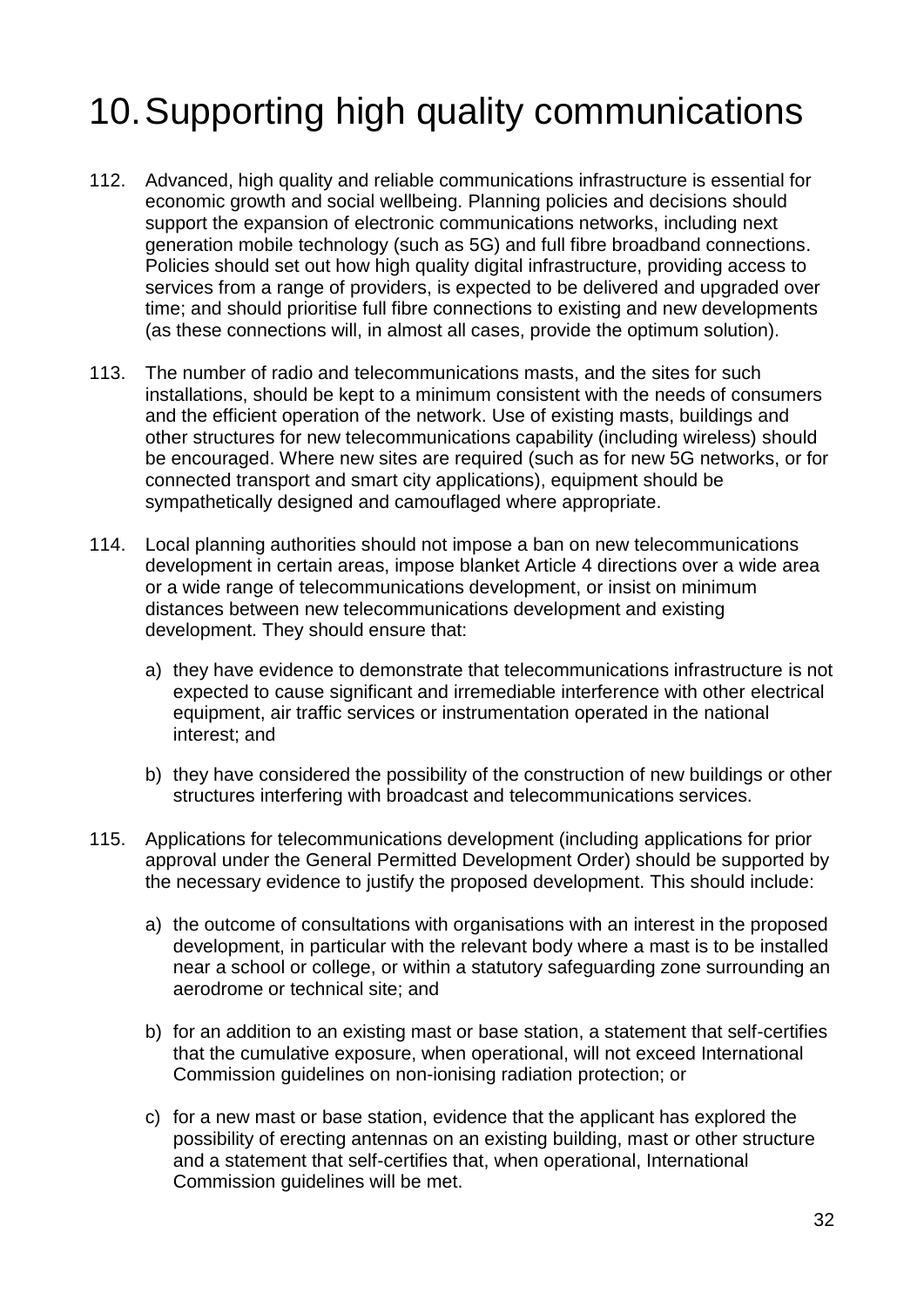116. Local planning authorities must determine applications on planning grounds. They should not seek to prevent competition between different operators, question the need for a telecommunications system, or set health safeguards different from the International Commission guidelines for public exposure.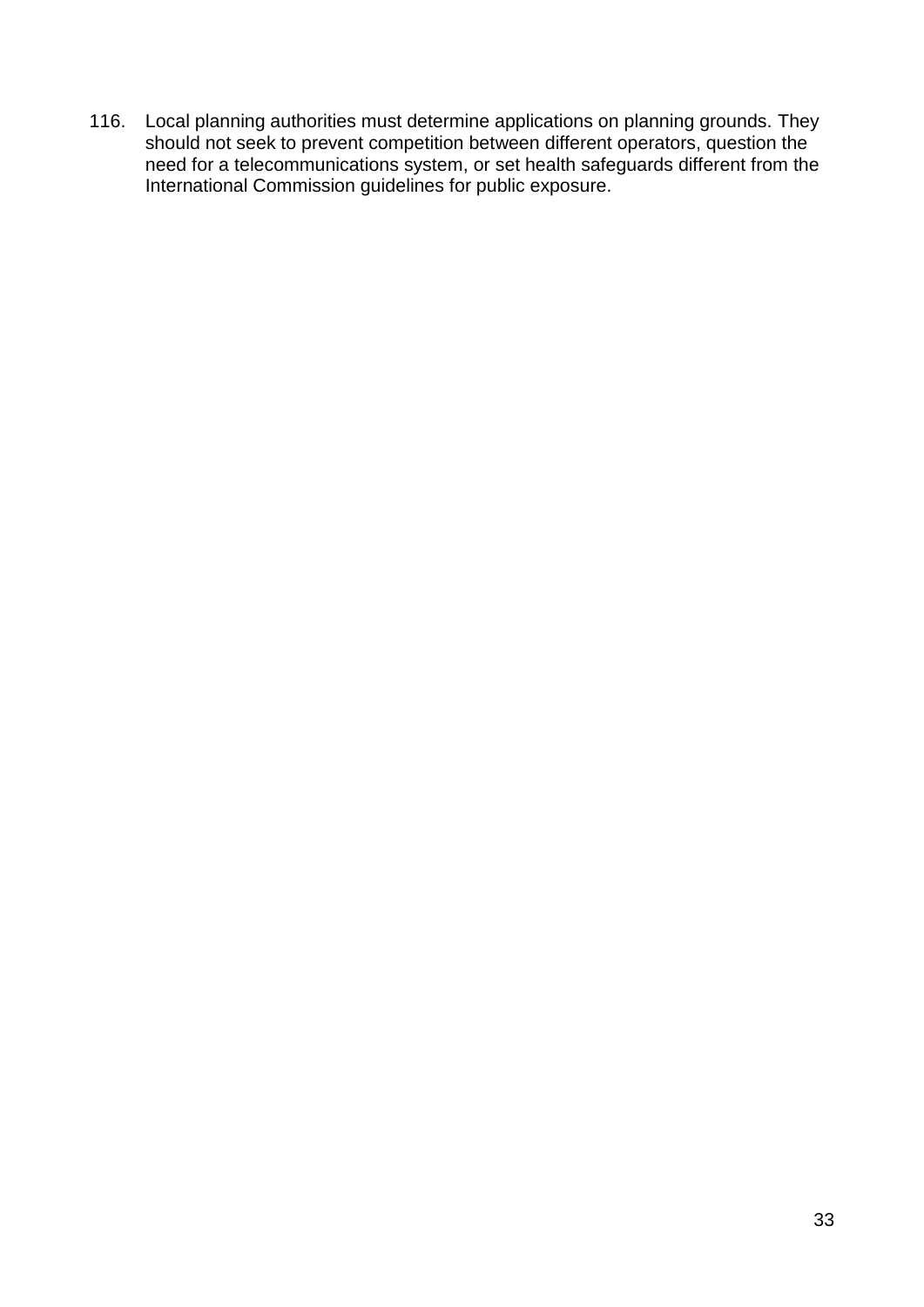# <span id="page-33-0"></span>11.Making effective use of land

- 117. Planning policies and decisions should promote an effective use of land in meeting the need for homes and other uses, while safeguarding and improving the environment and ensuring safe and healthy living conditions. Strategic plans should contain a clear strategy for accommodating objectively assessed needs, in a way that makes as much use as possible of previously-developed or 'brownfield' land<sup>35</sup>.
- 118. Planning policies and decisions should:

 $\overline{a}$ 

- a) encourage multiple benefits from both urban and rural land, including through mixed use schemes and taking opportunities to achieve net environmental gains – such as developments that would enable new habitat creation or improve public access;
- b) recognise that some undeveloped land can perform many functions, such as for wildlife, recreation, flood risk mitigation, cooling/shading, carbon storage or food production;
- c) give substantial weight to the value of using suitable brownfield land within settlements for homes and other identified needs, and support appropriate opportunities to remediate despoiled, degraded, derelict, contaminated and unstable land;
- d) promote and support the development of under-utilised land and buildings, especially if this would help to meet identified needs for housing where land supply is constrained and available sites could be used more effectively (for example converting space above shops, and building on or above service vards, car parks, lock-ups and railway infrastructure)<sup>36</sup>; and
- e) support opportunities to use the airspace above existing residential and commercial premises for new homes. In particular, they should allow upward extensions where the development would be consistent with the prevailing height and form of neighbouring properties and the overall street scene, is welldesigned (including complying with any local design policies and standards), and can maintain safe access and egress for occupiers.
- 119. Local planning authorities, and other plan-making bodies, should take a proactive role in identifying and helping to bring forward land that may be suitable for meeting development needs, such as sites included on brownfield registers or held in public ownership, using the full range of powers available to them.
- 120. Planning policies and decisions need to reflect changes in the demand for land. They should be informed by regular reviews of both the land allocated for development in plans, and of land availability. Where the local planning authority

 $35$  Except where this would conflict with other policies in this Framework, including causing harm to habitats of high environmental value.

 $36$  As part of this approach, plans and decisions should support efforts to identify and bring back into residential use empty homes and other buildings, supported by the use of compulsory purchase powers where appropriate.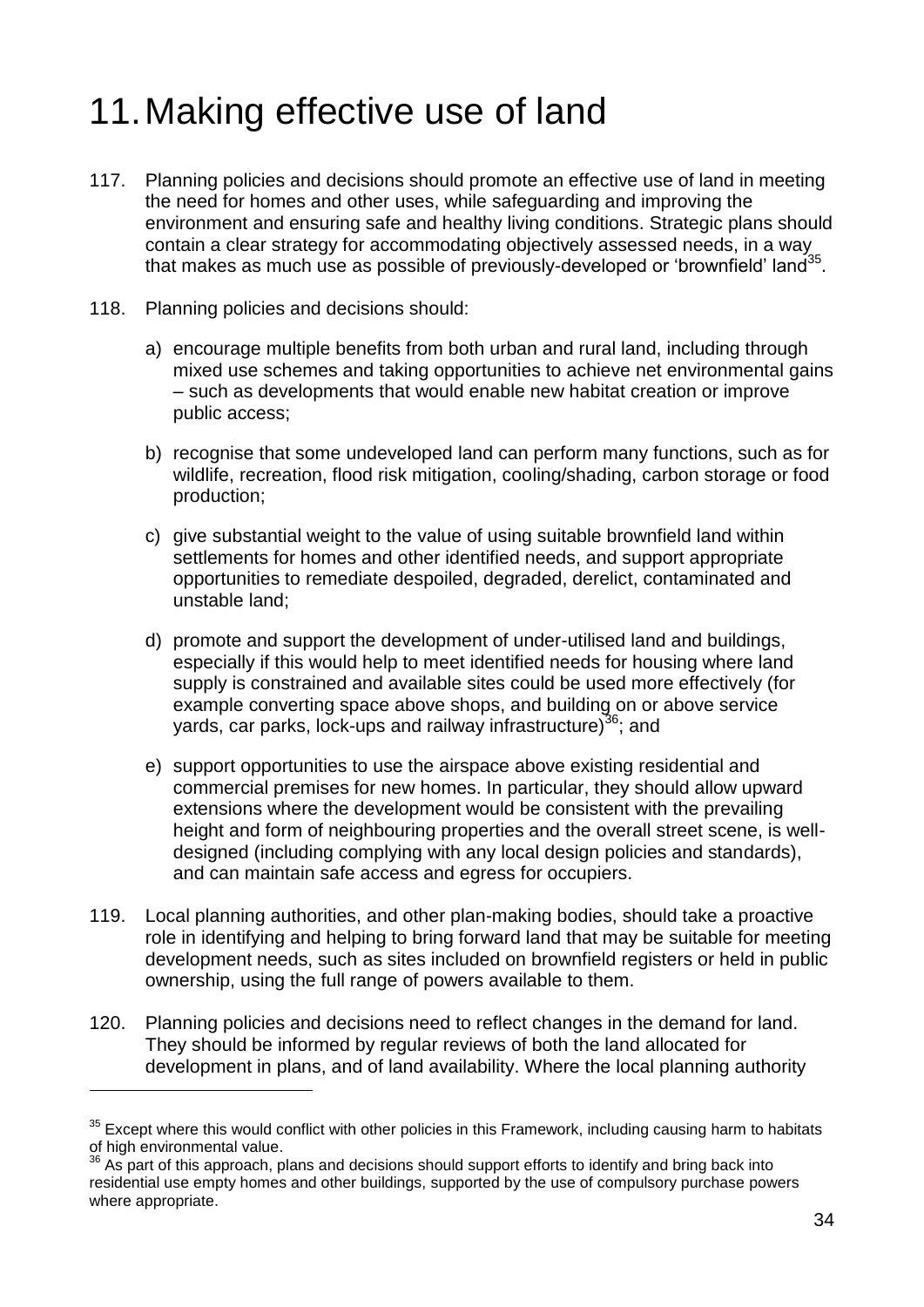considers there to be no reasonable prospect of an application coming forward for the use allocated in a plan:

- a) they should, as part of plan reviews, reallocate the land for a more deliverable use that can help to address identified needs (or, if appropriate, deallocate a site which is undeveloped); and
- b) in the interim, prior to reviewing the plan, applications for alternative uses on the land should be supported, where the proposed use would contribute to meeting an unmet need for development in the area.
- 121. Local planning authorities should also take a positive approach to applications for alternative uses of land which is currently developed but not allocated for a specific purpose in plans, where this would help to meet identified development needs. In particular, they should support proposals to:
	- a) use retail and employment land for homes in areas of high housing demand, provided this would not undermine key economic sectors or sites or the vitality and viability of town centres, and would be compatible with other policies in this Framework; and
	- b) make more effective use of sites that provide community services such as schools and hospitals, provided this maintains or improves the quality of service provision and access to open space.

#### Achieving appropriate densities

- 122. Planning policies and decisions should support development that makes efficient use of land, taking into account:
	- a) the identified need for housing and other forms of development, and the availability of land suitable for accommodating it;
	- b) local market conditions and viability;
	- c) the availability and capacity of infrastructure and services both existing and proposed – as well as their potential for further improvement and the scope to promote sustainable travel modes that limit future car use;
	- d) the desirability of maintaining an area's prevailing character (including residential gardens), or of promoting regeneration and change; and
	- e) the importance of securing well-designed, attractive places.
- 123. Where there is an existing or anticipated shortage of land for meeting identified housing needs, it is especially important that planning policies and decisions avoid homes being built at low densities, and ensure that developments make optimal use of the potential of each site. In these circumstances:
	- a) plans should contain policies to optimise the use of land in their area and meet as much of the identified need for housing as possible. This will be tested robustly at examination, and should include the use of minimum density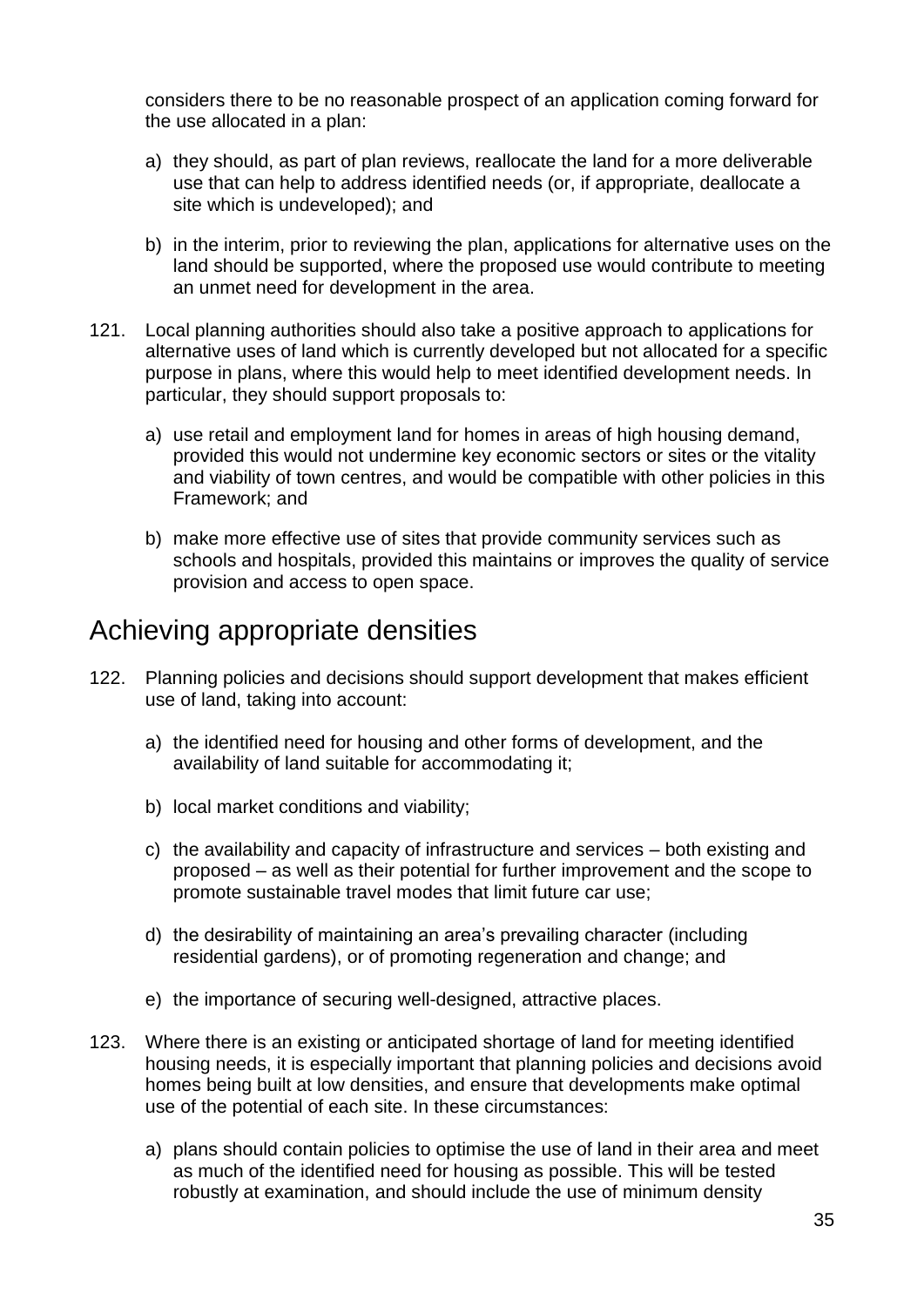standards for city and town centres and other locations that are well served by public transport. These standards should seek a significant uplift in the average density of residential development within these areas, unless it can be shown that there are strong reasons why this would be inappropriate;

- b) the use of minimum density standards should also be considered for other parts of the plan area. It may be appropriate to set out a range of densities that reflect the accessibility and potential of different areas, rather than one broad density range; and
- c) local planning authorities should refuse applications which they consider fail to make efficient use of land, taking into account the policies in this Framework. In this context, when considering applications for housing, authorities should take a flexible approach in applying policies or guidance relating to daylight and sunlight, where they would otherwise inhibit making efficient use of a site<sup>37</sup>.

 $37$  And so long as the resulting scheme would provide acceptable living standards.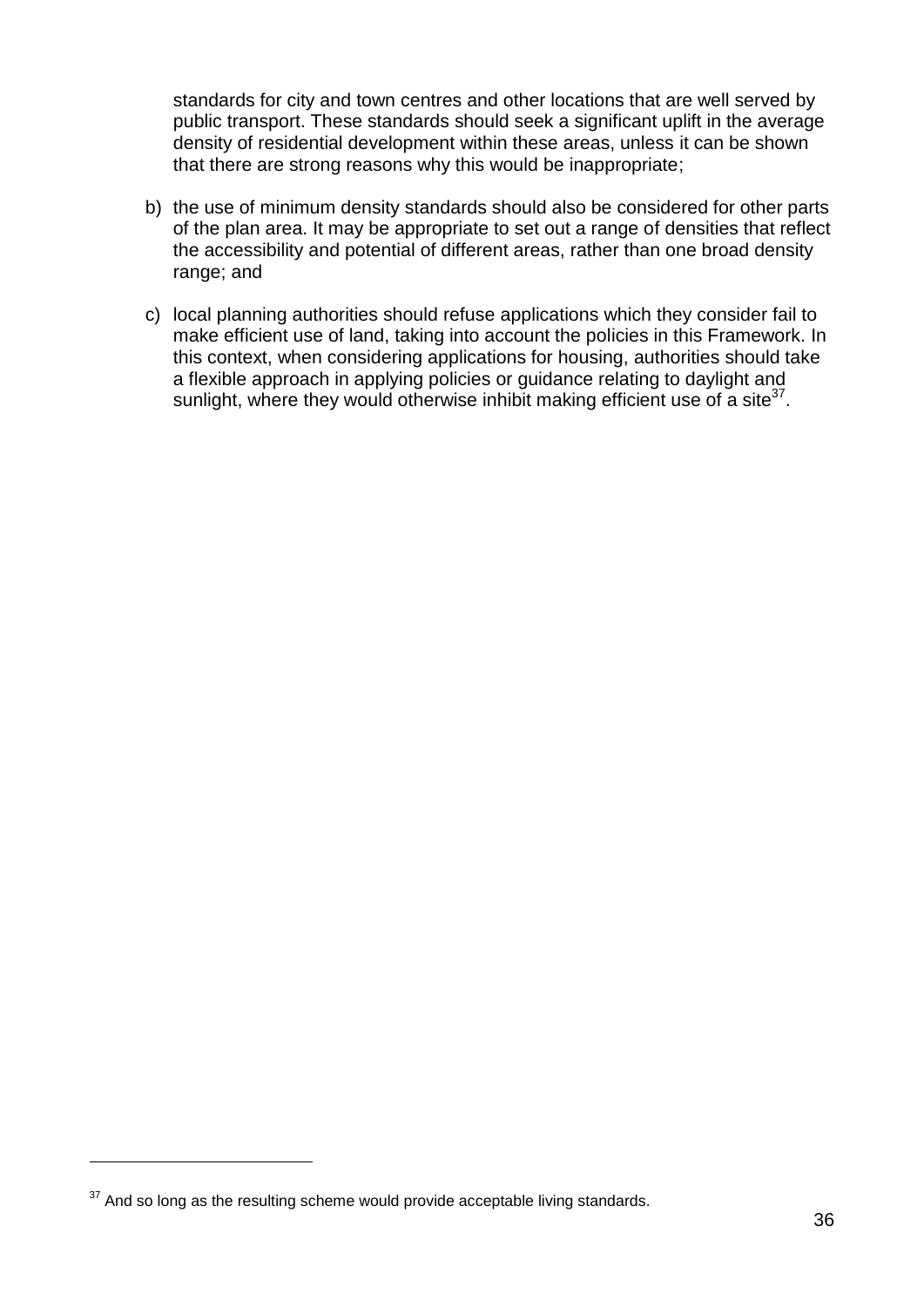# <span id="page-36-0"></span>12.Achieving well-designed places

- 124. Planning policies and decisions should support the creation of high quality buildings and places. Plans should, at the most appropriate level, set out a clear design vision and expectations, so that applicants have as much certainty as possible about what is likely to be acceptable. Design policies should be developed with local communities so they reflect local aspirations, and are grounded in an understanding and evaluation of each area's defining characteristics. Neighbourhood plans can play an important role in identifying the special qualities of each area and explaining how this should be reflected in development.
- 125. To provide maximum clarity about design expectations, plans or supplementary planning documents should use visual tools such as design guides and codes. These provide a framework for creating distinctive places with a consistent and high quality standard of design. However their level of detail and degree of prescription should be tailored to the circumstances in each place, and should not inhibit a suitable degree of variety where this would be unjustified (such as where the existing urban form is already diverse).
- 126. Planning policies and decisions should ensure that developments:
	- a) will function well and add to the overall quality of the area, not just for the short term but over the lifetime of the development;
	- b) are visually attractive as a result of good architecture, layout and effective landscaping;
	- c) respond to local character and history, including the surrounding built environment and landscape setting, while not preventing or discouraging appropriate innovation or change (such as increased densities);
	- d) establish or maintain a strong sense of place, using the arrangement of streets, spaces, building types and materials to create attractive and distinctive places to live, work and visit;
	- e) optimise the potential of the site to accommodate and sustain an appropriate amount and mix of development (including green and other public space) and support local facilities and transport networks; and
	- f) create places that are safe, inclusive and accessible, with a high standard of amenity for existing and future users; and where crime and disorder, and the fear of crime, do not undermine the quality of life or community cohesion and resilience.
- 127. Design quality should be considered throughout the evolution and assessment of individual proposals. Early discussion between applicants, the local planning authority and local community about the design of emerging schemes is important for clarifying expectations and reconciling local and commercial interests. Applicants should work closely with those affected by their proposals to evolve designs that take account of the views of the community. Applications that can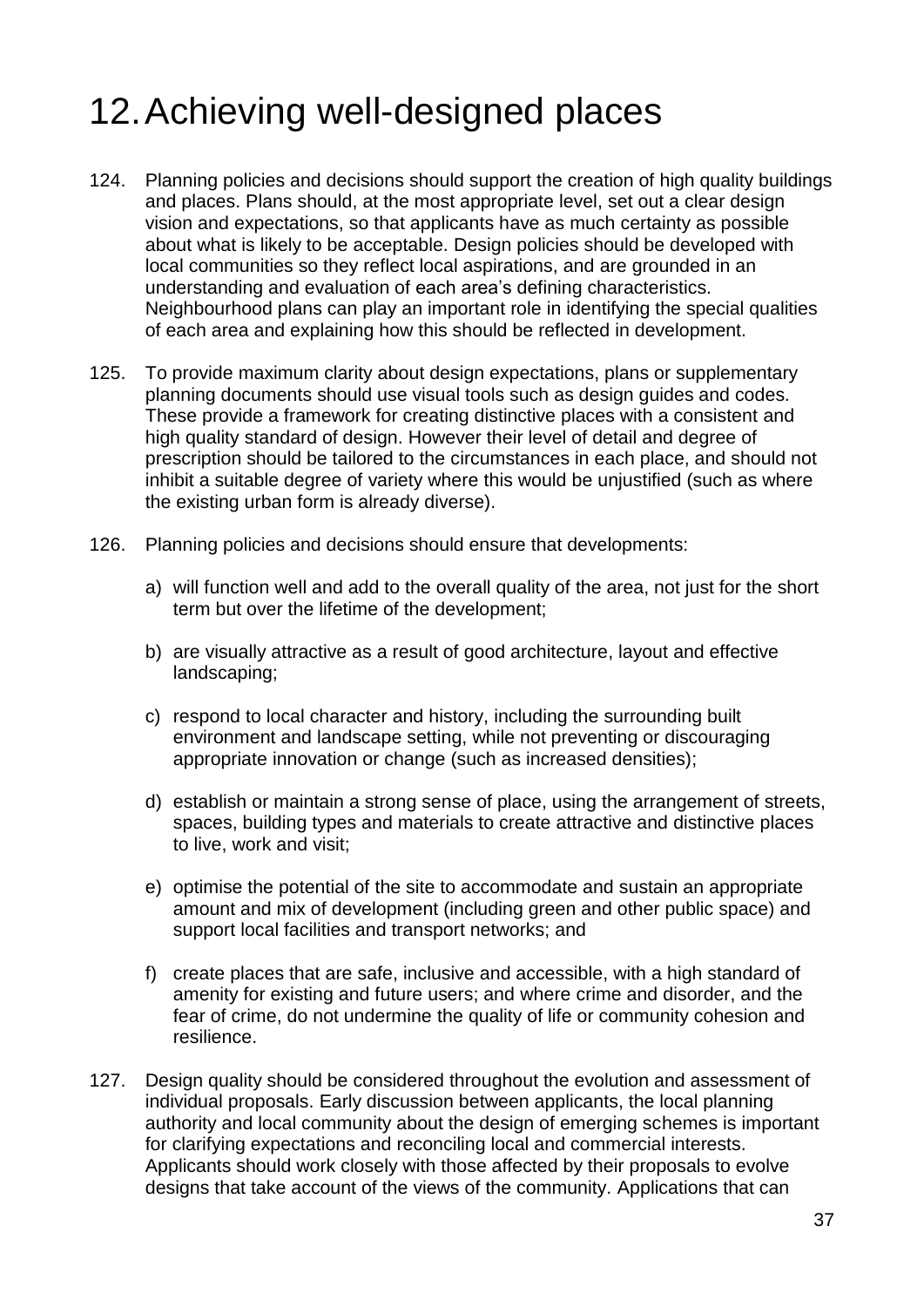demonstrate early, proactive and effective engagement with the community should be looked on more favourably than those that cannot.

- 128. Local planning authorities should ensure that they have appropriate tools and processes for assessing and improving the design of development. These include design advice and review arrangements, which should be used as early as possible in the evolution of schemes. Other tools include assessment frameworks, such as Building for Life<sup>38</sup>, and design workshops. In assessing applications, local planning authorities should have regard to the outcome from these processes, including any recommendations made by design review panels.
- 129. Permission should be refused for development of poor design that fails to take the opportunities available for improving the character and quality of an area and the way it functions, taking into account any local design standards in plans or supplementary planning documents. Conversely, where the design of a development accords with clear expectations in local policies, design should not be used by the decision-maker as a valid reason to object to development.
- 130. In determining applications, great weight should be given to outstanding or innovative designs which promote high levels of sustainability or help raise the standard of design more generally in an area, so long as they are sensitive to the overall form and layout of their surroundings.
- 131. The quality and character of places can suffer when advertisements are poorly sited and designed. A separate consent process within the planning system controls the display of advertisements, which should be operated in a way which is simple, efficient and effective. Advertisements should be subject to control only in the interests of amenity and public safety, taking account of cumulative impacts.

<sup>38</sup> Birkbeck D and Kruczkowski S (2015) *Building for Life 12: The sign of a good place to live*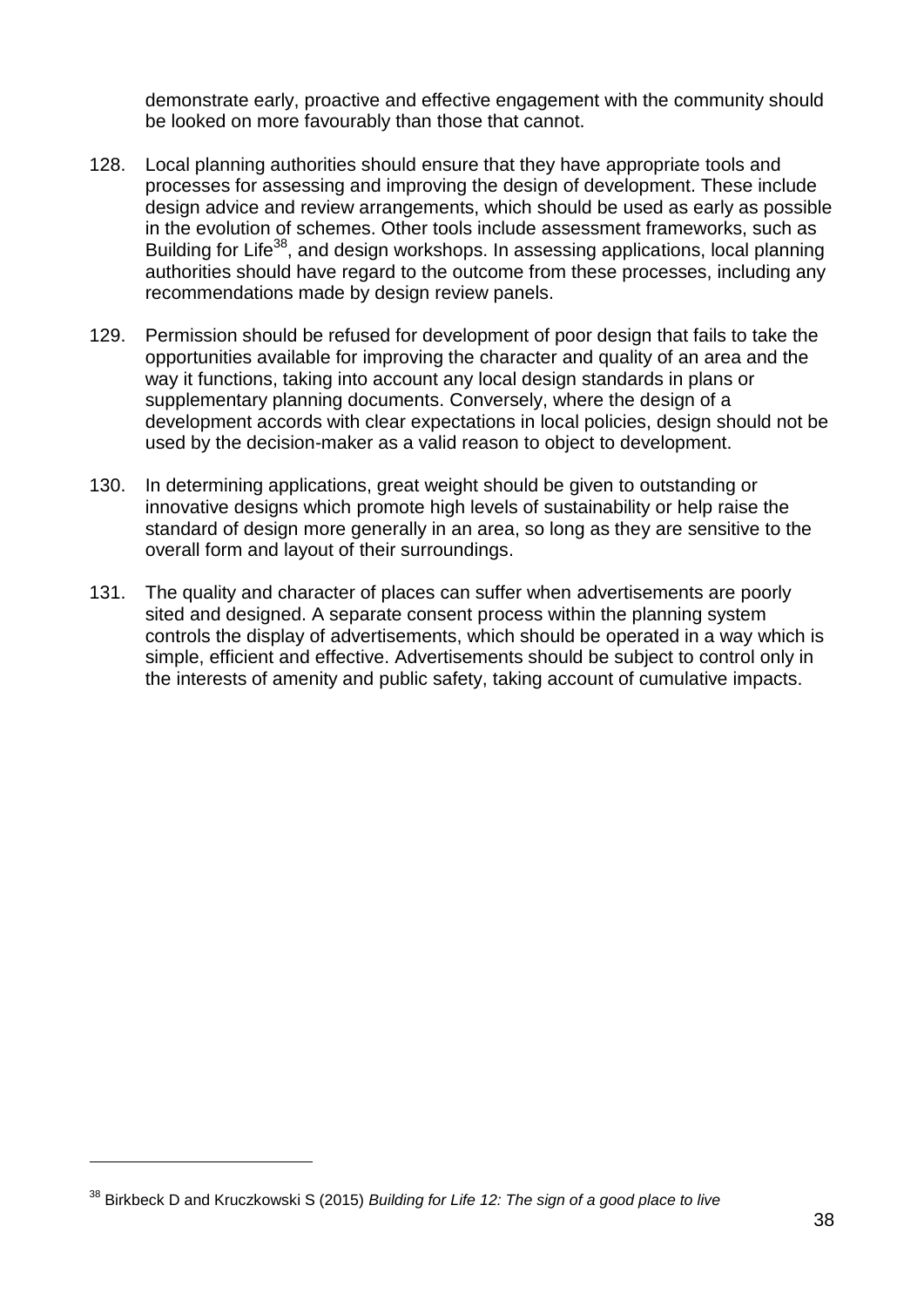# <span id="page-38-0"></span>13.Protecting Green Belt land

- 132. The Government attaches great importance to Green Belts. The fundamental aim of Green Belt policy is to prevent urban sprawl by keeping land permanently open; the essential characteristics of Green Belts are their openness and their permanence.
- 133. Green Belt serves five purposes:
	- a) to check the unrestricted sprawl of large built-up areas;
	- b) to prevent neighbouring towns merging into one another;
	- c) to assist in safeguarding the countryside from encroachment;
	- d) to preserve the setting and special character of historic towns; and
	- e) to assist in urban regeneration, by encouraging the recycling of derelict and other urban land.
- 134. The general extent of Green Belts across the country is already established. New Green Belts should only be established in exceptional circumstances, for example when planning for larger scale development such as new settlements or major urban extensions. Any proposals for new Green Belts should be set out in strategic plans, which should:
	- a) demonstrate why normal planning and development management policies would not be adequate;
	- b) set out whether any major changes in circumstances have made the adoption of this exceptional measure necessary;
	- c) show what the consequences of the proposal would be for sustainable development;
	- d) demonstrate the necessity for the Green Belt and its consistency with strategic plans for adjoining areas; and
	- e) show how the Green Belt would meet the other objectives of the Framework.
- 135. Once established, Green Belt boundaries should only be altered in exceptional circumstances, through the preparation or updating of plans. Strategic plans should establish the need for any changes to Green Belt boundaries, having regard to their intended permanence in the long term, so they can endure beyond the plan period. Where a need for changes to Green Belt boundaries has been demonstrated through a strategic plan, detailed amendments to those boundaries may be made through local policies, including neighbourhood plans.
- 136. Before concluding that exceptional circumstances exist to justify changes to Green Belt boundaries, the strategic plan-making authority should have examined fully all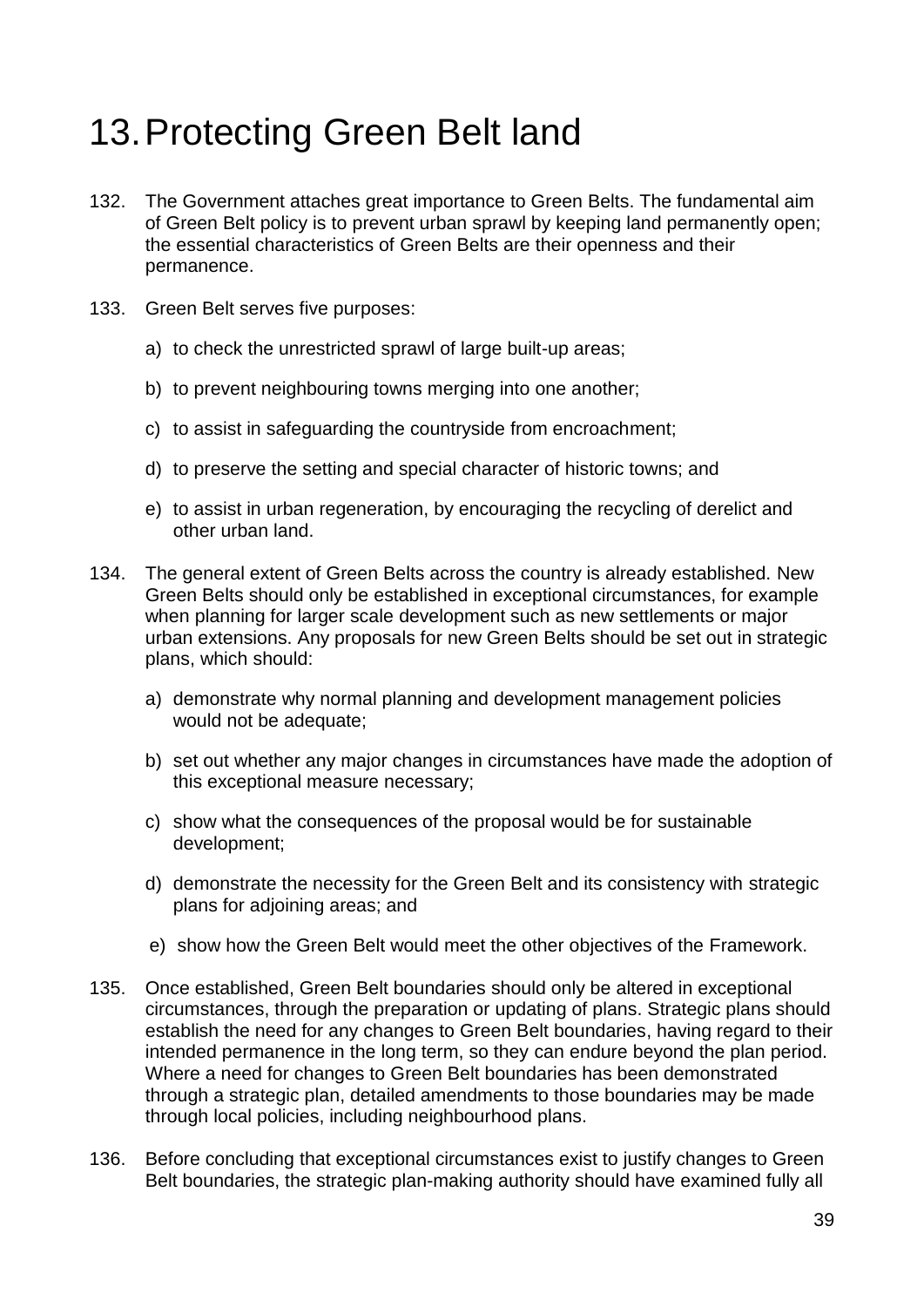other reasonable options for meeting its identified need for development. This will be assessed through the examination of the plan, which will take into account the preceding paragraph, and whether the strategy;

- a) makes as much use as possible of suitable brownfield sites and underutilised land;
- b) optimises the density of development, including whether policies promote a significant uplift in minimum density standards in town and city centres, and other locations well served by public transport; and
- c) has been informed by discussions with neighbouring authorities about whether they could accommodate some of the identified need for development, as demonstrated through the statement of common ground.
- 137. When drawing up or reviewing Green Belt boundaries, the need to promote sustainable patterns of development should be taken into account. Strategic planmaking authorities should consider the consequences for sustainable development of channelling development towards urban areas inside the Green Belt boundary, towards towns and villages inset within the Green Belt or towards locations beyond the outer Green Belt boundary. Where it has been concluded that it is necessary to release Green Belt land for development, plans should give first consideration to land which has been previously-developed and/or is well-served by public transport. They should also set out ways in which the impact of removing land from the Green Belt can be offset through compensatory improvements to the environmental quality and accessibility of remaining Green Belt land.
- 138. When defining Green Belt boundaries, plans should:
	- a) ensure consistency with the development plan's strategy for meeting identified requirements for sustainable development;
	- b) not include land which it is unnecessary to keep permanently open;
	- c) where necessary, identify areas of safeguarded land between the urban area and the Green Belt, in order to meet longer-term development needs stretching well beyond the plan period;
	- d) make clear that the safeguarded land is not allocated for development at the present time; planning permission for the permanent development of safeguarded land should only be granted following an update to a plan which proposes the development;
	- e) be able to demonstrate that Green Belt boundaries will not need to be altered at the end of the plan period; and
	- f) define boundaries clearly, using physical features that are readily recognisable and likely to be permanent.
- 139. If it is necessary to restrict development in a village primarily because of the important contribution which the open character of the village makes to the openness of the Green Belt, the village should be included in the Green Belt. If, however, the character of the village needs to be protected for other reasons, other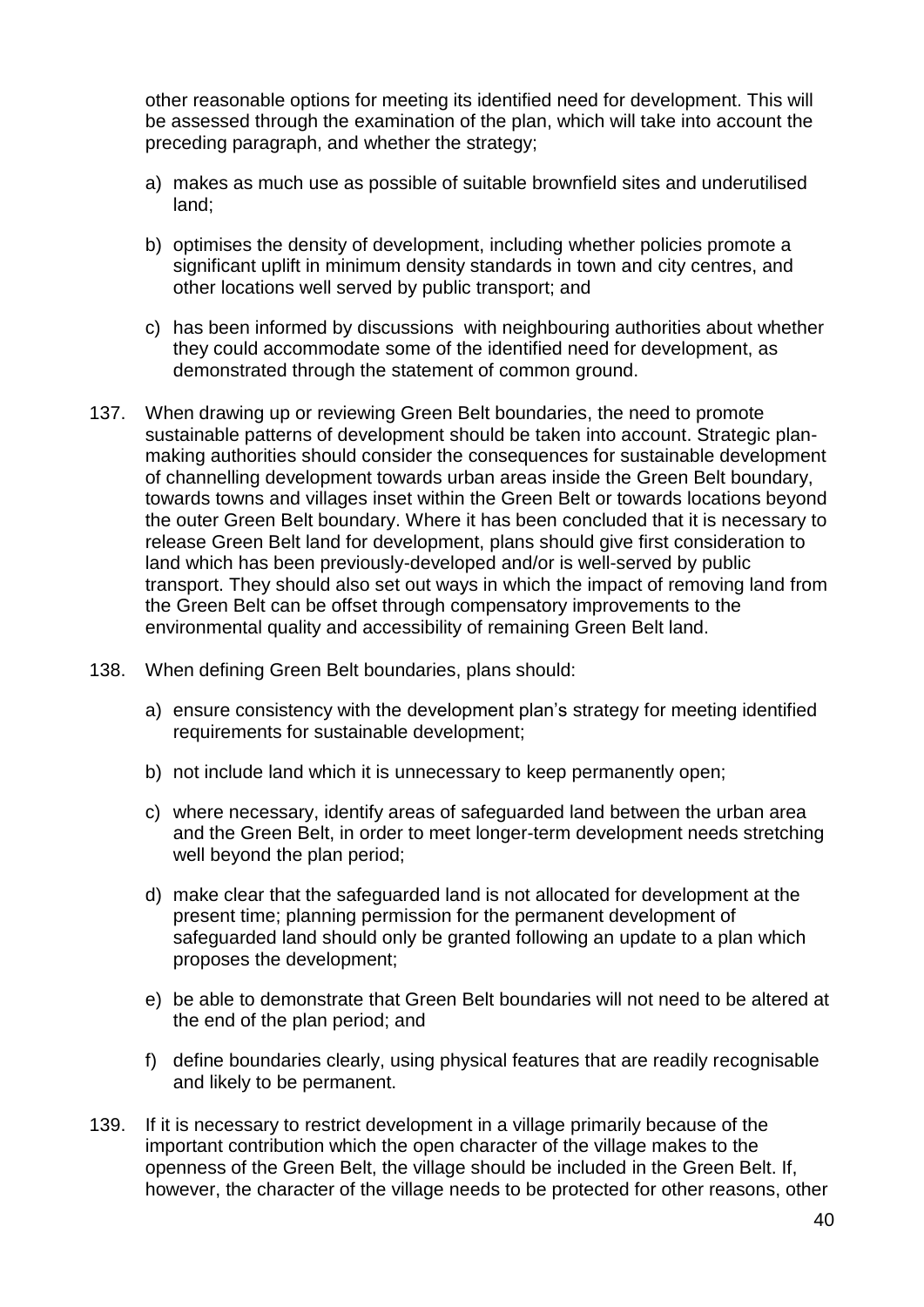means should be used, such as conservation area or normal development management policies, and the village should be excluded from the Green Belt.

- 140. Once Green Belts have been defined, local planning authorities should plan positively to enhance their beneficial use, such as looking for opportunities to provide access; to provide opportunities for outdoor sport and recreation; to retain and enhance landscapes, visual amenity and biodiversity; or to improve damaged and derelict land.
- 141. The National Forest and Community Forests offer valuable opportunities for improving the environment around towns, by upgrading the landscape and providing for recreation and wildlife. The National Forest Strategy and an approved Community Forest Plan may be a material consideration in preparing development plans and in deciding planning applications. Any development proposals within the National Forest and Community Forests in the Green Belt should be subject to the normal policies controlling development in Green Belts.

### Proposals affecting the Green Belt

- 142. Inappropriate development is, by definition, harmful to the Green Belt and should not be approved except in very special circumstances.
- 143. When considering any planning application, local planning authorities should ensure that substantial weight is given to any harm to the Green Belt. 'Very special circumstances' will not exist unless the potential harm to the Green Belt by reason of inappropriateness, and any other harm resulting from the proposal, is clearly outweighed by other considerations.
- 144. A local planning authority should regard the construction of new buildings as inappropriate in the Green Belt. Exceptions to this are:
	- a) buildings for agriculture and forestry;
	- b) the provision of appropriate facilities (in connection with the existing use of land or a change of use) for outdoor sport, outdoor recreation, cemeteries and burial grounds and allotments; as long as the facilities preserve the openness of the Green Belt and do not conflict with the purposes of including land within it;
	- c) the extension or alteration of a building provided that it does not result in disproportionate additions over and above the size of the original building;
	- d) the replacement of a building, provided the new building is in the same use and not materially larger than the one it replaces;
	- e) limited infilling in villages;
	- f) limited affordable housing for local community needs under policies set out in the development plan (including policies for rural exception sites); and
	- g) limited infilling or the partial or complete redevelopment of previously developed land, whether redundant or in continuing use (excluding temporary buildings), which would: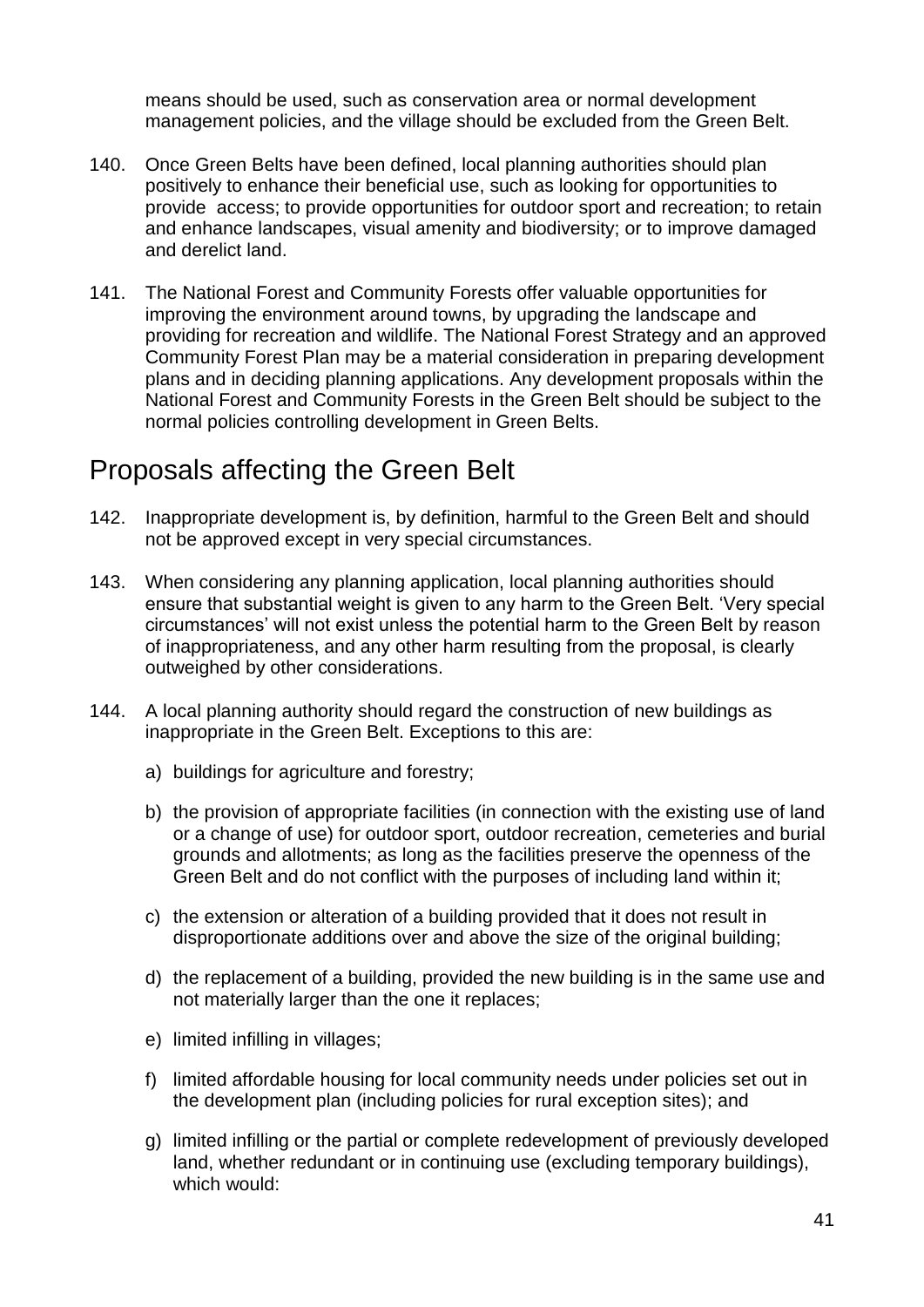- ‒ not have a greater impact on the openness of the Green Belt than the existing development; or
- ‒ where the development would re-use previously developed land and contribute to meeting an identified local affordable housing need, not cause substantial harm to the openness of the Green Belt.
- 145. Certain other forms of development are also not inappropriate in the Green Belt provided they preserve its openness and do not conflict with the purposes of including land within it. These are:
	- a) mineral extraction;
	- b) engineering operations;
	- c) local transport infrastructure which can demonstrate a requirement for a Green Belt location;
	- d) the re-use of buildings provided that the buildings are of permanent and substantial construction;
	- e) material changes in the use of land that would preserve the openness of the Green Belt and not conflict with the purposes of including land within it (such as changes of use for outdoor sport or recreation, or for cemeteries and burial grounds, so long as the development would preserve openness); and
	- f) development brought forward under a Community Right to Build Order or Neighbourhood Development Order.
- 146. When located in the Green Belt, elements of many renewable energy projects will comprise inappropriate development. In such cases developers will need to demonstrate very special circumstances if projects are to proceed. Such very special circumstances may include the wider environmental benefits associated with increased production of energy from renewable sources.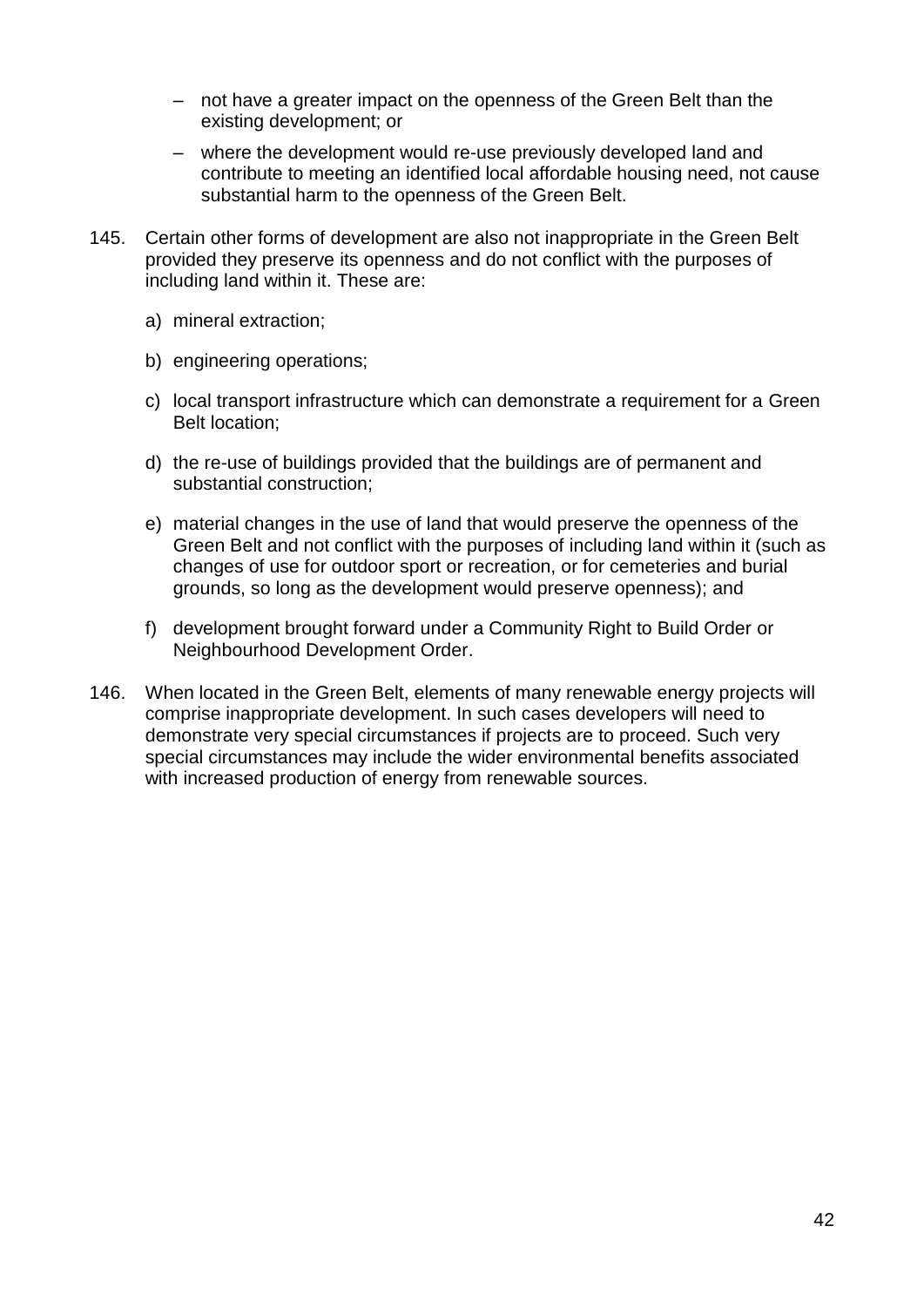# <span id="page-42-0"></span>14.Meeting the challenge of climate change, flooding and coastal change

147. The planning system should support the transition to a low carbon future in a changing climate, taking full account of flood risk and coastal change. It should help to: shape places in ways that contribute to radical reductions in greenhouse gas emissions, minimise vulnerability and improve resilience; encourage the reuse of existing resources, including the conversion of existing buildings; and support renewable and low carbon energy and associated infrastructure.

### Planning for climate change

- 148. Plans should take a proactive approach to mitigating and adapting to climate change, taking into account the long-term implications for flood risk, coastal change, , water supply, biodiversity and landscapes, and the risk of overheating from rising temperatures<sup>39</sup>. Policies should support appropriate measures to ensure the future resilience of communities and infrastructure to climate change impacts, such as providing space for physical protection measures, or making provision for the possible future relocation of vulnerable development and infrastructure.
- 149. New development should be planned for in ways that:
	- a) avoid increased vulnerability to the range of impacts arising from climate change. When new development is brought forward in areas which are vulnerable, care should be taken to ensure that risks can be managed through suitable adaptation measures, including through the planning of green infrastructure; and
	- b) can help to reduce greenhouse gas emissions through its location, orientation and design. Any local requirements for the sustainability of buildings should reflect the Government's policy for national technical standards.
- 150. To help increase the use and supply of renewable and low carbon energy and heat, plans should:
	- a) provide a positive strategy for energy from these sources, that maximises the potential for suitable development, while ensuring that adverse impacts are addressed satisfactorily (including cumulative landscape and visual impacts);
	- b) consider identifying suitable areas for renewable and low carbon energy sources, and supporting infrastructure, where this would help secure their development; and

 $39$  And within the context provided by the Climate Change Act 2008.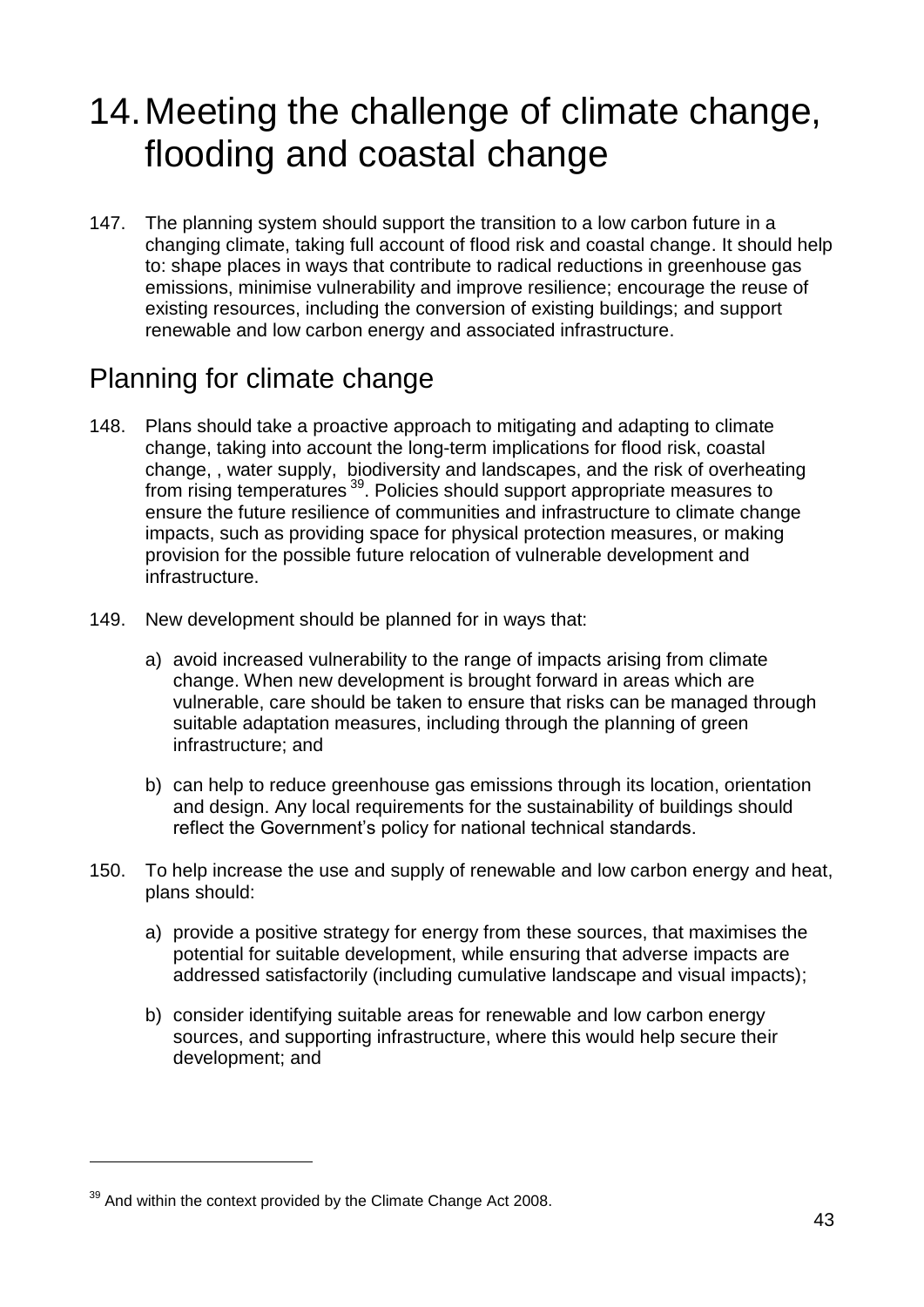- c) identify opportunities where development can draw its energy supply from decentralised, renewable or low carbon energy supply systems and for colocating potential heat customers and suppliers.
- 151. Local planning authorities should support community-led initiatives for renewable and low carbon energy, including developments outside areas identified in local or strategic plans that are being taken forward through neighbourhood planning.
- 152. In determining planning applications, local planning authorities should expect new development to:
	- a) comply with any development plan policies on local requirements for decentralised energy supply unless it can be demonstrated by the applicant, having regard to the type of development involved and its design, that this is not feasible or viable; and
	- b) take account of landform, layout, building orientation, massing and landscaping to minimise energy consumption.
- 153. When determining planning applications for renewable and low carbon development, local planning authorities should:
	- a) not require applicants to demonstrate the overall need for renewable or low carbon energy, and recognise that even small-scale projects provide a valuable contribution to cutting greenhouse gas emissions; and
	- b) approve the application if its impacts are (or can be made) acceptable. For wind energy developments, this should include consideration of the local community's views<sup>40</sup>. Once suitable areas for renewable and low carbon energy have been identified in plans, local planning authorities should expect subsequent applications for commercial scale projects outside these areas to demonstrate that the proposed location meets the criteria used in identifying suitable areas.

## Planning and flood risk

- 154. Inappropriate development in areas at risk of flooding should be avoided by directing development away from areas at highest risk (whether existing or future). Where development is necessary in such areas, the development should be made safe for its lifetime without increasing flood risk elsewhere.
- 155. Strategic plans should be informed by a strategic flood risk assessment, and set out policies to manage flood risk from all sources. They should consider cumulative impacts in, or affecting, local areas susceptible to flooding, and take account of advice from the Environment Agency and other relevant flood risk management authorities, such as lead local flood authorities and internal drainage boards.

 $40$  A proposed wind energy development involving one or more wind turbines should not be considered acceptable unless it is in an area identified as suitable for wind energy development in the development plan; and, following consultation, it can be demonstrated that the planning impacts identified by the affected local community have been fully addressed and the proposal has their backing.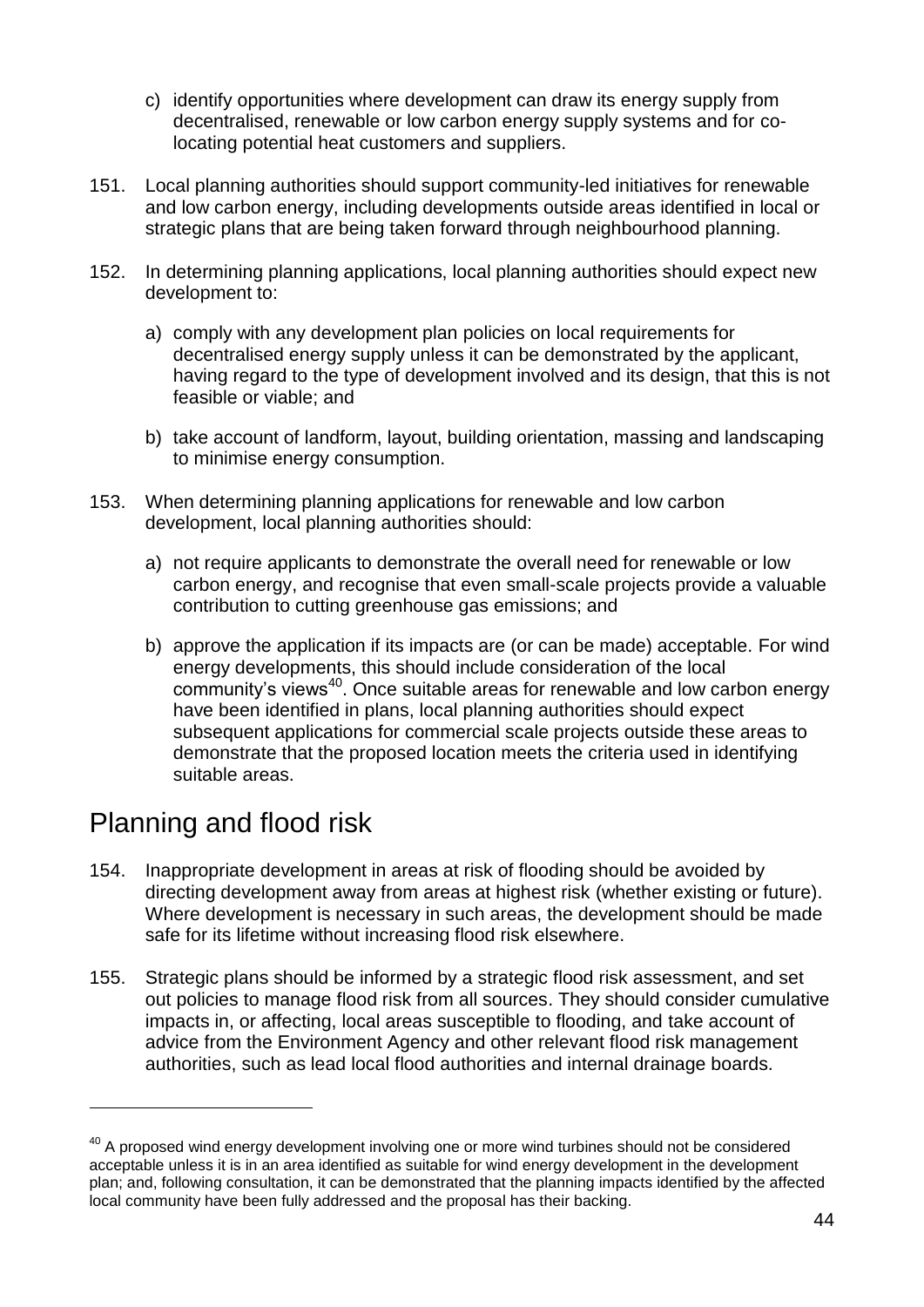- 156. All plans should apply a sequential, risk-based approach to the location of development – taking into account the current and future impacts of climate change – so as to avoid, where possible, flood risk to people and property. They should do this, and manage any residual risk, by:
	- a) applying the sequential test and then, if necessary, the exception test set out below;
	- b) safeguarding land from development that is required for current and future flood management;
	- c) using opportunities offered by new development to reduce the causes and impacts of flooding; and
	- d) where climate change is expected to increase flood risk so that some existing development may not be sustainable in the long-term, seeking opportunities to relocate development, including housing, to more sustainable locations.
- 157. The aim of the sequential test is to steer new development to areas with the lowest risk of flooding. Development should not be allocated or permitted if there are reasonably available sites appropriate for the proposed development in areas with a lower risk of flooding. The strategic flood risk assessment will provide the basis for applying this test. A sequential approach should be used in areas known to be at risk now or in the future from any form of flooding.
- 158. If it is not possible for development to be located in zones with a lower risk of flooding (taking into account wider sustainable development objectives), the exception test can be applied. This should be informed by a strategic or sitespecific flood risk assessment, as appropriate. For the exception test to be passed it must be demonstrated that:
	- a) the development would provide wider sustainability benefits to the community that outweigh the flood risk; and
	- b) the development will be safe for its lifetime taking account of the vulnerability of its users, without increasing flood risk elsewhere, and, where possible, will reduce flood risk overall.
- 159. Both elements of the exception test should be satisfied for development to be allocated or permitted.
- 160. Where planning applications come forward on sites allocated in the development plan through the sequential test, applicants need not apply the test again. However, local planning authorities should consider whether aspects of the exception test need to be reapplied to specific applications, depending on the extent and nature of potential flood risk identified and assessed during plan production, and the age of that information<sup>41</sup>.

 $41$  If the exception test is required at the application stage, it should be informed by a site-specific flood risk assessment.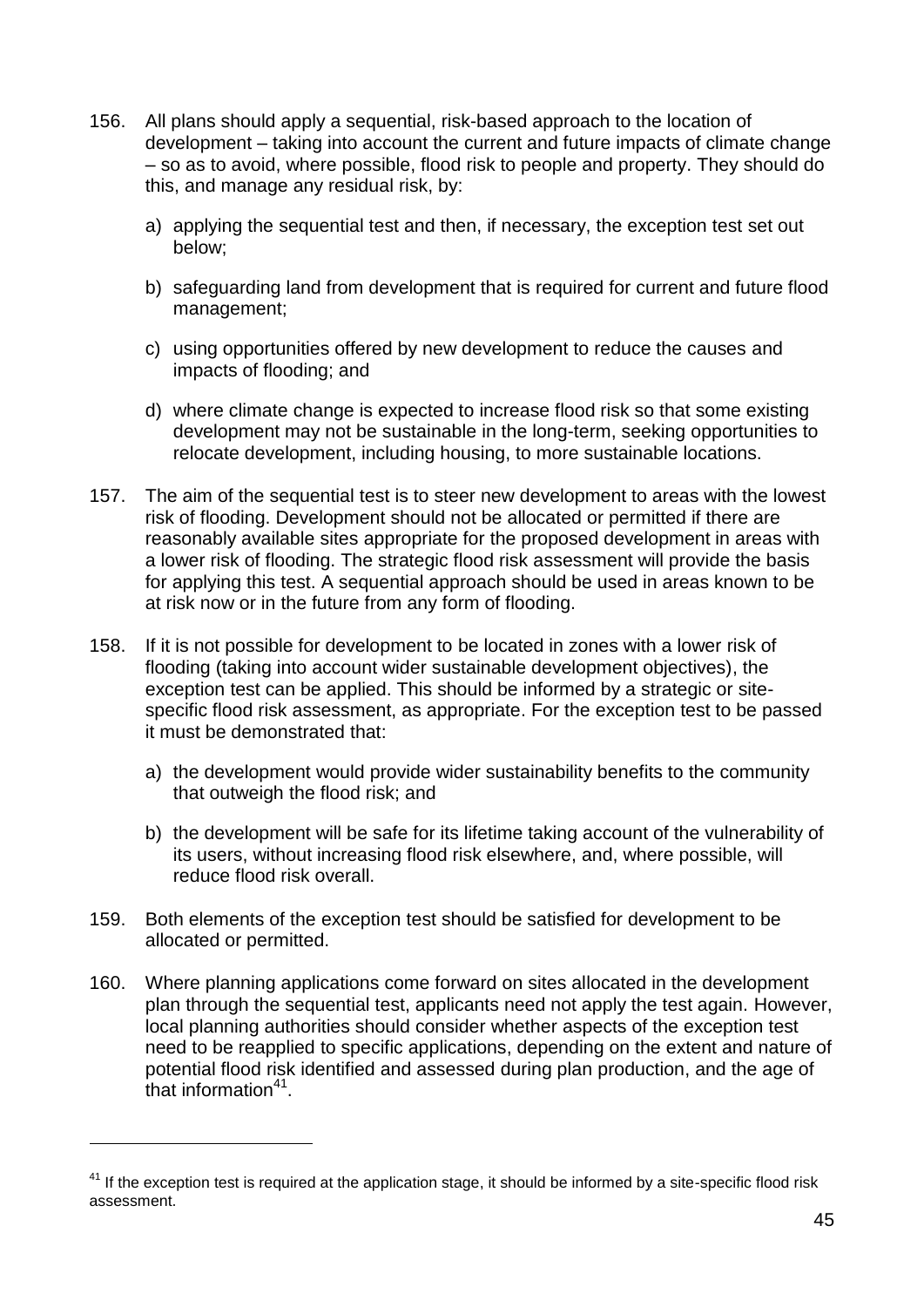- 161. When determining any planning applications, local planning authorities should ensure that flood risk is not increased elsewhere. Where appropriate, applications should be supported by a site-specific flood-risk assessment<sup>42</sup>. Development should only be allowed in areas at risk of flooding where, in the light of this assessment (and the sequential and exception tests, as applicable) it can be demonstrated that:
	- a) within the site, the most vulnerable development is located in areas of lowest flood risk, unless there are overriding reasons to prefer a different location;
	- b) the development is appropriately flood resilient and resistant;
	- c) it incorporates sustainable drainage systems, unless there is clear evidence that this would be inappropriate;
	- d) any residual risk can be safely managed; and
	- e) safe access and escape routes are included where appropriate, as part of an agreed emergency plan.
- 162. Applications for some minor development and changes of use<sup>43</sup> should not be subject to the sequential or exception tests but should still meet the requirements for site-specific flood risk assessments set out in footnote 42.
- 163. Major developments should incorporate sustainable drainage systems unless there is clear evidence that this would be inappropriate. The systems used should:
	- a) take account of advice from the lead local flood authority;
	- b) have appropriate proposed minimum operational standards;
	- c) have maintenance arrangements in place to ensure an acceptable standard of operation for the lifetime of the development; and
	- d) where possible, provide multifunctional benefits.

### Coastal change

l

164. In coastal areas, planning policies and decisions should take account of the UK Marine Policy Statement and marine plans. Integrated Coastal Zone Management should be pursued across local authority and land/sea boundaries, to ensure effective alignment of the terrestrial and marine planning regimes.

 $42$  A site-specific flood risk assessment should be provided for all development in Flood Zones 2 and 3. In Flood Zone 1, an assessment should accompany all proposals involving: sites of 1 hectare or more; land which has been identified by the Environment Agency as having critical drainage problems; land identified in a strategic flood risk assessment as being at increased flood risk in future; or land that may be subject to other sources of flooding, where its development would introduce a more vulnerable use.

<sup>&</sup>lt;sup>43</sup> This includes householder development, small non-residential extensions (with a footprint of less than 250m<sup>2</sup>) and changes of use; except for changes of use to a caravan, camping or chalet site, or to a mobile home or park home site, where the sequential and exception tests should be applied as appropriate.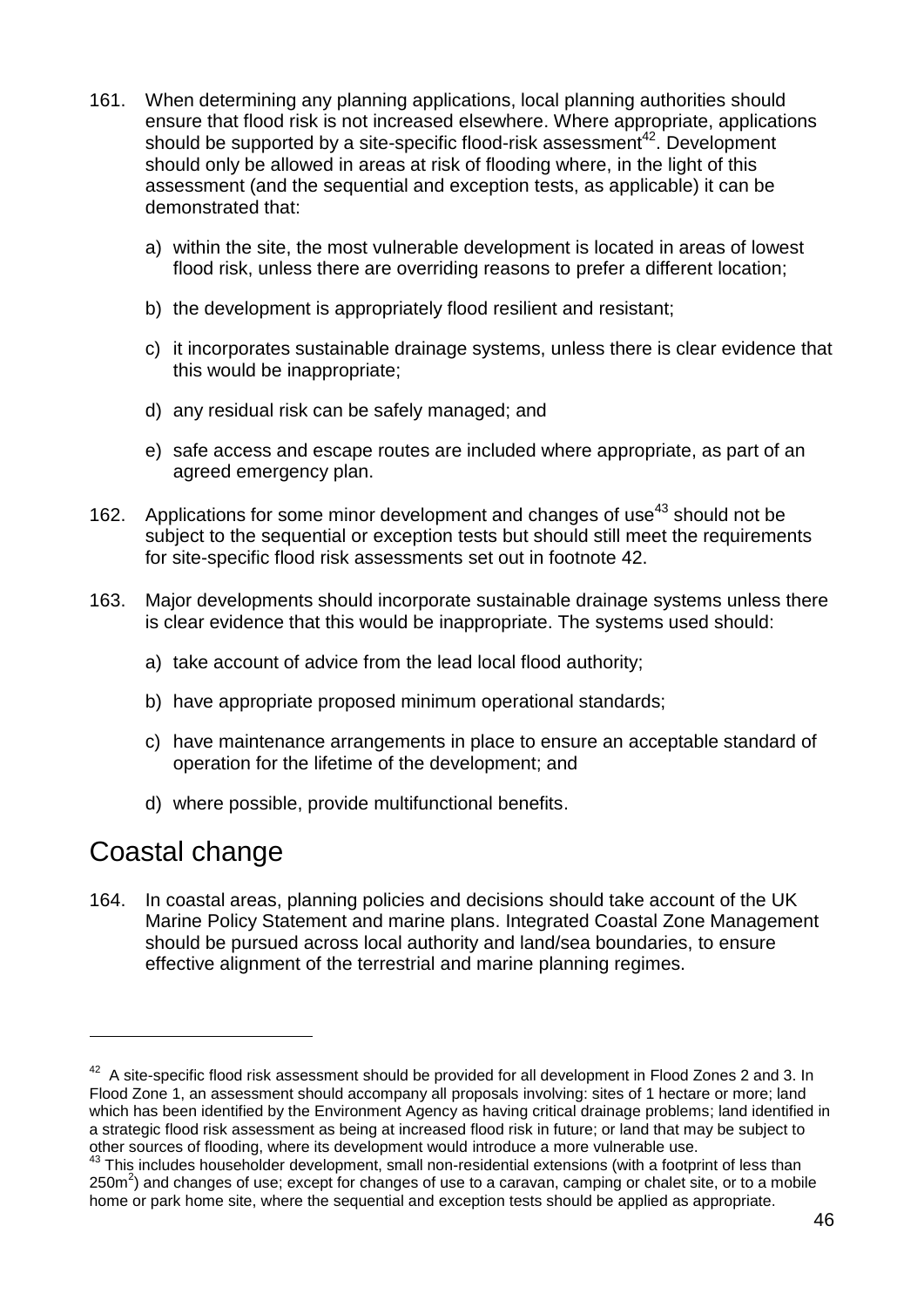- 165. Plans should reduce risk from coastal change by avoiding inappropriate development in vulnerable areas or adding to the impacts of physical changes to the coast. They should identify as a Coastal Change Management Area any area likely to be affected by physical changes to the coast, and:
	- a) be clear as to what development will be appropriate in such areas and in what circumstances; and
	- b) make provision for development and infrastructure that needs to be relocated away from Coastal Change Management Areas.
- 166. Development in a Coastal Change Management Area will be appropriate only where it is demonstrated that:
	- a) it will be safe over its planned lifetime and not have an unacceptable impact on coastal change;
	- b) the character of the coast including designations is not compromised;
	- c) the development provides wider sustainability benefits; and
	- d) the development does not hinder the creation and maintenance of a continuous signed and managed route around the  $\cos t^{44}$ .
- 167. Local planning authorities should limit the planned life-time of development in a Coastal Change Management Area through temporary permission and restoration conditions, where this is necessary to reduce a potentially unacceptable level of future risk to people and the development.

<sup>&</sup>lt;sup>44</sup> As required by the Marine and Coastal Access Act 2009.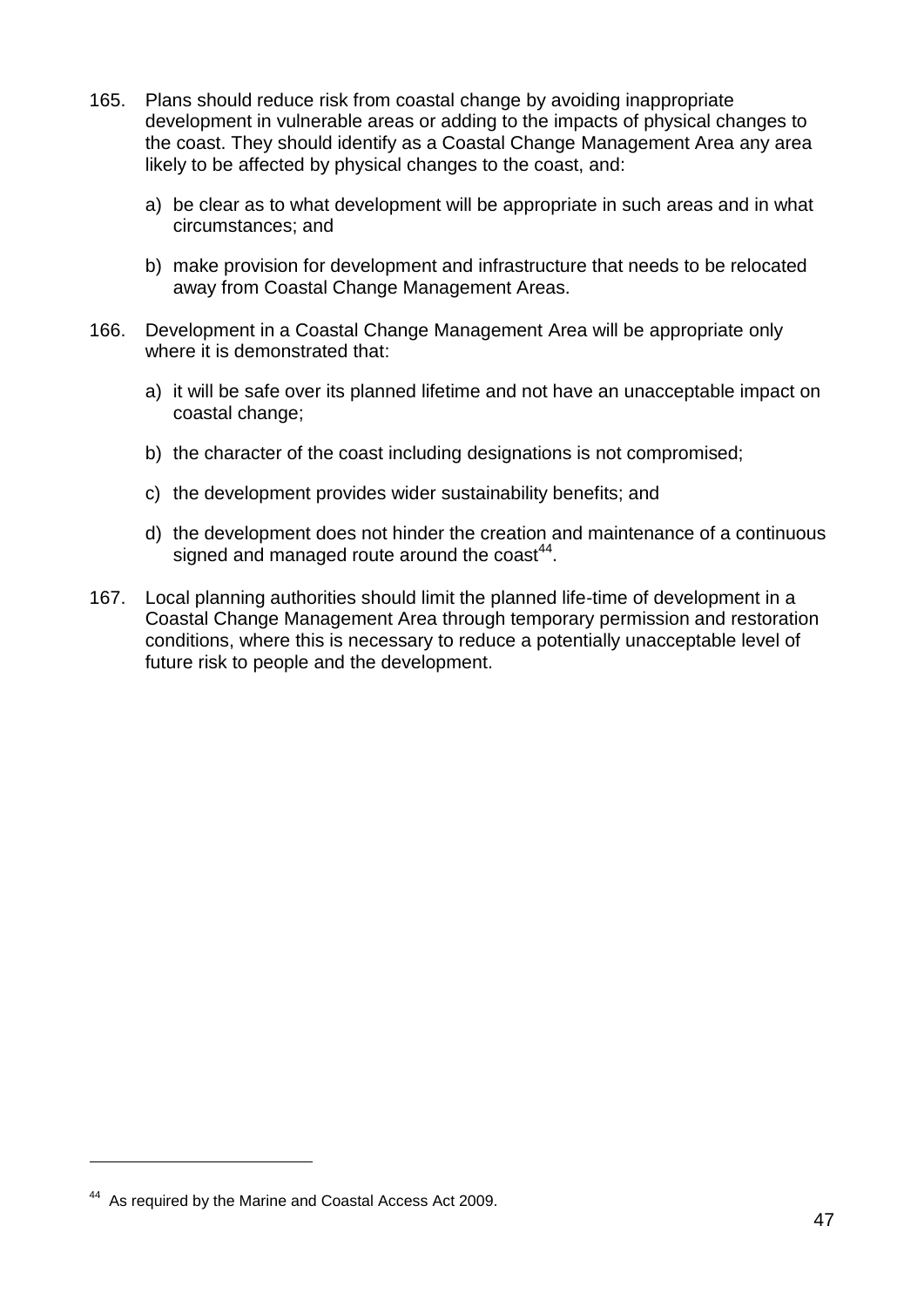## <span id="page-47-0"></span>15.Conserving and enhancing the natural environment

- 168. Planning policies and decisions should contribute to and enhance the natural and local environment by:
	- a) protecting and enhancing valued landscapes, sites of geological value and soils (in a manner commensurate with their statutory status or identified quality);
	- b) recognising the intrinsic character and beauty of the countryside, and the wider benefits from natural capital – including the economic and other benefits of the best and most versatile agricultural land, and of trees and woodland;
	- c) maintaining the character of the undeveloped coast, while improving public access to it;
	- d) minimising impacts and providing net gains for biodiversity, including by establishing coherent ecological networks that are more resilient to current and future pressures;
	- e) preventing new and existing development from contributing to, being put at unacceptable risk from, or being adversely affected by unacceptable levels of soil, air, water or noise pollution or land instability. Development should, wherever possible, help to improve local environmental conditions such as air quality; and
	- f) remediating and mitigating despoiled, degraded, derelict, contaminated and unstable land, where appropriate.
- 169. Plans should: allocate land with the least environmental or amenity value, where consistent with other policies in this Framework<sup>45</sup>; take a strategic approach to maintaining and strengthening networks of habitats and green infrastructure; and plan for the enhancement of natural capital at a catchment or landscape scale across local authority boundaries.
- 170. Great weight should be given to conserving landscape and scenic beauty in National Parks, the Broads and Areas of Outstanding Natural Beauty. The conservation of wildlife and cultural heritage are also important considerations in these areas, and should be given great weight in National Parks and the Broads<sup>46</sup>. The scale and extent of development within these designated areas should be limited. Planning permission should be refused for major development other than in exceptional circumstances, and where it can be demonstrated that the development is in the public interest. Consideration of such applications should include an assessment of:

<sup>&</sup>lt;sup>45</sup> Where significant development of agricultural land is demonstrated to be necessary, areas of poorer quality land should be preferred to those of a higher quality.

<sup>46</sup> English National Parks and the Broads: UK Government Vision and Circular 2010 provides further guidance and information about their statutory purposes, management and other matters.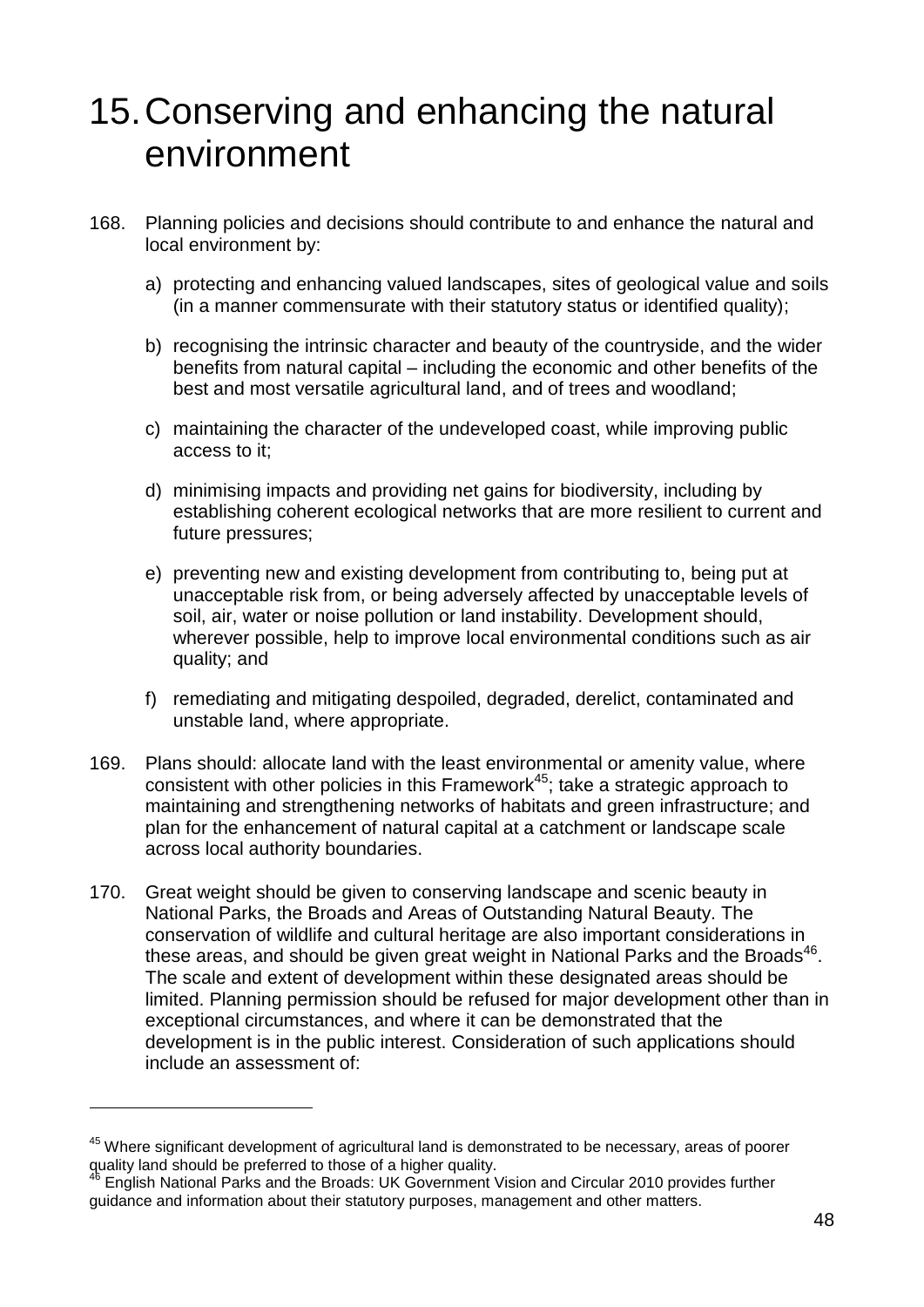- a) the need for the development, including in terms of any national considerations, and the impact of permitting it, or refusing it, upon the local economy;
- b) the cost of, and scope for, developing outside the designated area, or meeting the need for it in some other way; and
- c) any detrimental effect on the environment, the landscape and recreational opportunities, and the extent to which that could be moderated.
- 171. Within areas defined as Heritage Coast (and that do not already fall within one of the designated areas mentioned in paragraph 170), planning policies and decisions should be consistent with the special character of the area and the importance of its conservation. Major development within a Heritage Coast is unlikely to be appropriate, unless it is compatible with its special character.

### Habitats and biodiversity

- 172. To protect and enhance biodiversity and geodiversity, plans should:
	- a) identify and map components of local wildlife-rich habitats, including the hierarchy of designated sites of importance for biodiversity<sup>47</sup>; wildlife corridors and stepping stones that connect them; and areas identified by local partnerships for habitat restoration or creation<sup>48</sup>; and
	- b) promote the conservation, restoration and re-creation of priority habitats, ecological networks and the protection and recovery of priority species; and identify and pursue opportunities for securing measurable net gains for biodiversity.
- 173. When determining planning applications, local planning authorities should apply the following principles:
	- a) if significant harm to biodiversity resulting from a development cannot be avoided (through locating on an alternative site with less harmful impacts), adequately mitigated, or, as a last resort, compensated for, then planning permission should be refused;
	- b) development on land within or outside a Site of Special Scientific Interest, and which is likely to have an adverse effect on it (either individually or in combination with other developments), should not normally be permitted. The only exception is where the benefits of the development clearly outweigh both its likely impact on the features of the site that make it of special scientific interest, and any broader impacts on the national network of Sites of Special Scientific Interest;
	- c) development resulting in the loss or deterioration of irreplaceable habitats (such as ancient woodland) should be refused, unless there are wholly exceptional

<sup>&</sup>lt;sup>47</sup> Circular 06/2005 provides further guidance in respect of statutory obligations for biodiversity and geological conservation and their impact within the planning system.

Where Nature Improvement Areas are identified in plans, it may be appropriate to specify the types of development that may be suitable within them.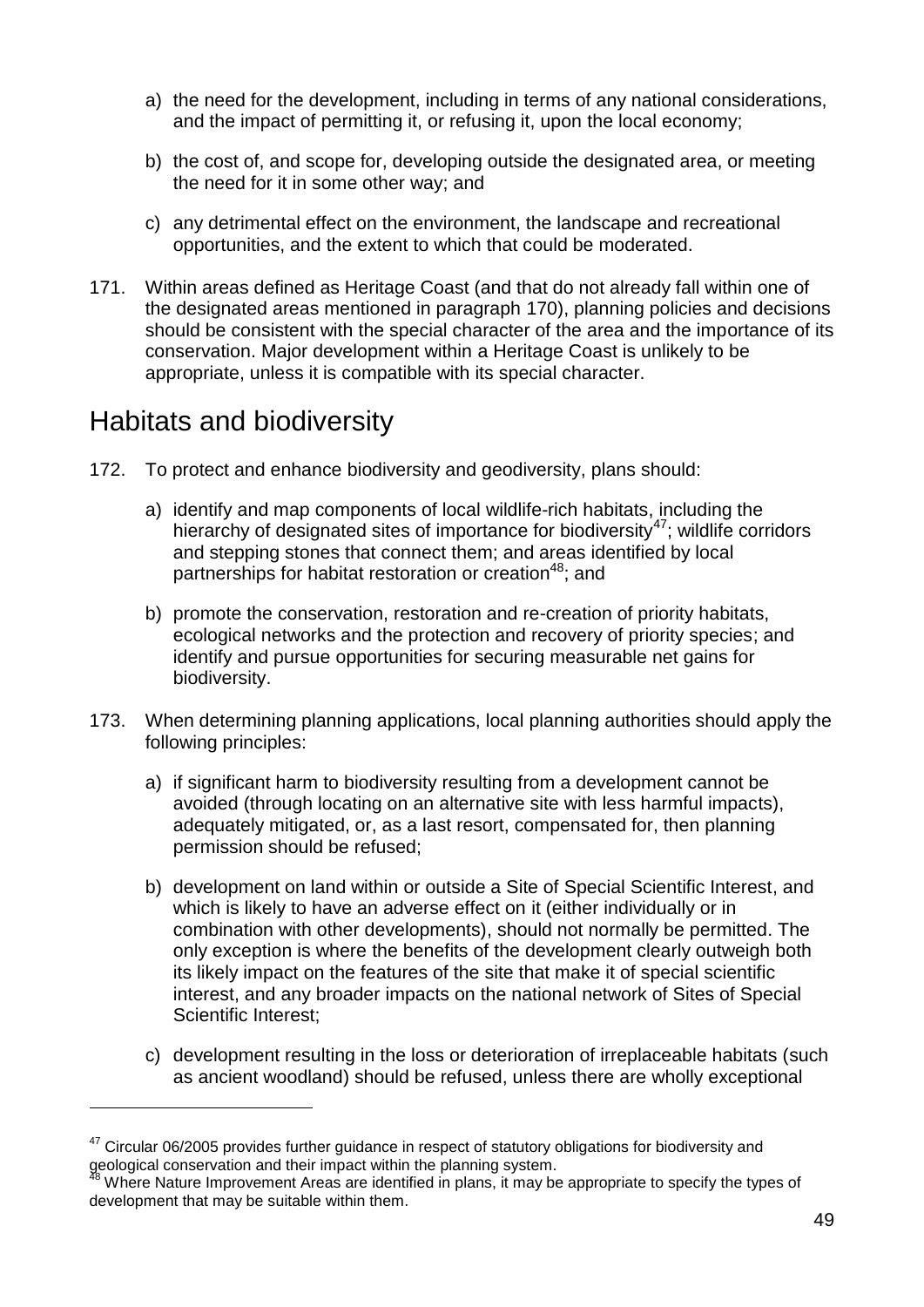reasons<sup>49</sup> and a suitable mitigation strategy exists. Where development would involve the loss of individual aged or veteran trees that lie outside ancient woodland, it should be refused unless the need for, and benefits of, development in that location would clearly outweigh the loss; and

- d) development whose primary objective is to conserve or enhance biodiversity should be supported; while opportunities to incorporate biodiversity improvements in and around developments should be encouraged, especially where this can secure measurable net gains for the environment.
- 174. The following should be given the same protection as European sites:
	- a) potential Special Protection Areas and possible Special Areas of Conservation;
	- b) listed or proposed Ramsar sites<sup>50</sup>; and
	- c) sites identified, or required, as compensatory measures for adverse effects on European sites, potential Special Protection Areas, possible Special Areas of Conservation, and listed or proposed Ramsar sites.
- 175. The presumption in favour of sustainable development does not apply where development requiring appropriate assessment under the Birds or Habitats Directives is being considered, planned or determined.

### Ground conditions and pollution

- 176. Planning policies and decisions should ensure that:
	- a) a site is suitable for its proposed use taking account of ground conditions and any risks arising from land instability and contamination. This includes risks arising from natural hazards or former activities such as mining, and any proposals for mitigation including land remediation (as well as potential impacts on the natural environment arising from that remediation);
	- b) after remediation, as a minimum, land should not be capable of being determined as contaminated land under Part IIA of the Environmental Protection Act 1990; and
	- c) adequate site investigation information, prepared by a competent person, is available to inform these assessments.
- 177. Where a site is affected by contamination or land stability issues, responsibility for securing a safe development rests with the developer and/or landowner.

<sup>&</sup>lt;sup>49</sup> For example, infrastructure projects (including nationally significant infrastructure projects, orders under the Transport and Works Act and hybrid bills), where the public benefit would clearly outweigh the loss or deterioration of habitat.

<sup>50</sup> Potential Special Protection Areas, possible Special Areas of Conservation and proposed Ramsar sites are sites on which Government has initiated public consultation on the scientific case for designation as a Special Protection Area, candidate Special Area of Conservation or Ramsar site.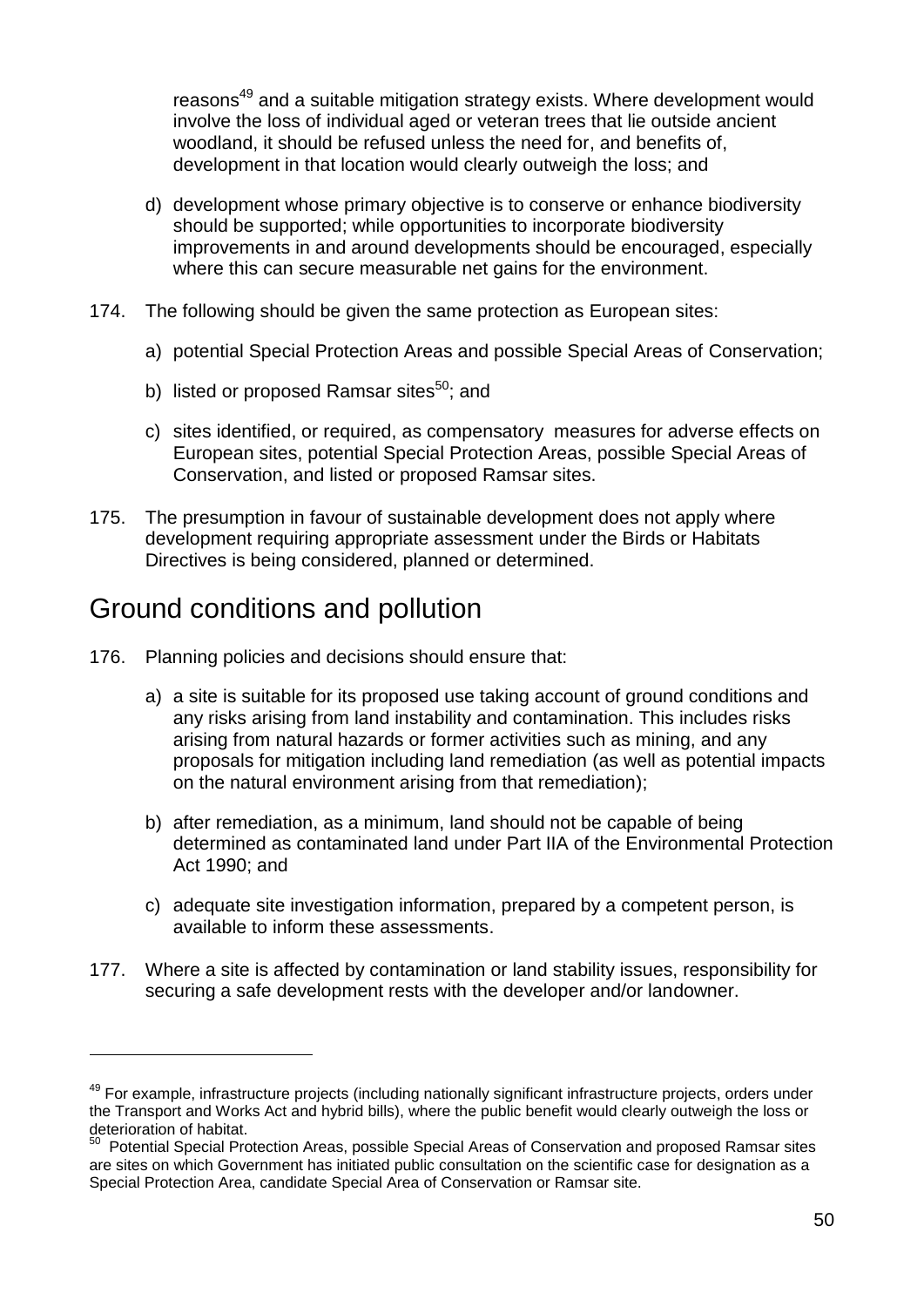- 178. Planning policies and decisions should also ensure that new development is appropriate for its location taking into account the likely effects (including cumulative effects) of pollution on health and living conditions, as well as the potential sensitivity of the site or the wider area to impacts that could arise from the development. In doing so they should:
	- a) mitigate and reduce to a minimum potential adverse impacts resulting from noise from new development – and avoid noise giving rise to significant adverse impacts on health and quality of life<sup>51</sup>:
	- b) identify and protect tranquil areas which have remained relatively undisturbed by noise and are prized for their recreational and amenity value for this reason; and
	- c) limit the impact of light pollution from artificial light on local amenity, intrinsically dark landscapes and nature conservation.
- 179. Planning policies and decisions should sustain and contribute towards compliance with relevant limit values or national objectives for pollutants, taking into account the presence of Air Quality Management Areas and Clean Air Zones, and the cumulative impacts from individual sites in local areas. Opportunities to improve air quality or mitigate impacts should be identified, such as through traffic and travel management, and green infrastructure provision and enhancement. So far as possible these opportunities should be considered at the plan-making stage, to ensure a strategic approach and limit the need for issues to be reconsidered when determining individual applications. Planning decisions should ensure that any new development in Air Quality Management Areas and Clean Air Zones is consistent with the local air quality action plan.
- 180. Planning policies and decisions should ensure that new development can be integrated effectively with existing businesses and community facilities (including places of worship, pubs, music venues and sports clubs). Existing businesses and facilities should not have unreasonable restrictions placed on them as a result of development permitted after they were established<sup>52</sup>. Where an existing business or community facility has effects that could be deemed a statutory nuisance in the light of new development (including changes of use) in its vicinity, the applicant (or 'agent of change') should be required to secure suitable mitigation before the development has been completed.
- 181. The focus of planning policies and decisions should be on whether proposed development is an acceptable use of land, rather than the control of processes or emissions (where these are subject to separate pollution control regimes). Planning decisions should assume that these regimes will operate effectively. Equally, where a planning decision has been made on a particular development, the planning issues should not be revisited through the permitting regimes operated by pollution control authorities.

<sup>&</sup>lt;sup>51</sup> See Explanatory Note to the Noise Policy Statement for England.

 $52$  Subject to the provisions of the Environmental Protection Act 1990 and other relevant law.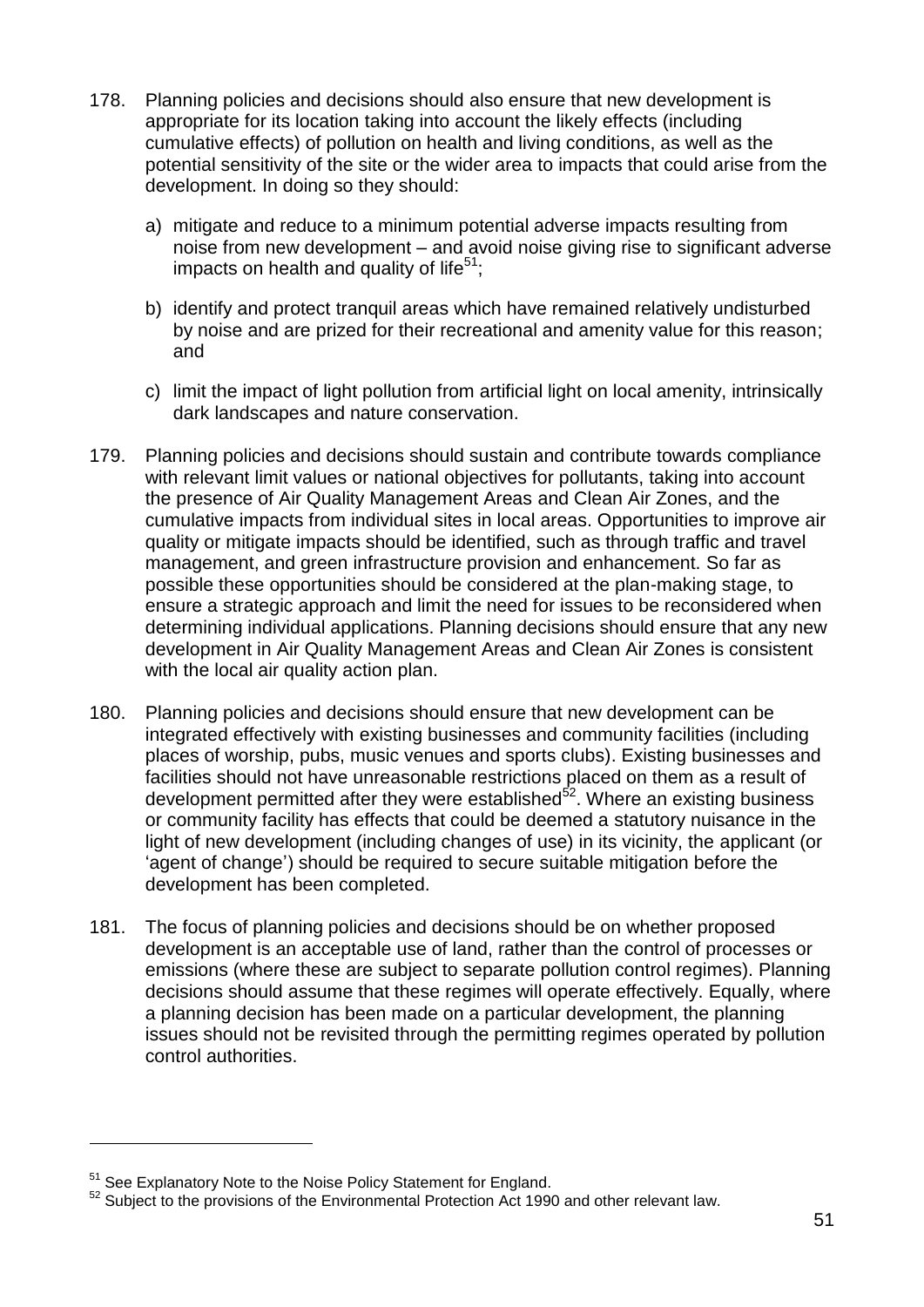## <span id="page-51-0"></span>16.Conserving and enhancing the historic environment

- 182. Heritage assets range from sites and buildings of local historic value to those of the highest significance, such as World Heritage Sites which are internationally recognised to be of Outstanding Universal Value<sup>53</sup>. These assets are an irreplaceable resource, and should be conserved in a manner appropriate to their significance, so that they can be enjoyed for their contribution to the quality of life of existing and future generations<sup>54</sup>.
- 183. Plans should set out a positive strategy for the conservation and enjoyment of the historic environment, including heritage assets most at risk through neglect, decay or other threats. This strategy should take into account:
	- a) the desirability of sustaining and enhancing the significance of heritage assets, and putting them to viable uses consistent with their conservation;
	- b) the wider social, cultural, economic and environmental benefits that conservation of the historic environment can bring;
	- c) the desirability of new development making a positive contribution to local character and distinctiveness; and
	- d) opportunities to draw on the contribution made by the historic environment to the character of a place.
- 184. When considering the designation of conservation areas, local planning authorities should ensure that an area justifies such status because of its special architectural or historic interest, and that the concept of conservation is not devalued through the designation of areas that lack special interest. They should also make Information about the historic environment, gathered as part of policy-making or development management, publicly accessible.

## Proposals affecting heritage assets

 $\overline{a}$ 

185. In determining applications, local planning authorities should require an applicant to describe the significance of any heritage assets affected, including any contribution made by their setting. The level of detail should be proportionate to the assets' importance and no more than is sufficient to understand the potential impact of the proposal on their significance. As a minimum the relevant historic environment record should have been consulted and the heritage assets assessed using appropriate expertise where necessary. Where a site on which development is

<sup>&</sup>lt;sup>53</sup> Some World Heritage Sites are inscribed by UNESCO to be of natural significance rather than cultural significance; and in some cases they are inscribed for both their natural and cultural significance. <sup>54</sup> The policies set out in this chapter relate, as applicable, to the heritage-related consent regimes for which

local planning authorities are responsible under the Planning (Listed Buildings and Conservation Areas) Act 1990, as well as to plan-making and decision-making.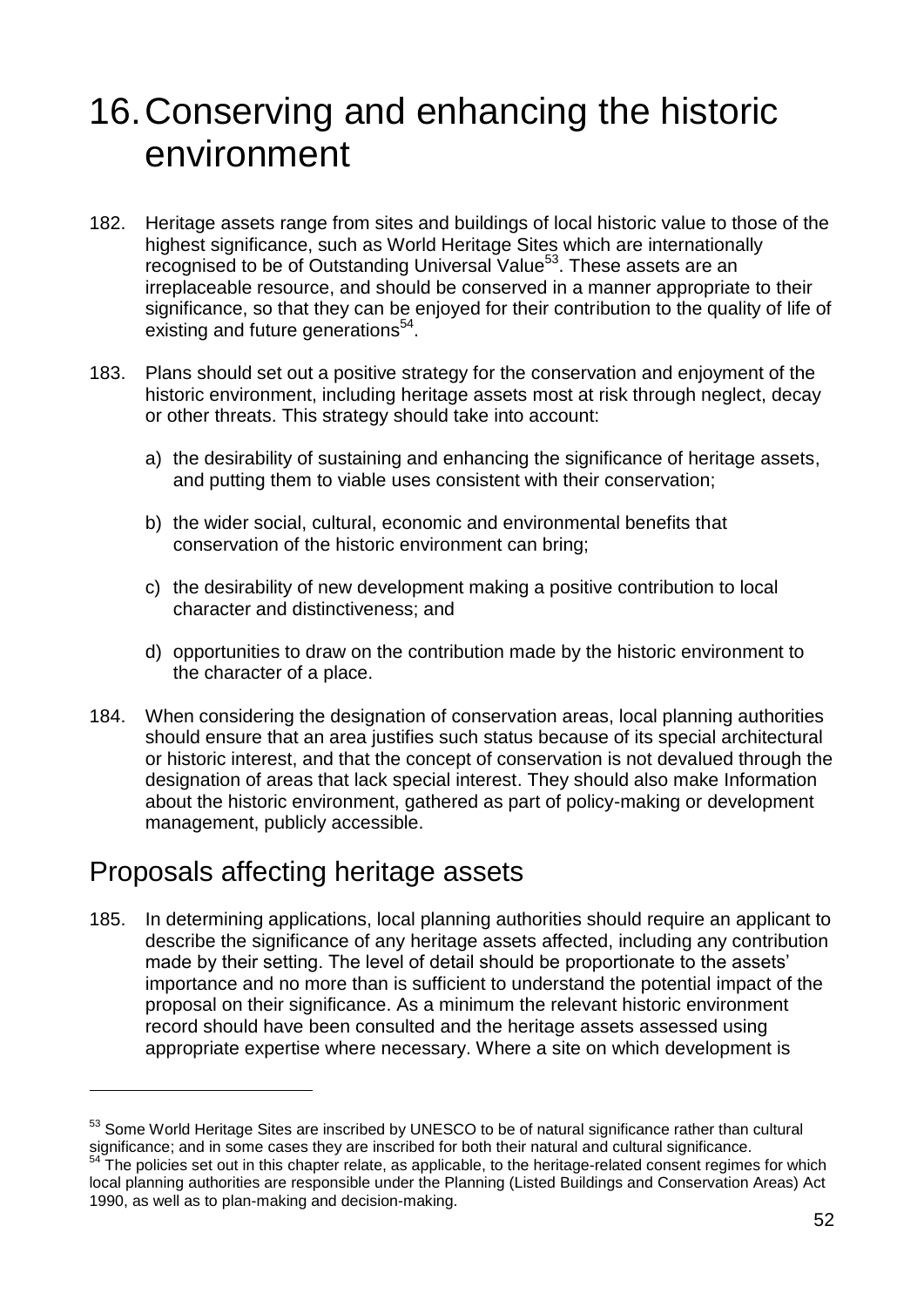proposed includes or has the potential to include heritage assets with archaeological interest, local planning authorities should require developers to submit an appropriate desk-based assessment and, where necessary, a field evaluation.

- 186. Local planning authorities should identify and assess the particular significance of any heritage asset that may be affected by a proposal (including by development affecting the setting of a heritage asset) taking account of the available evidence and any necessary expertise. They should take this into account when considering the impact of a proposal on a heritage asset, to avoid or minimise any conflict between the heritage asset's conservation and any aspect of the proposal.
- 187. Where there is evidence of deliberate neglect of or damage to a heritage asset, the deteriorated state of the heritage asset should not be taken into account in any decision.
- 188. In determining applications, local planning authorities should take account of:
	- a) the desirability of sustaining and enhancing the significance of heritage assets and putting them to viable uses consistent with their conservation;
	- b) the positive contribution that conservation of heritage assets can make to sustainable communities including their economic vitality; and
	- c) the desirability of new development making a positive contribution to local character and distinctiveness.

### Considering potential impacts

- 189. When considering the impact of a proposed development on the significance of a designated heritage asset, great weight should be given to the asset's conservation, irrespective of the degree of potential harm to its significance. The more important the asset, the greater the weight should be.
- 190. Any harm or loss to a designated heritage asset (from its alteration or destruction, or from development within its setting), should require clear and convincing justification. Substantial harm to or loss of:
	- a) grade II listed buildings, or grade II registered parks or gardens, should be exceptional;
	- b) scheduled monuments, protected wreck sites, registered battlefields, grade I and II\* listed buildings, grade I and II\* registered parks and gardens, and World Heritage Sites, should be wholly exceptional<sup>55</sup>.
- 191. Where a proposed development will lead to substantial harm to (or total loss of significance of) a designated heritage asset, local planning authorities should

 $55$  Non-designated heritage assets of archaeological interest, that are demonstrably of equivalent significance to scheduled monuments, should be considered subject to the policies for designated heritage assets.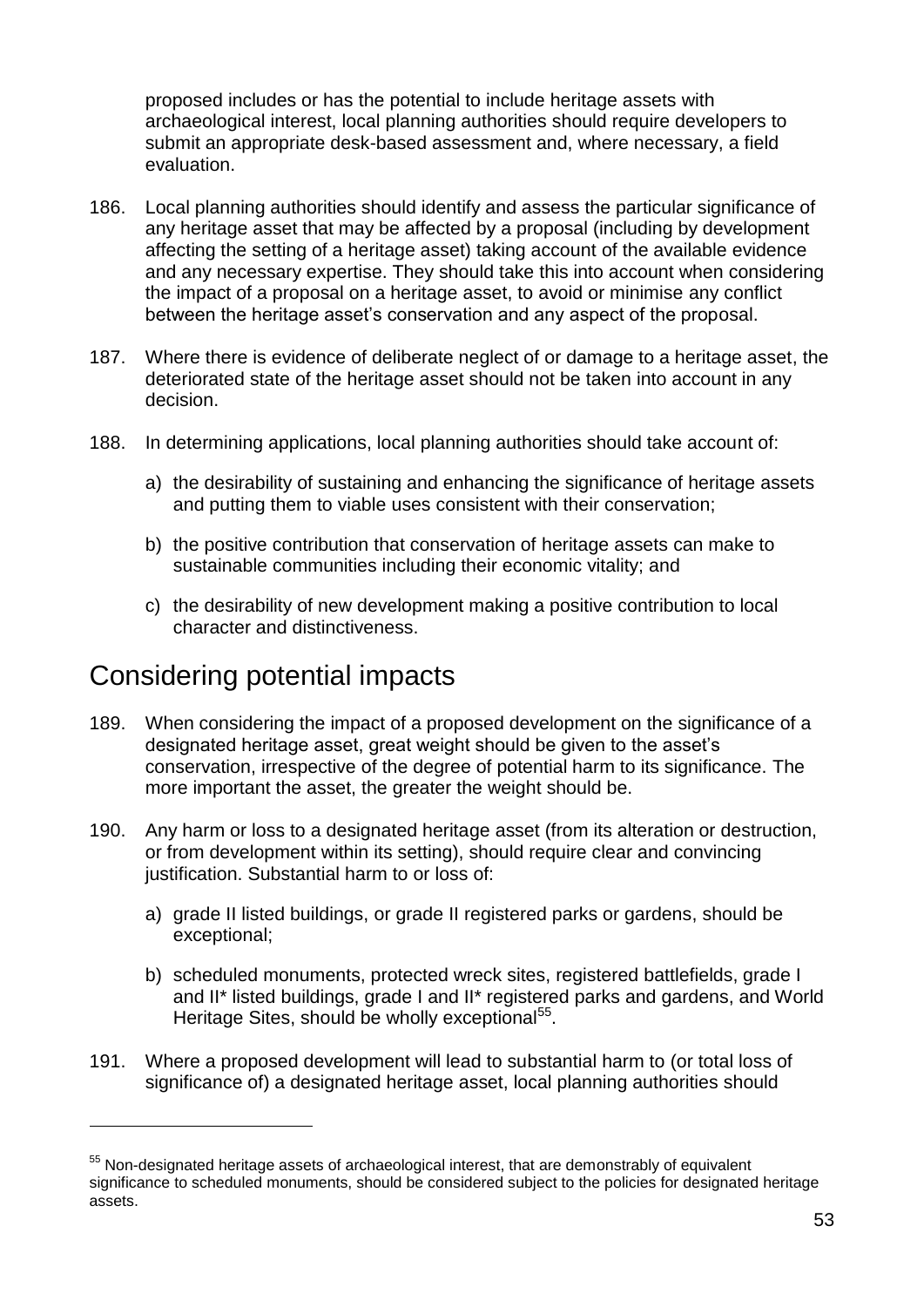refuse consent, unless it can be demonstrated that the substantial harm or total loss is necessary to achieve substantial public benefits that outweigh that harm or loss, or all of the following apply:

- a) the nature of the heritage asset prevents all reasonable uses of the site; and
- b) no viable use of the heritage asset itself can be found in the medium term through appropriate marketing that will enable its conservation; and
- c) conservation by grant-funding or some form of charitable or public ownership is demonstrably not possible; and
- d) the harm or loss is outweighed by the benefit of bringing the site back into use.
- 192. Where a development proposal will lead to less than substantial harm to the significance of a designated heritage asset, this harm should be weighed against the public benefits of the proposal.
- 193. The effect of an application on the significance of a non-designated heritage asset should be taken into account in determining the application. In weighing applications that directly or indirectly affect non-designated heritage assets, a balanced judgement will be required having regard to the scale of any harm or loss and the significance of the heritage asset.
- 194. Local planning authorities should not permit loss of the whole or part of a heritage asset without taking all reasonable steps to ensure the new development will proceed after the loss has occurred.
- 195. Local planning authorities should require developers to record and advance understanding of the significance of any heritage assets to be lost (wholly or in part) in a manner proportionate to their importance and the impact, and to make this evidence (and any archive generated) publicly accessible<sup>56</sup>. However, the ability to record evidence of our past should not be a factor in deciding whether such loss should be permitted.
- 196. Local planning authorities should look for opportunities for new development within Conservation Areas and World Heritage Sites, and within the setting of heritage assets, to enhance or better reveal their significance. Proposals that preserve those elements of the setting that make a positive contribution to the asset (or which better reveal its significance) should be treated favourably.
- 197. Not all elements of a World Heritage Site or Conservation Area will necessarily contribute to its significance. Loss of a building (or other element) which makes a positive contribution to the significance of the Conservation Area or World Heritage Site should be treated either as substantial harm under paragraph 190 or less than substantial harm under paragraph 191, as appropriate, taking into account the relative significance of the element affected and its contribution to the significance of the Conservation Area or World Heritage Site as a whole.

<sup>&</sup>lt;sup>56</sup> Copies of evidence should be deposited with the relevant Historic Environment Record, and any archives with a local museum or other public depository.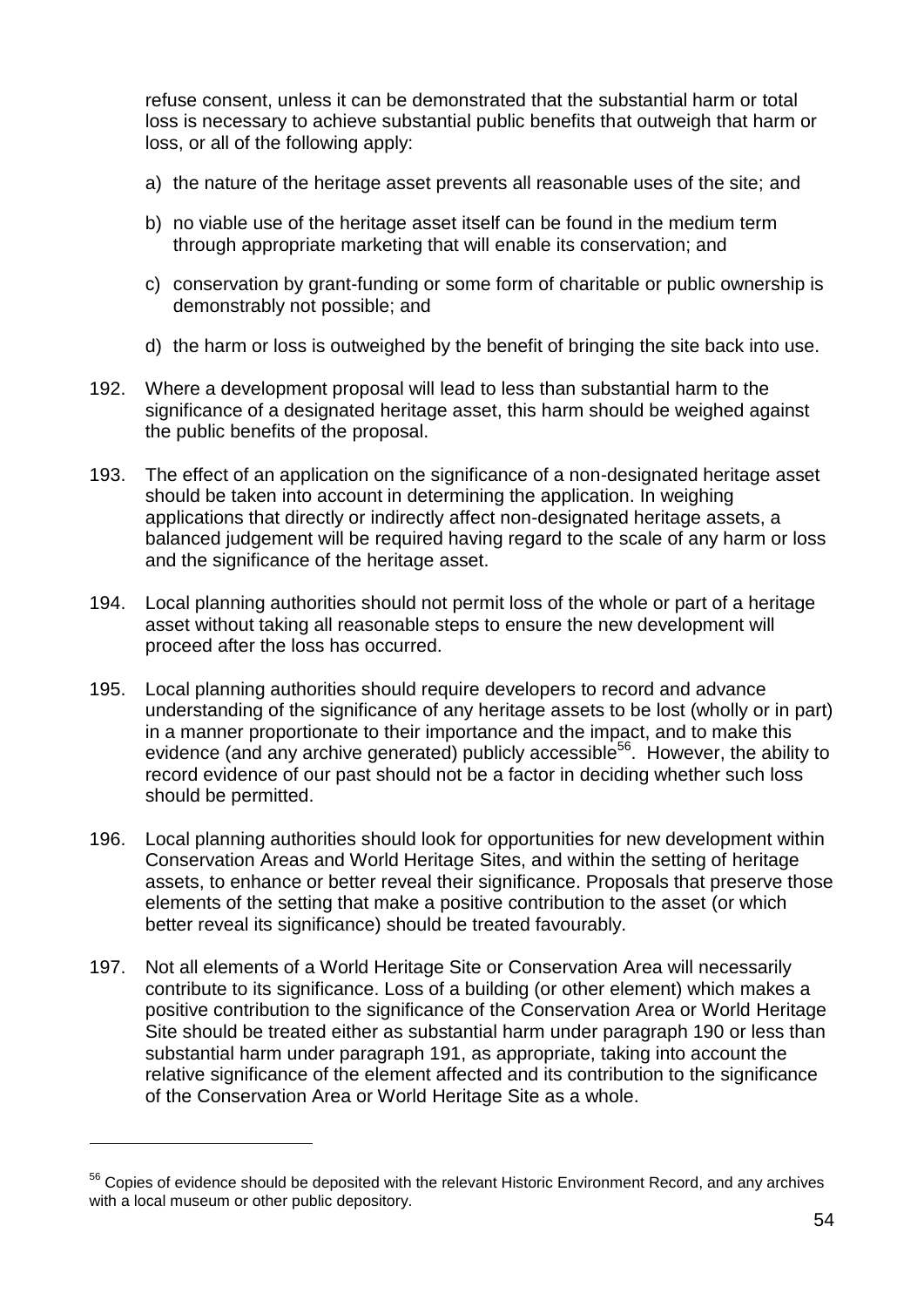198. Local planning authorities should assess whether the benefits of a proposal for enabling development, which would otherwise conflict with planning policies but which would secure the future conservation of a heritage asset, outweigh the disbenefits of departing from those policies.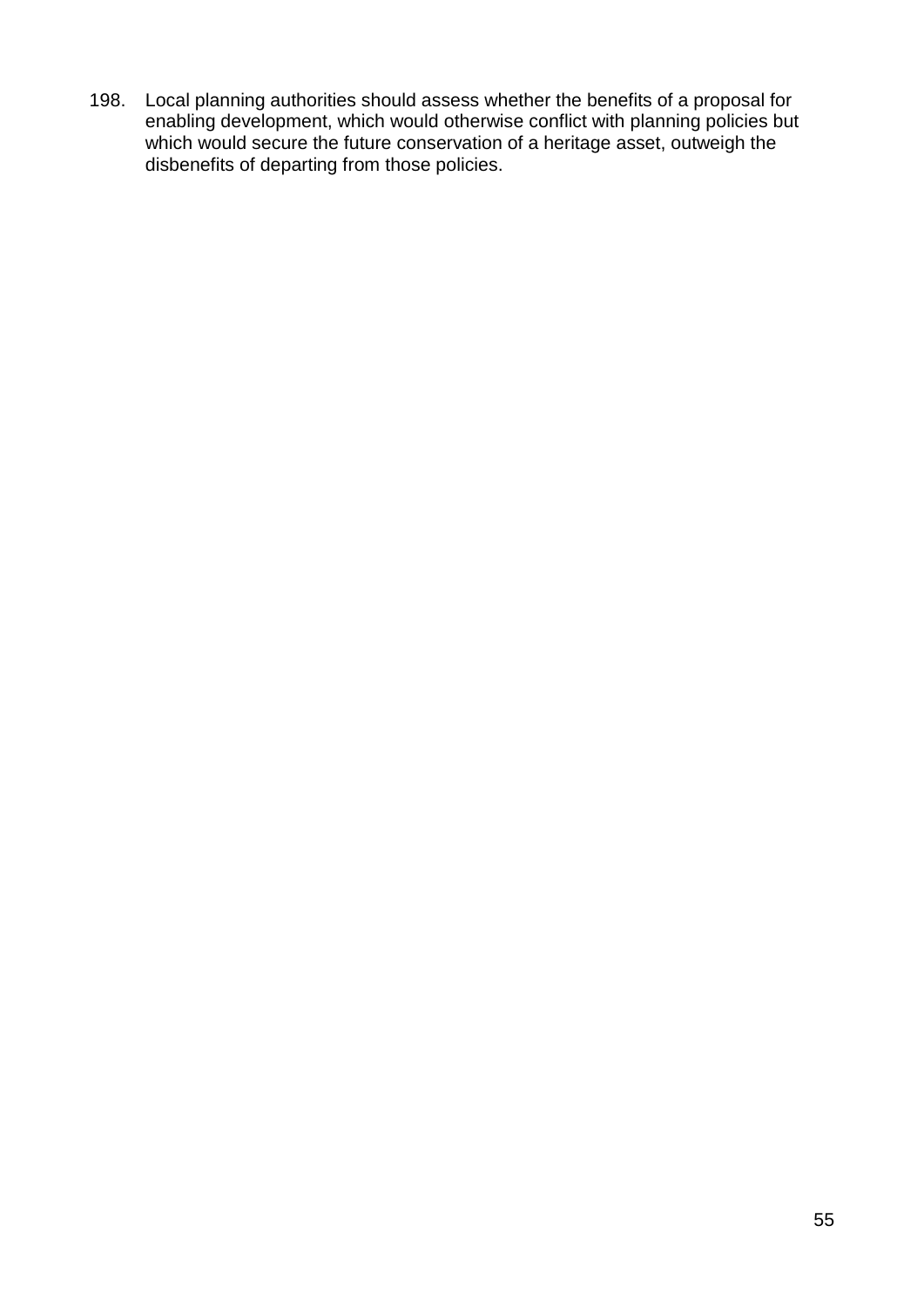## <span id="page-55-0"></span>17.Facilitating the sustainable use of minerals

- 199. It is important that there is a sufficient supply of minerals to provide the infrastructure, buildings, energy and goods that the country needs. Since minerals are a finite natural resource, and can only be worked where they are found, best use needs to be made of them to secure their long-term conservation.
- 200. Planning policies should:
	- a) provide for the extraction of mineral resource of local and national importance, but not identify new sites or extensions to existing sites for peat extraction;
	- b) so far as practicable, take account of the contribution that substitute or secondary and recycled materials and minerals waste would make to the supply of materials, before considering extraction of primary materials, whilst aiming to source minerals supplies indigenously;
	- c) safeguard mineral resources by defining Minerals Safeguarding Areas; and adopt appropriate policies so that known locations of specific minerals resources of local and national importance are not sterilised by non-mineral development where this should be avoided (whilst not creating a presumption that the resources defined will be worked);
	- d) set out policies to encourage the prior extraction of minerals, where practical and environmentally feasible, if it is necessary for non-mineral development to take place;
	- e) safeguard existing, planned and potential sites for: the bulk transport, handling and processing of minerals; the manufacture of concrete and concrete products; and the handling, processing and distribution of substitute, recycled and secondary aggregate material;
	- f) set out criteria or requirements to ensure that permitted and proposed operations do not have unacceptable adverse impacts on the natural and historic environment or human health, taking into account the cumulative effects of multiple impacts from individual sites and/or a number of sites in a locality;
	- g) when developing noise limits, recognise that some noisy short-term activities, which may otherwise be regarded as unacceptable, are unavoidable to facilitate minerals extraction; and
	- h) ensure that worked land is reclaimed at the earliest opportunity, taking account of aviation safety, and that high quality restoration and aftercare of mineral sites takes place.
- 201. When determining planning applications, local planning authorities should give great weight to the benefits of mineral extraction, including to the economy. In considering proposals for mineral extraction, minerals planning authorities should: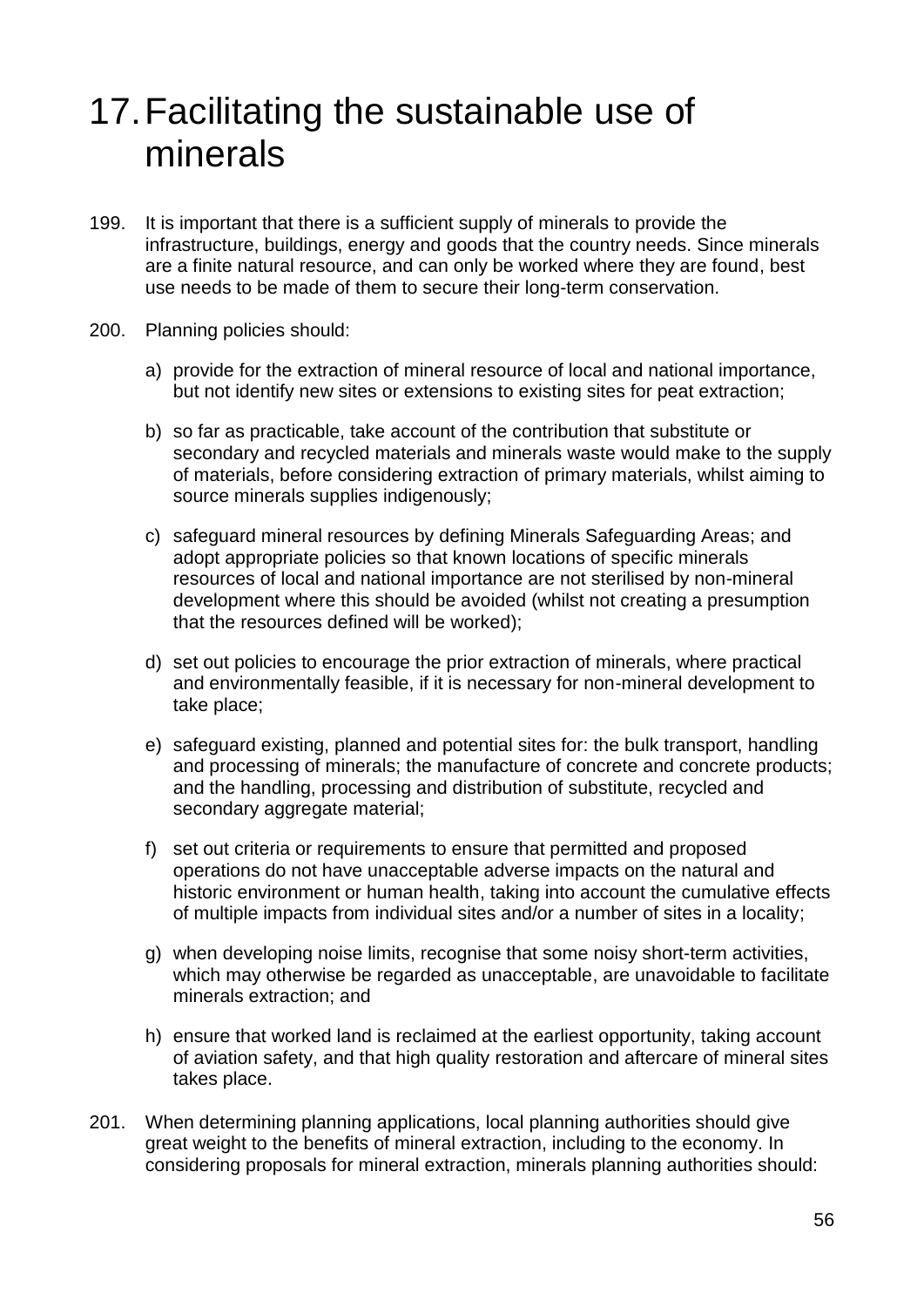- a) as far as is practical, provide for the maintenance of landbanks of non-energy minerals from outside National Parks, the Broads, Areas of Outstanding Natural Beauty and World Heritage sites, scheduled monuments and conservation areas;
- b) ensure that there are no unacceptable adverse impacts on the natural and historic environment, human health or aviation safety, and take into account the cumulative effect of multiple impacts from individual sites and/or from a number of sites in a locality;
- c) ensure that any unavoidable noise, dust and particle emissions and any blasting vibrations are controlled, mitigated or removed at source<sup>57</sup>, and establish appropriate noise limits for extraction in proximity to noise sensitive properties;
- d) not grant planning permission for peat extraction from new or extended sites;
- e) provide for restoration and aftercare at the earliest opportunity, to be carried out to high environmental standards, through the application of appropriate conditions. Bonds or other financial guarantees to underpin planning conditions should only be sought in exceptional circumstances;
- f) not normally permit other development proposals in mineral safeguarding areas where they might constrain potential future use for these purposes;
- g) consider how to meet any demand for small-scale extraction of building stone at, or close to, relic quarries needed for the repair of heritage assets, taking account of the need to protect designated sites; and
- h) recognise the small-scale nature and impact of building and roofing stone quarries, and the need for a flexible approach to the duration of planning permissions reflecting the intermittent or low rate of working at many sites.

## Maintaining supply

- 202. Minerals planning authorities should plan for a steady and adequate supply of aggregates by:
	- a) preparing an annual Local Aggregate Assessment, either individually or jointly, based on a rolling average of 10 years sales data and other relevant local information, and an assessment of all supply options (including marine dredged, secondary and recycled sources);
	- b) participating in the operation of an Aggregate Working Party and taking the advice of that Party into account when preparing their Local Aggregate Assessment;
	- c) making provision for the land-won and other elements of their Local Aggregate Assessment in their mineral plans taking account of the advice of the Aggregate Working Parties and the National Aggregate Co-ordinating Group as

<sup>&</sup>lt;sup>57</sup> National planning guidance on minerals sets out how these policies should be implemented.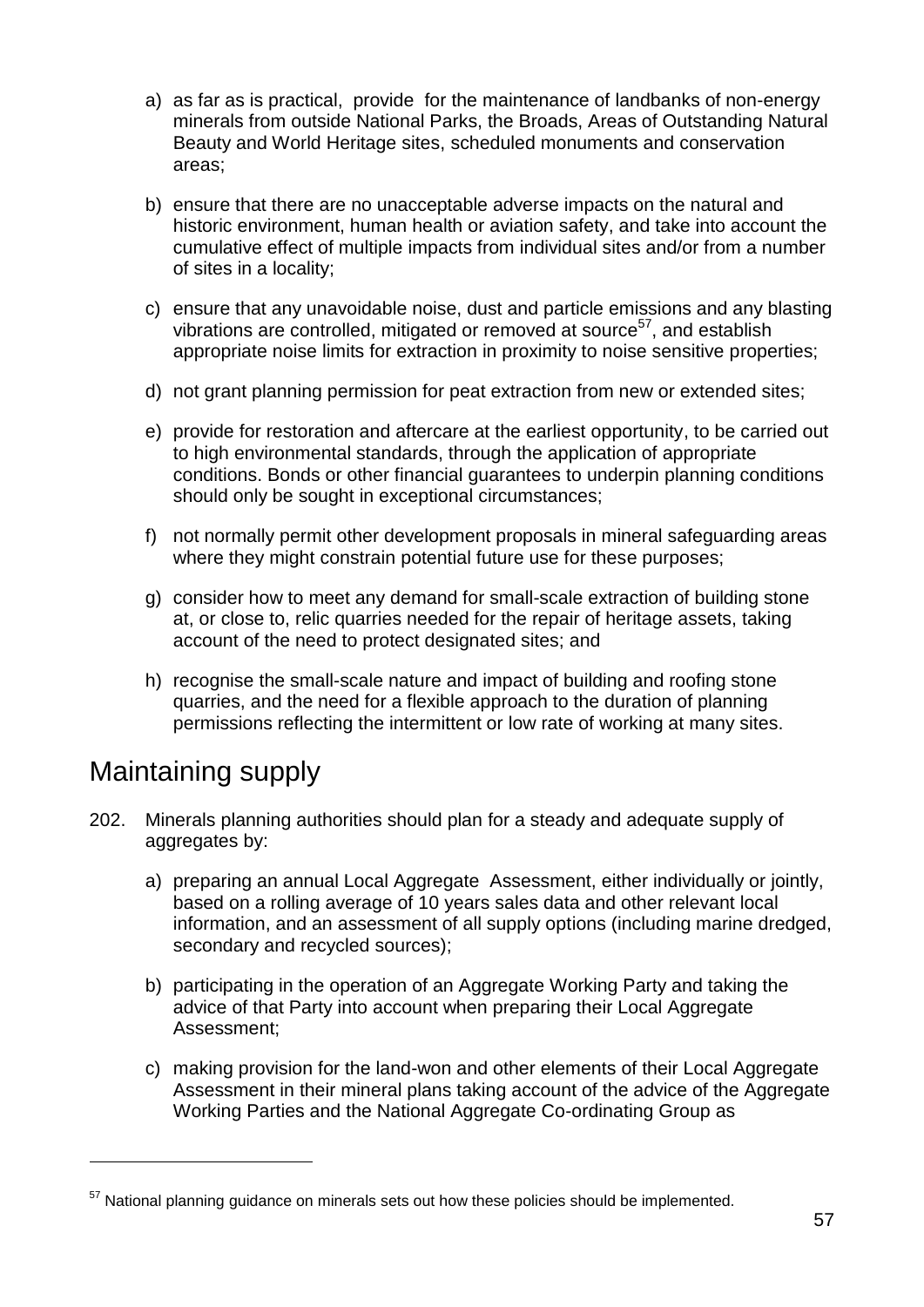appropriate. Such provision should take the form of specific sites, preferred areas and/or areas of search and locational criteria as appropriate;

- d) taking account of any published National and Sub National Guidelines on future provision which should be used as a guideline when planning for the future demand for and supply of aggregates;
- e) using landbanks of aggregate minerals reserves principally as an indicator of the security of aggregate minerals supply, and to indicate the additional provision that needs to be made for new aggregate extraction and alternative supplies in mineral plans;
- f) making provision for landbanks of at least 7 years for sand and gravel and at least 10 years for crushed rock, whilst ensuring that the capacity of operations to supply a wide range of materials is not compromised;
- g) ensuring that large landbanks bound up in very few sites do not stifle competition; and
- h) calculating and maintaining separate landbanks for any aggregate materials of a specific type or quality which have a distinct and separate market.
- 203. Minerals planning authorities should plan for a steady and adequate supply of industrial minerals by:
	- a) co-operating with neighbouring and more distant authorities to ensure an adequate provision of industrial minerals to support their likely use in industrial and manufacturing processes;
	- b) encouraging an appropriate level of safeguarding or stockpiling so that important minerals remain available for use;
	- c) maintaining a stock of permitted reserves to support the level of actual and proposed investment required for new or existing plant, and the maintenance and improvement of existing plant and equipment; and
	- d) taking account of the need for provision of brick clay from a number of different sources to enable appropriate blends to be made.

#### Oil, gas and coal exploration and extraction

- 204. Minerals planning authorities should:
	- a) recognise the benefits of on-shore oil and gas development, including unconventional hydrocarbons, for the security of energy supplies and supporting the transition to a low-carbon economy; and put in place policies to facilitate their exploration and extraction;
	- b) when planning for on-shore oil and gas development, clearly distinguish between, and plan positively for, the three phases of development (exploration, appraisal and production);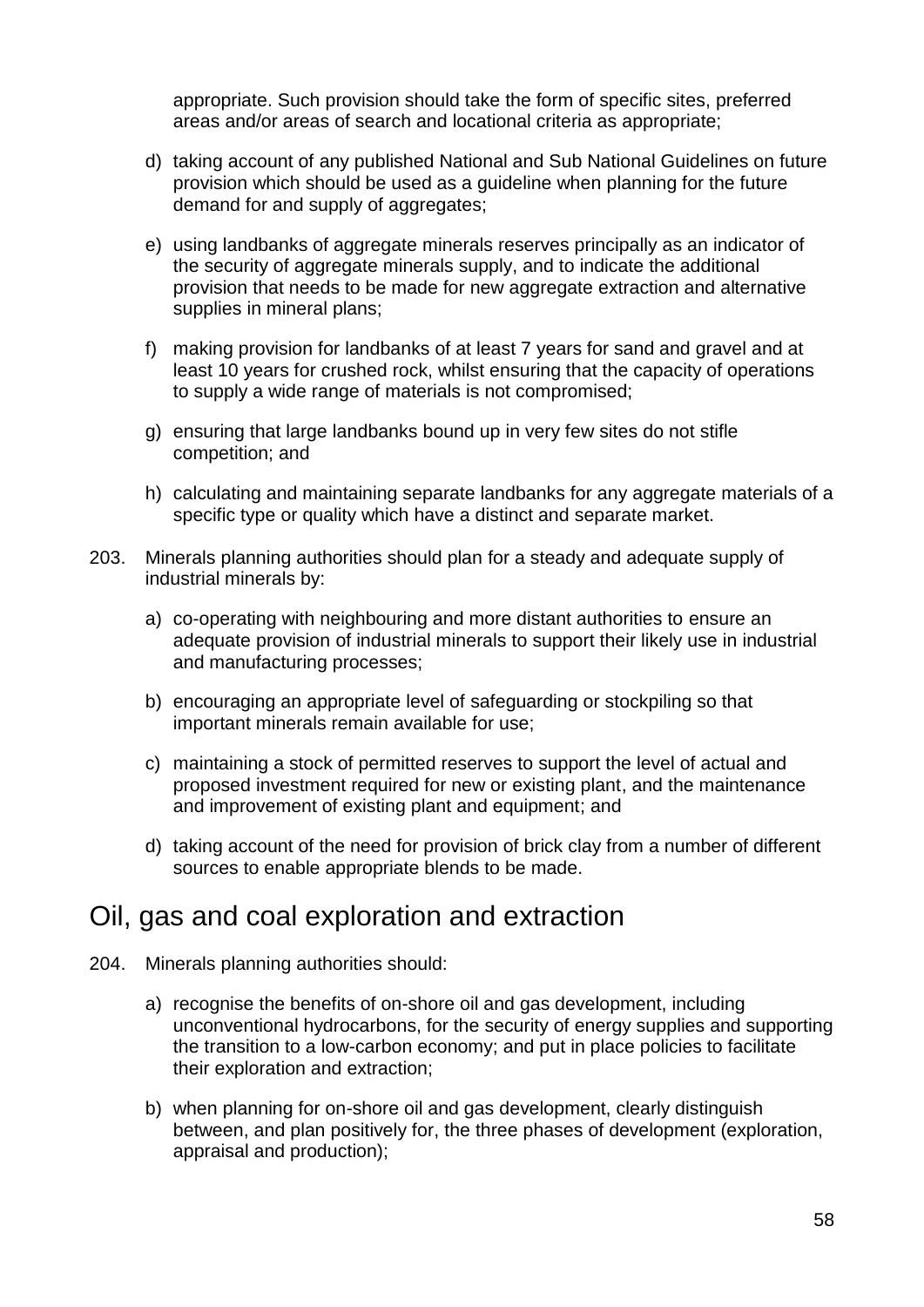- c) encourage underground gas and carbon storage and associated infrastructure if local geological circumstances indicate its feasibility;
- d) indicate any areas where coal extraction and the disposal of colliery spoil may be acceptable;
- e) encourage the capture and use of methane from coal mines in active and abandoned coalfield areas; and
- f) provide for coal producers to extract separately, and if necessary stockpile, fireclay so that it remains available for use.
- 205. When determining planning applications, minerals planning authorities should ensure that the integrity and safety of underground exploration, extraction and storage operations and facilities are appropriate, taking into account the maintenance of gas pressure, prevention of leakage of gas and the avoidance of pollution.
- 206. Permission should not be given for the extraction of coal unless the proposal is environmentally acceptable, or can be made so by planning conditions or obligations; or if not, it provides national, local or community benefits which clearly outweigh the likely impacts to justify the grant of planning permission.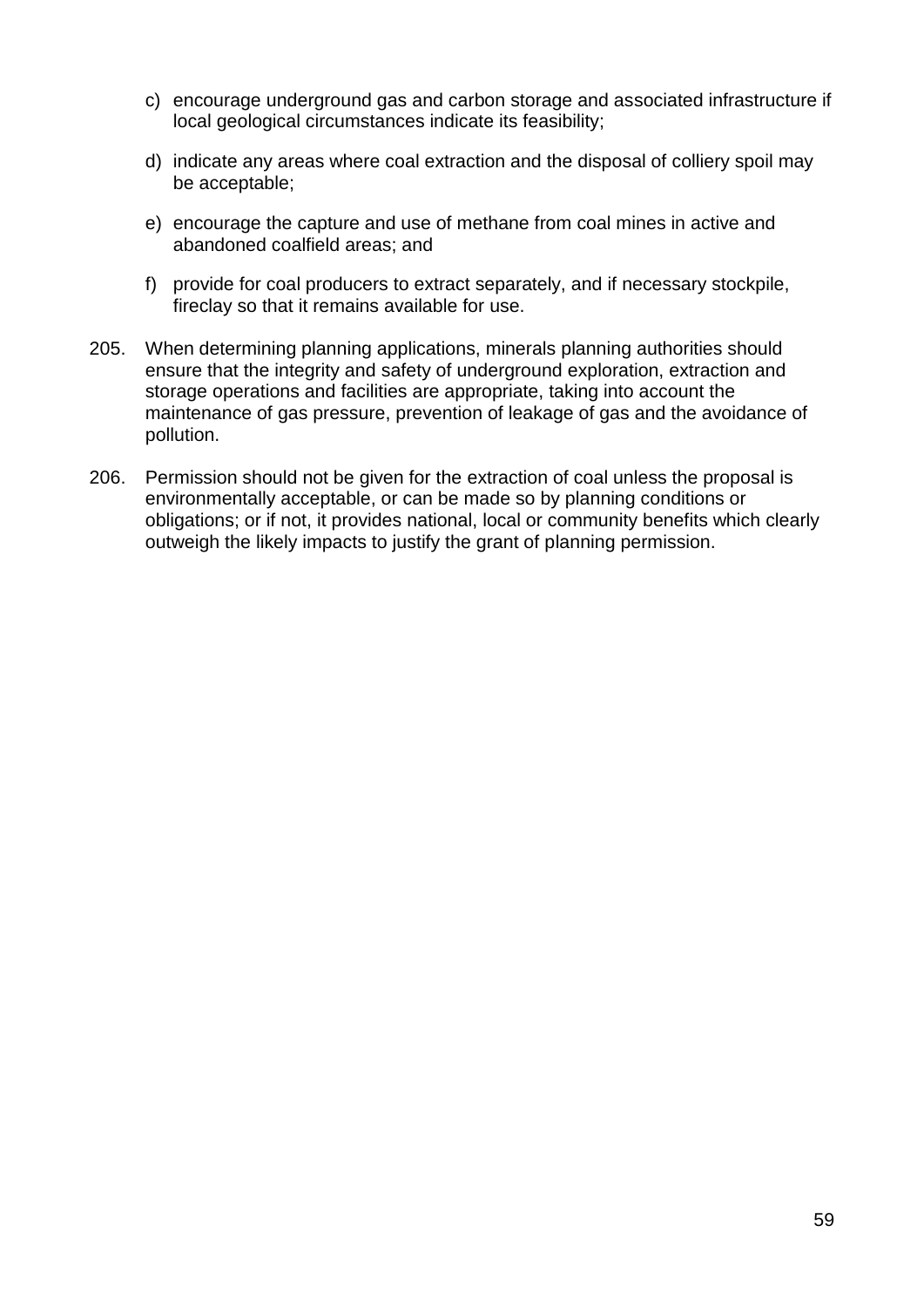# <span id="page-59-0"></span>Annex 1: Implementation

- 207. The policies in this Framework are material considerations which should be taken into account in dealing with applications from the day of its publication. Plans may also need to be revised to reflect policy changes which this replacement Framework has made. This should be progressed as quickly as possible, either through a partial revision or by preparing a new plan.
- 208. However, existing policies should not be considered out-of-date simply because they were adopted or made prior to the publication of this Framework. Due weight should be given to them, according to their degree of consistency with this Framework (the closer the policies in the plan to the policies in the Framework, the greater the weight that may be given).
- 209. The policies in the previous Framework will apply for the purpose of examining plans, where those plans are submitted<sup>58</sup> on or before [ ] [*this will be the date which is six months after the date of the final Framework's publication*]. In these cases the examination will take no account of the new Framework.
- 210. Where a plan is withdrawn or otherwise does not proceed to adoption<sup>59</sup> following publication of this Framework, the policies contained in this Framework will apply to any subsequent plan produced for the area concerned.
- 211. The Housing Delivery Test will apply from the day following the publication of the Housing Delivery Test results in November 2018. For the purpose of paragraph 75 in this Framework, substantial under-delivery means where the Housing Delivery Test results published in:
	- a) November 2018 indicate that delivery was below 25% of housing required over the previous three years;
	- b) November 2019 indicate that delivery was below 45% of housing required over the previous three years;
	- c) November 2020 and in subsequent years indicate that delivery was below 75% of housing required over the previous three years.
- 212. For the purpose of paragraph 14:

l

a) neighbourhood plans which have been approved at referendum on a date which is more than two years before the decision is taken, may also be considered to be 'recently brought into force', up to and including 11 December 2018; and

<sup>&</sup>lt;sup>58</sup> For spatial development strategies, 'submission' in this context means the point at which a statement of intention to publish the strategy, and a copy of the strategy intended for publication, are sent to the Secretary of State in accordance with regulation 9(2) of the Town and Country Planning (London Spatial Development Strategy) Regulations 2000, or equivalent.

<sup>&</sup>lt;sup>59</sup> Or publication, in the case of spatial development strategies, or referendum, in the case of neighbourhood plans.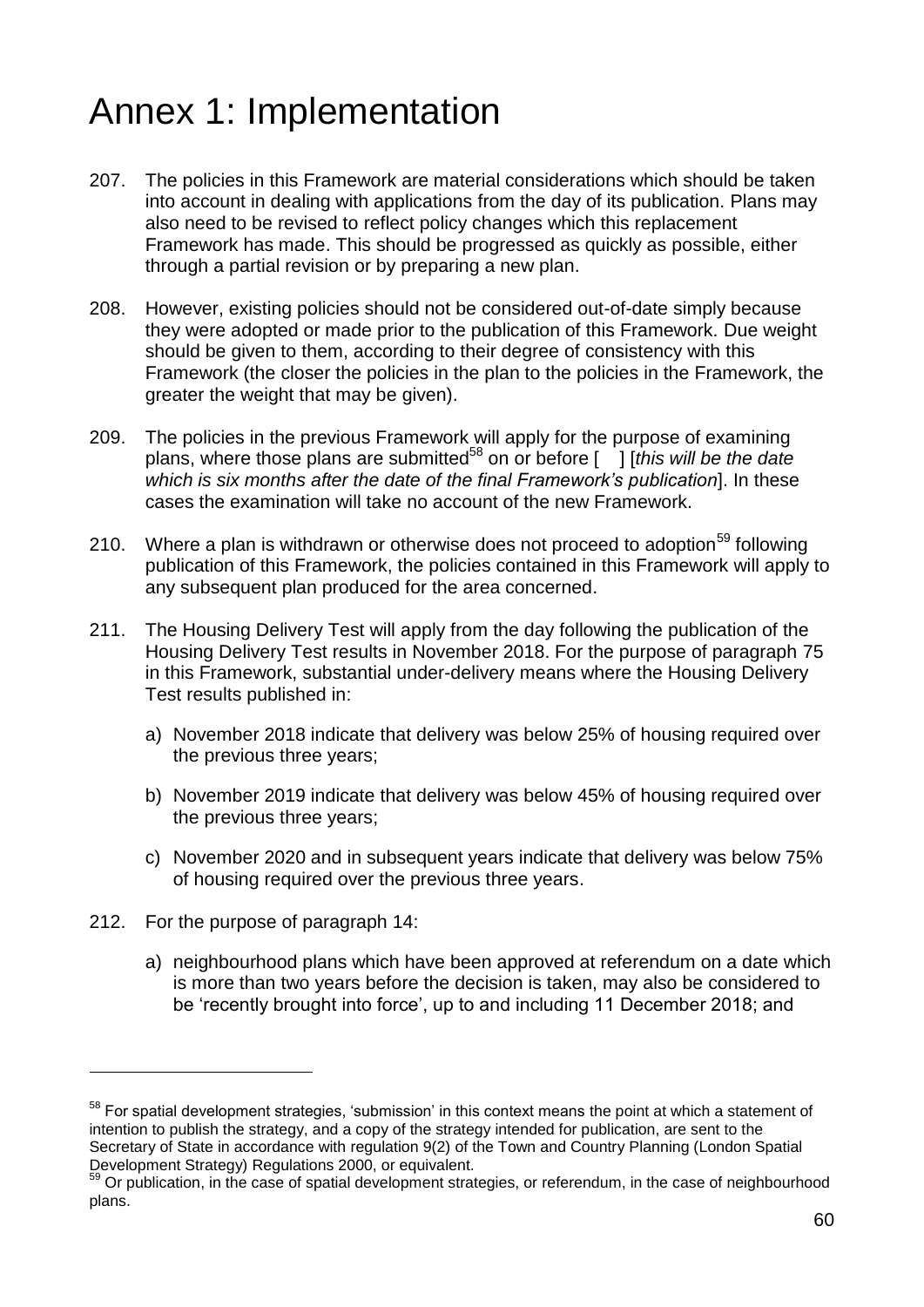- b) from November 2018 to November 2019, housing delivery should be at least 25% of that required over the previous three years, as measured by the Housing Delivery Test.
- 213. The Government will continue to explore with individual areas the potential for planning freedoms and flexibilities, for example where this would facilitate an increase in the amount of housing that can be delivered.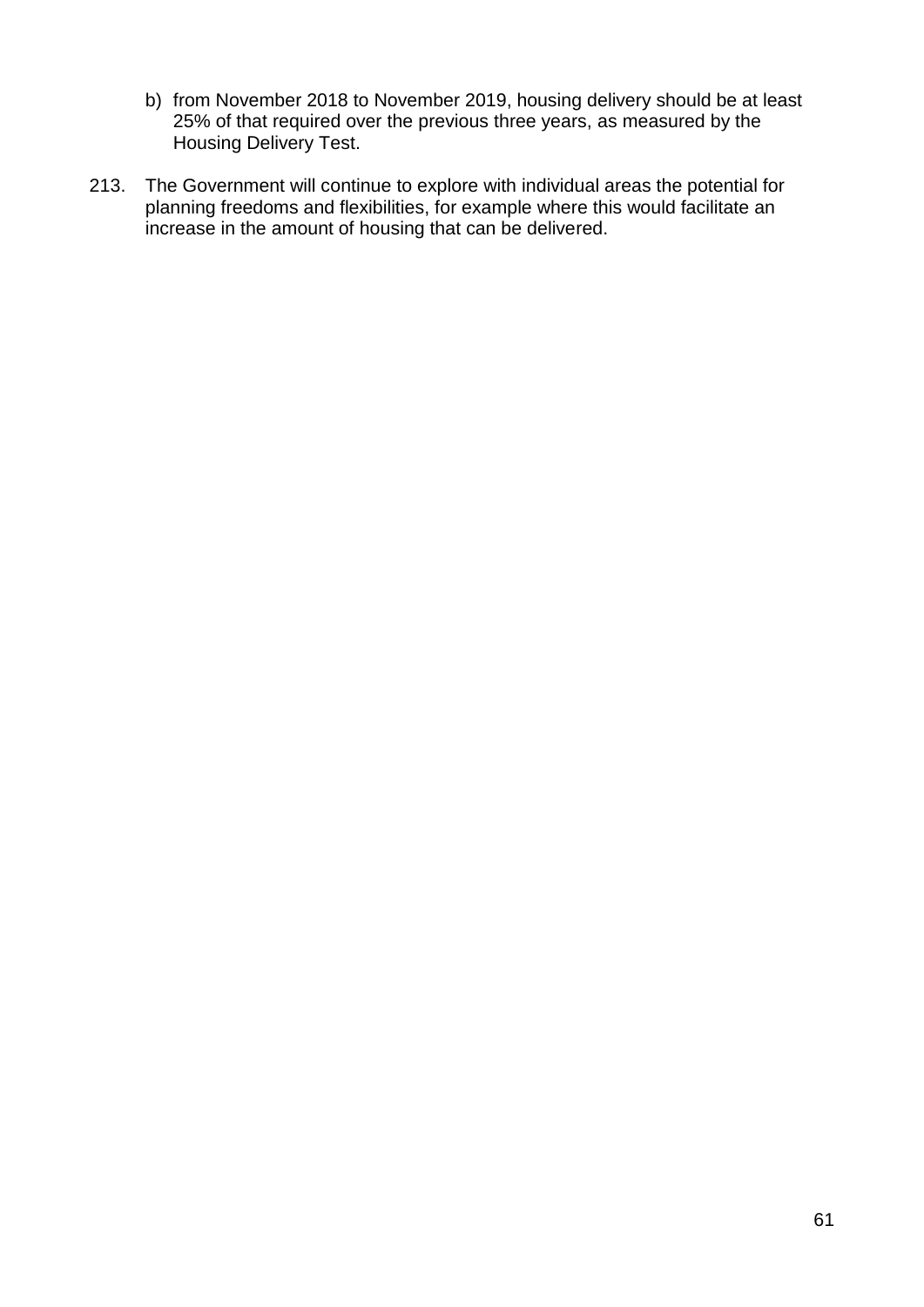# <span id="page-61-0"></span>Annex 2: Glossary

**Affordable housing:** housing for sale or rent, for those whose needs are not met by the market (including housing that provides a subsidised route to home ownership and/or is for essential local workers); and which complies with one or more of the following definitions:

- a) **Affordable housing for rent:** meets all of the following conditions: (a) the rent is set in accordance with the Government's rent policy, or is at least 20% below local market rents (including service charges where applicable); (b) the landlord is a registered provider, except where it is included as part of a Build to Rent scheme (in which case the landlord need not be a registered provider); and (c) it includes provisions to remain at an affordable price for future eligible households, or for the subsidy to be recycled for alternative affordable housing provision. For Build to Rent schemes affordable housing for rent is expected to be the normal form of affordable housing provision (and, in this context, is known as Affordable Private Rent).
- b) **Starter homes:** is as specified in Sections 2 and 3 of the Housing and Planning Act 2016 and any secondary legislation made under these sections. The definition of a starter home should reflect the meaning set out in statute at the time of planpreparation or decision-making. Income restrictions should be used to limit a household's eligibility to purchase a starter home to those who have maximum household incomes of £80,000 a year or less (or £90,000 a year or less in Greater London)
- c) **Discounted market sales housing:** is that sold at a discount of at least 20% below local market value. Eligibility is determined with regard to local incomes and local house prices. Provisions should be in place to ensure housing remains at a discount for future eligible households.
- d) **Other affordable routes to home ownership:** is housing provided for sale that provides a route to ownership for those who could not achieve home ownership through the market. It includes shared ownership, relevant equity loans, other low cost homes for sale and rent to buy (which includes a period of intermediate rent). Where public grant funding is provided, there should be provisions for the homes to remain at an affordable price for future eligible households, or for any receipts to be recycled for alternative affordable housing provision, or refunded to Government or the relevant authority specified in the funding agreement.

**Aged or veteran tree:** A tree which, because of its great age, size or condition is of exceptional value for wildlife, in the landscape, or culturally.

**Air quality management areas:** Areas designated by local authorities because they are not likely to achieve national air quality objectives by the relevant deadlines.

**Ancient woodland:** An area that has been wooded continuously since at least 1600 AD. It includes ancient semi-natural woodland and plantations on ancient woodland sites (PAWS).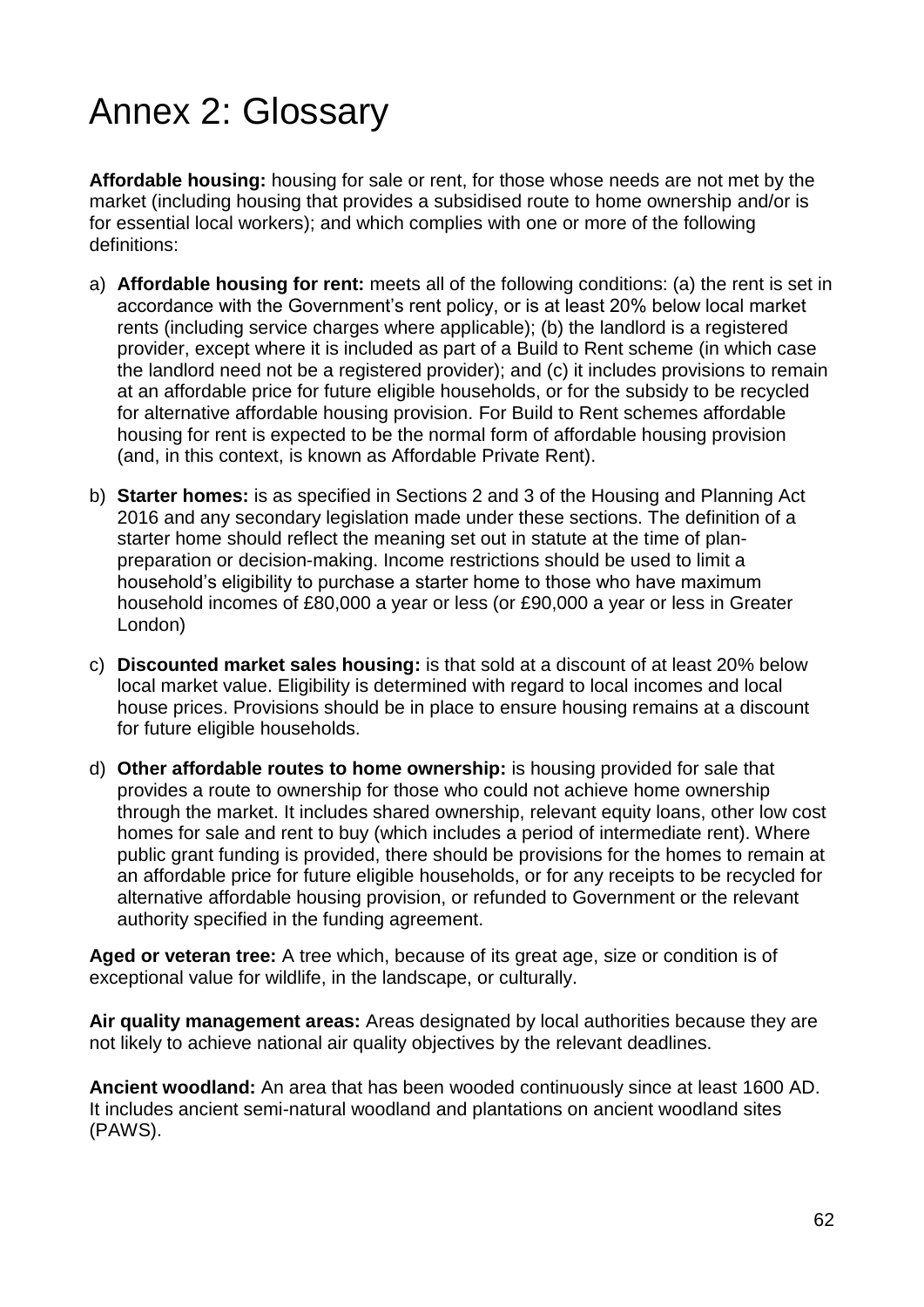**Annual position statement:** A document setting out the 5 year housing land supply position on 1st April each year, prepared by the local planning authority in consultation with developers and others who have an impact on delivery.

**Archaeological interest:** There will be archaeological interest in a heritage asset if it holds, or potentially holds, evidence of past human activity worthy of expert investigation at some point.

**Best and most versatile agricultural land:** Land in grades 1, 2 and 3a of the Agricultural Land Classification.

**Birds and Habitats Directives:** European Directives to conserve natural habitats and wild fauna and flora.

**Brownfield land:** See previously developed land.

**Brownfield land registers**: Registers of previously developed land that local planning authorities consider to be appropriate for residential development, having regard to criteria in the Town and Country Planning (Brownfield Land Registers) Regulations 2017. Local planning authorities will be able to trigger a grant of permission in principle for residential development on suitable sites in their registers where they follow the required procedures.

**Build to Rent:** Purpose built housing that is typically 100% rented out. It can form part of a wider multi-tenure development scheme comprising either flats or houses, but should be on the same site and/or contiguous with the main development. Schemes will usually offer longer tenancy agreements of three years or more, and will typically be professionally managed stock in single ownership and management control.

**Climate change adaptation:** Adjustments made to natural or human systems in response to the actual or anticipated impacts of climate change, to mitigate harm or exploit beneficial opportunities.

**Climate change mitigation:** Action to reduce the impact of human activity on the climate system, primarily through reducing greenhouse gas emissions.

**Coastal change management area:** An area identified in plans as likely to be affected by physical change to the shoreline through erosion, coastal landslip, permanent inundation or coastal accretion.

**Conservation (for heritage policy):** The process of maintaining and managing change to a heritage asset in a way that sustains and, where appropriate, enhances its significance.

**Community forest:** An area identified through the England Community Forest Programme to revitalise countryside and green space in and around major conurbations.

**Community Right to Build Order:** An Order made by the local planning authority (under the Town and Country Planning Act 1990) that grants planning permission for a sitespecific development proposal or classes of development.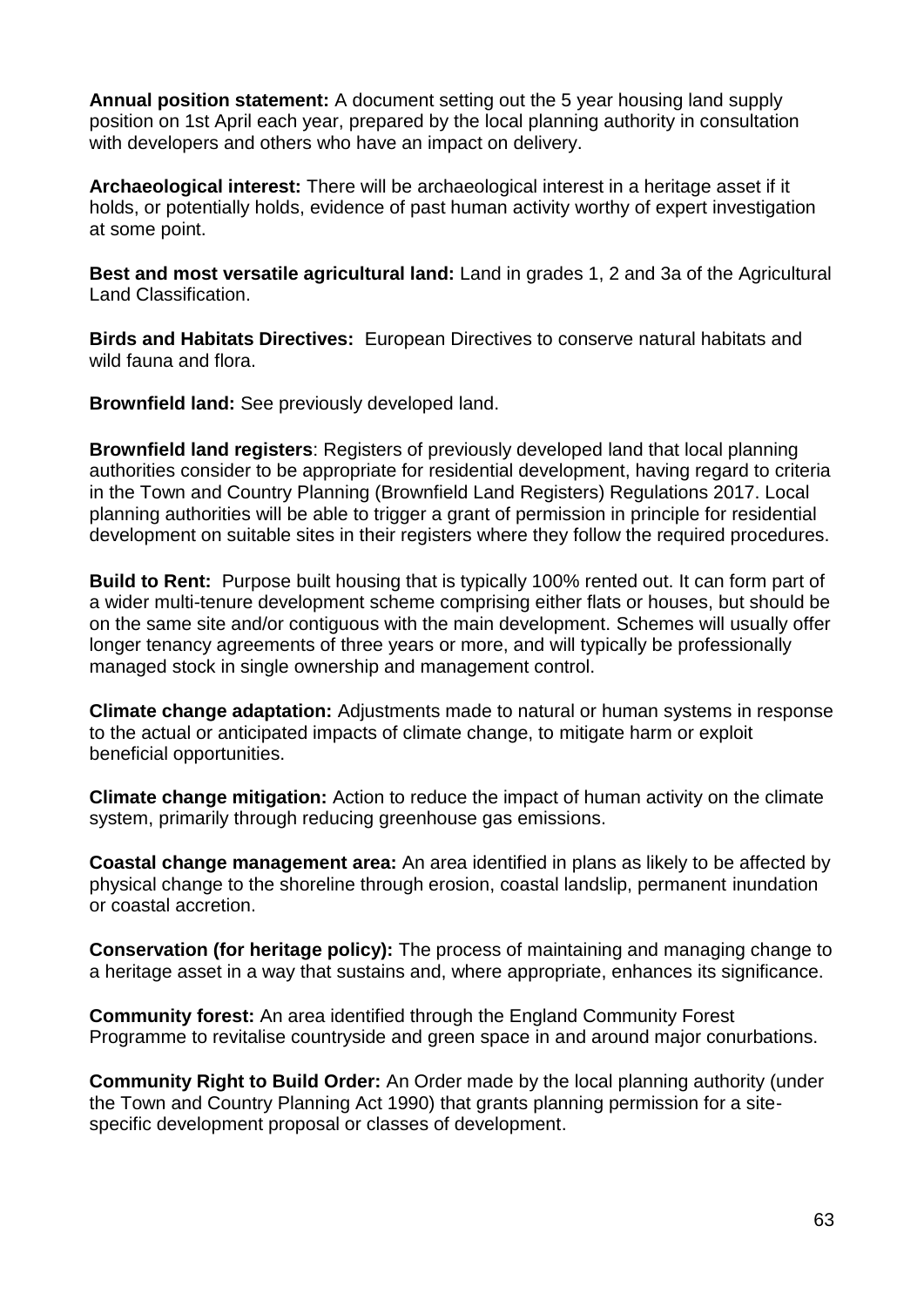**Competent person (to prepare site investigation information):** A person with a recognised relevant qualification, sufficient experience in dealing with the type(s) of pollution or land instability, and membership of a relevant professional organisation.

**Decentralised energy:** Local renewable and local low-carbon energy sources.

**Deliverable:** To be considered deliverable, sites for housing should be available now, offer a suitable location for development now, and be achievable with a realistic prospect that housing will be delivered on the site within five years. Small sites, and sites with detailed planning permission, should be considered deliverable until permission expires, unless there is clear evidence that homes will not be delivered within five years (e.g. they are no longer viable, there is no longer a demand for the type of units or sites have long term phasing plans). Sites with outline planning permission, permission in principle, allocated in the development plan or identified on a brownfield register should only be considered deliverable where there is clear evidence that housing completions will begin on site within five years.

**Design code:** A set of illustrated design requirements that provide specific, detailed parameters for the physical development of a site or area. The graphic and written components of the code should build upon a design vision, such as a masterplan or other design and development framework for a site or area.

**Designated heritage asset:** A World Heritage Site, Scheduled Monument, Listed Building, Protected Wreck Site, Registered Park and Garden, Registered Battlefield or Conservation Area designated under the relevant legislation.

**Developable:** To be considered developable, sites should be in a suitable location for housing development with a reasonable prospect that they will be available and could be viably developed at the point envisaged.

**Development plan:** Is defined in section 38 of the Planning and Compulsory Purchase Act 2004, and includes adopted local plans, neighbourhood plans that have been made and published spatial development strategies, together with any regional strategy policies that remain in force.

**Edge of centre:** For retail purposes, a location that is well connected to, and up to 300 metres from, the primary shopping area. For all other main town centre uses, a location within 300 metres of a town centre boundary. For office development, this includes locations outside the town centre but within 500 metres of a public transport interchange. In determining whether a site falls within the definition of edge of centre, account should be taken of local circumstances.

**Entry level exception site:** A site that provides entry level homes suitable for first time buyers (or equivalent, for those looking to rent), in line with paragraph 72 of this Framework.

**Environmental impact assessment:** A procedure to be followed for certain types of project to ensure that decisions are made in full knowledge of any likely significant effects on the environment.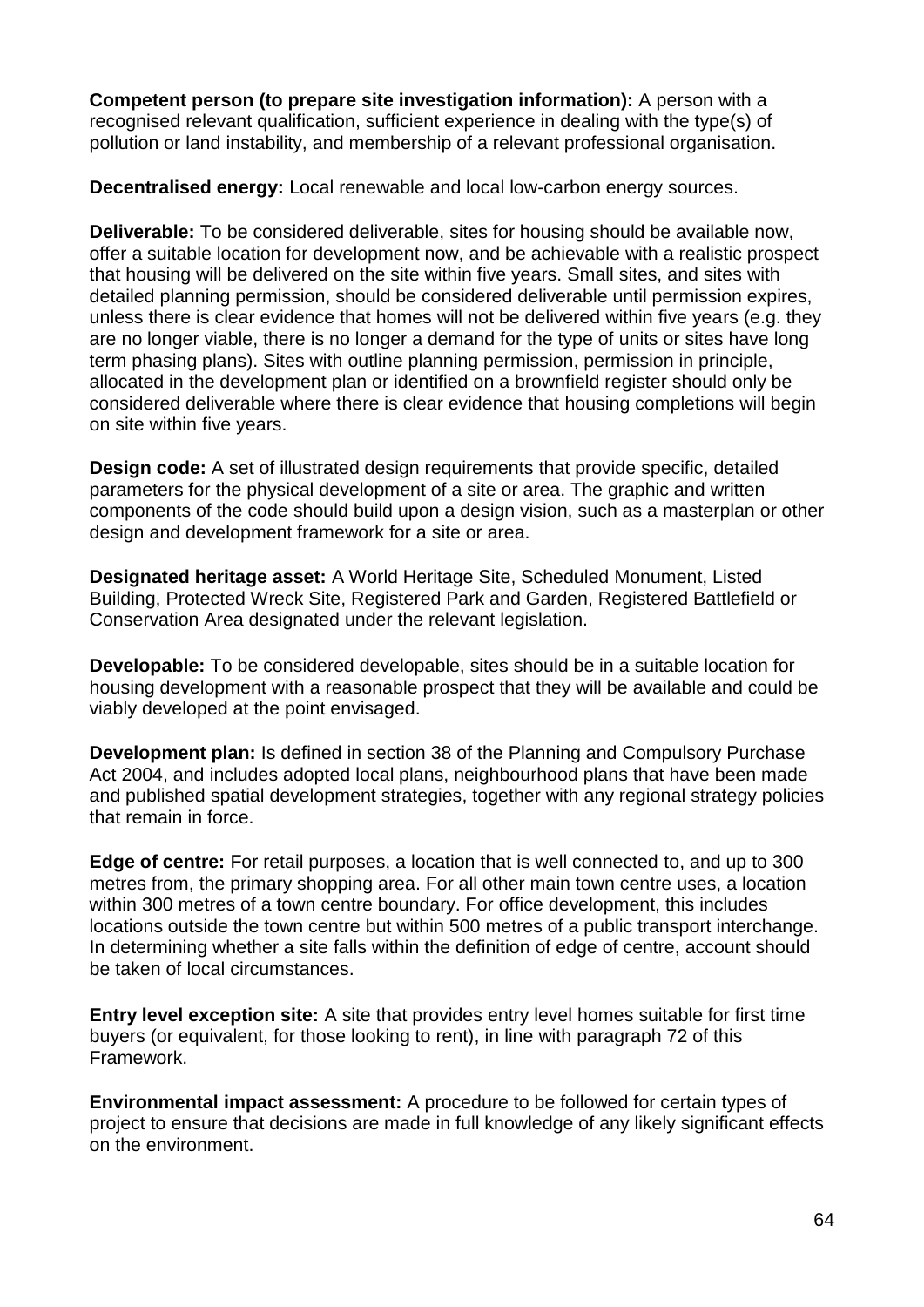**Essential local workers:** Public sector employees who provide frontline services in areas including health, education and community safety and can include NHS staff, teachers, police, firefighters and military personnel, social care and childcare workers.

**European site:** This includes candidate Special Areas of Conservation, Sites of Community Importance, Special Areas of Conservation and Special Protection Areas, and is defined in regulation 8 of the Conservation of Habitats and Species Regulations 2010.

**Geodiversity:** The range of rocks, minerals, fossils, soils and landforms.

**Green infrastructure:** A network of multi-functional green space, urban and rural, which is capable of delivering a wide range of environmental and quality of life benefits for local communities.

**Heritage asset:** A building, monument, site, place, area or landscape identified as having a degree of significance meriting consideration in planning decisions, because of its heritage interest. It includes designated heritage assets and assets identified by the local planning authority (including local listing).

**Heritage coast:** Areas of undeveloped coastline which are managed to conserve their natural beauty and, where appropriate, to improve accessibility for visitors.

**Historic environment record:** Comprehensive, publicly accessible and dynamic resources that provide information about the local historic environment. Every local planning authority should maintain a Historic Environment Record or have access to one.

**Housing Delivery Test:** Measures net additional dwellings provided in a local authority area against the homes required, using national statistics and local authority data. The Secretary of State will publish the Housing Delivery Test results for each local authority in England every November.

**Irreplaceable habitat:** those which could be described as irreplaceable due to the technical difficultly or significant timescale required for replacement. It includes ancient woodland, blanket bog, limestone pavement and some types of sand dune, saltmarsh, reedbed and heathland. For the specific purpose of paragraph 173c of this Framework it does not include individual aged or veteran trees found outside ancient woodland.

**Local Development Order:** An Order made by a local planning authority (under the Town and Country Planning Act 1990) that grants planning permission for a specific development proposal or classes of development.

**Local enterprise partnership:** A body, designated by the Secretary of State for Housing, Communities and Local Government, established for the purpose of creating or improving the conditions for economic growth in an area.

**Local housing need:** the number of homes identified as being needed through the application of the standard method set out in national planning guidance, or a justified alternative approach.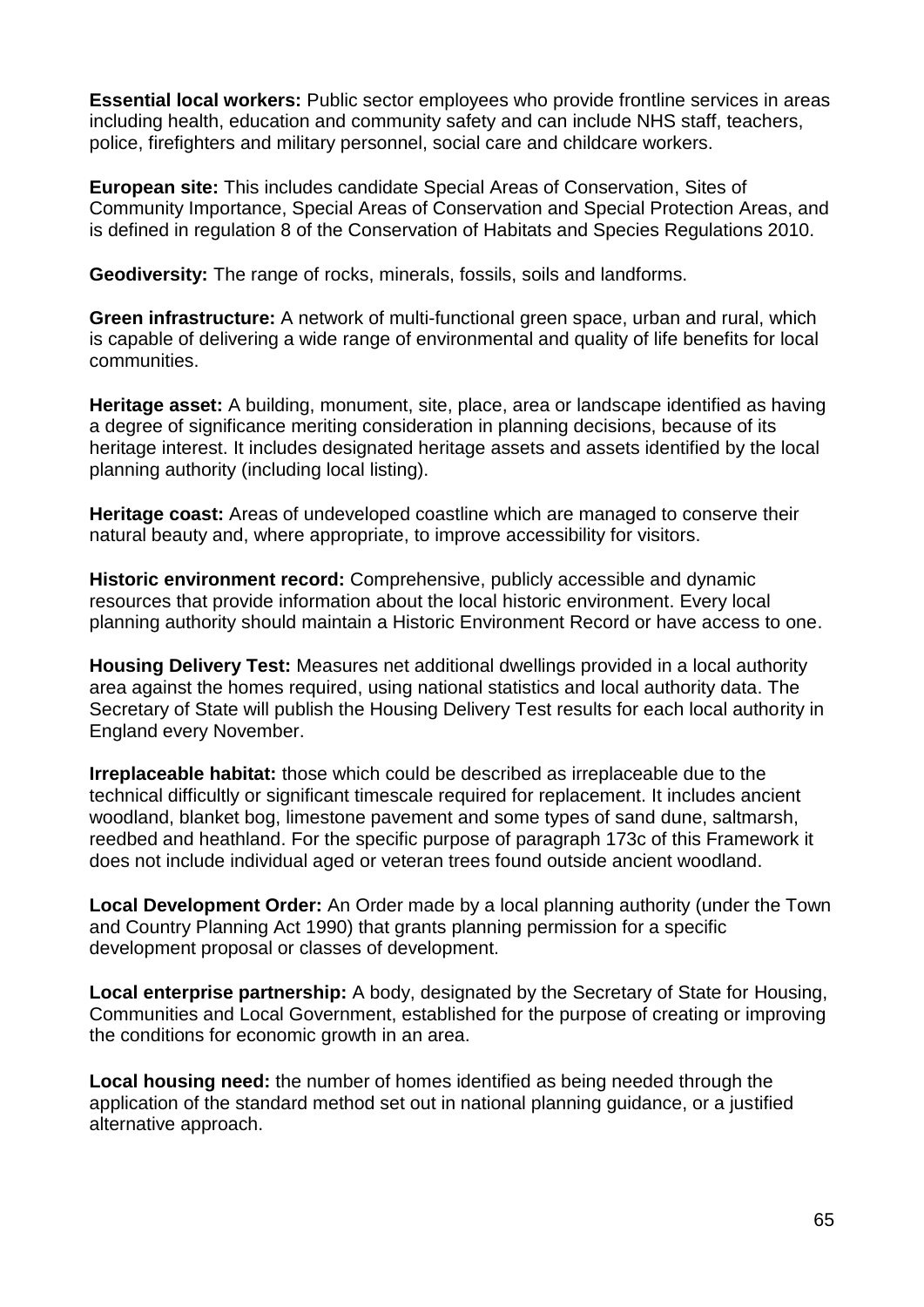**Local nature partnership:** A body, designated by the Secretary of State for Environment, Food and Rural Affairs, established for the purpose of protecting and improving the natural environment in an area and the benefits derived from it.

**Local planning authority:** The public authority whose duty it is to carry out specific planning functions for a particular area. All references to local planning authority apply to the district council, London borough council, county council, Broads Authority, National Park Authority and the Greater London Authority, to the extent appropriate to their responsibilities.

**Local plan:** A plan for the future development of a local area, drawn up by the local planning authority in consultation with the community. In law this is described as the development plan documents adopted under the Planning and Compulsory Purchase Act 2004. The local plan can consist of both strategic and local policies.

**Local policies:** policies contained in a neighbourhood plan, or those policies in a local plan that are not strategic policies.

**Main town centre uses:** Retail development (including warehouse clubs and factory outlet centres); leisure, entertainment and more intensive sport and recreation uses (including cinemas, restaurants, drive-through restaurants, bars and pubs, nightclubs, casinos, health and fitness centres, indoor bowling centres and bingo halls); offices; and arts, culture and tourism development (including theatres, museums, galleries and concert halls, hotels and conference facilities).

**Major development:** For housing, development where 10 or more homes will be provided, or the site has an area of 0.5 hectares or more. For non-residential development it means additional floorspace of 1,000 $m<sup>2</sup>$  or more, or a site of 1 hectare or more, or as otherwise provided in the Town and Country Planning (Development Management Procedure) (England) Order 2015.

**Mineral safeguarding area:** An area designated by minerals planning authorities which covers known deposits of minerals which are desired to be kept safeguarded from unnecessary sterilisation by non-mineral development.

**National trails:** Long distance routes for walking, cycling and horse riding.

**Nature improvement areas:** Inter-connected networks of wildlife habitats intended to reestablish thriving wildlife populations and help species respond to the challenges of climate change.

**Neighbourhood Development Order:** An Order made by a local planning authority (under the Town and Country Planning Act 1990) through which parish councils and neighbourhood forums can grant planning permission for a specific development proposal or classes of development.

**Neighbourhood plans:** A plan prepared by a parish council or neighbourhood forum for a designated neighbourhood area.

**Older people:** People over or approaching retirement age, including the active, newlyretired through to the very frail elderly; and whose housing needs can encompass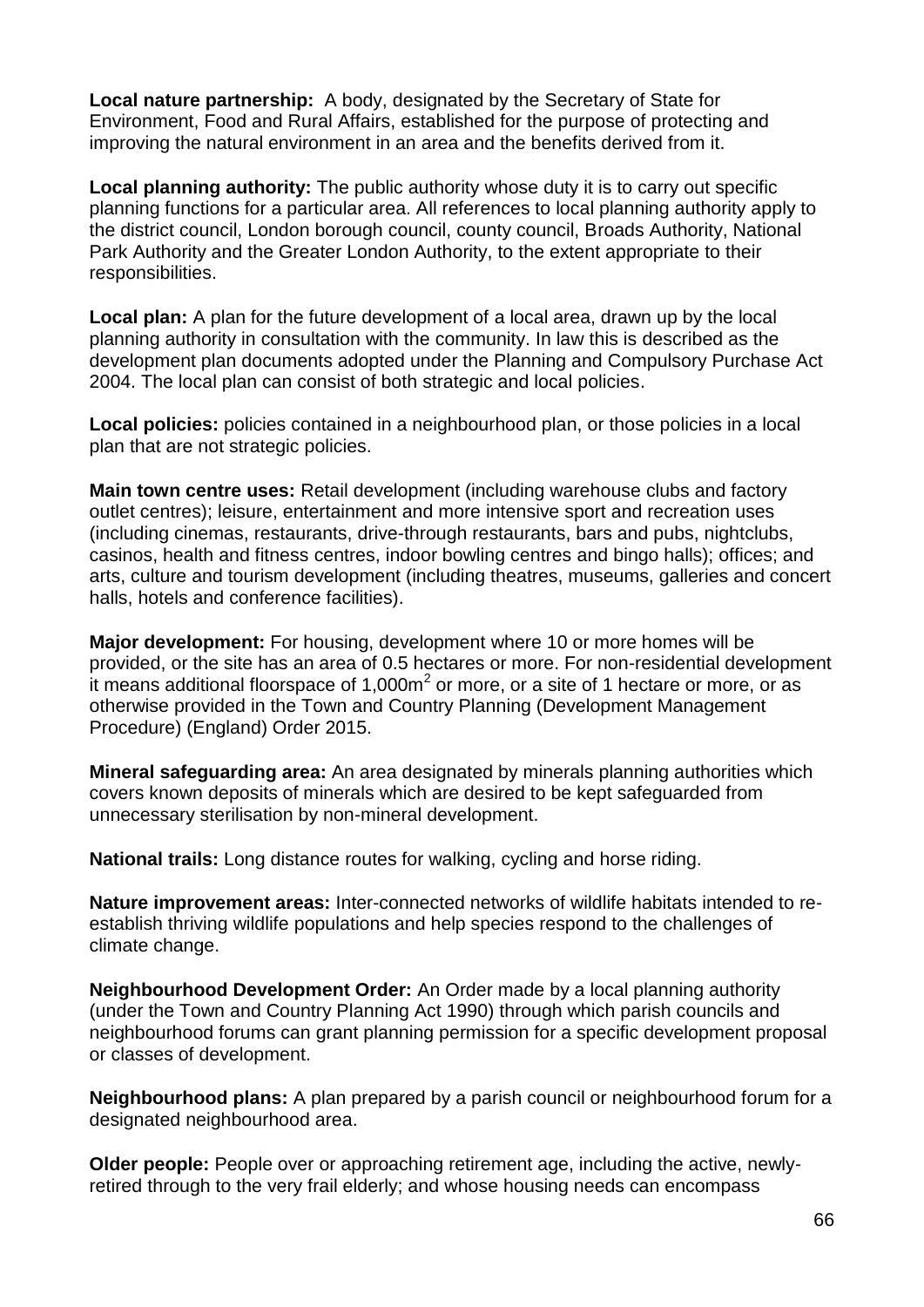accessible, adaptable general needs housing through to the full range of retirement and specialised housing for those with support or care needs.

**Open space:** All open space of public value, including not just land, but also areas of water (such as rivers, canals, lakes and reservoirs) which offer important opportunities for sport and recreation and can act as a visual amenity.

**Original building:** A building as it existed on 1 July 1948 or, if constructed after 1 July 1948, as it was built originally.

**Out of centre:** A location which is not in or on the edge of a centre but not necessarily outside the urban area.

**Out of town:** A location out of centre that is outside the existing urban area.

**Outstanding universal value:** Cultural and/or natural significance which is so exceptional as to transcend national boundaries and to be of common importance for present and future generations. An individual Statement of Outstanding Universal Value is agreed and adopted by the World Heritage Committee for each World Heritage Site.

**People with disabilities:** People have a disability if they have a physical or mental impairment, and that impairment has a substantial and long-term adverse effect on their ability to carry out normal day-to-day activities. These persons include, but are not limited to, people with ambulatory difficulties, blindness, learning difficulties, autism and mental health needs.

**Permission in principle**: A form of planning consent granted by a local planning authority which establishes that a site is suitable for a specified amount of housing-led development in principle. Following a grant of permission in principle, the site must receive a grant of technical details consent before development can proceed.

**Planning condition:** A condition imposed on a grant of planning permission (in accordance with the Town and Country Planning Act 1990) or a condition included in a Local Development Order or Neighbourhood Development Order.

**Planning obligation:** A legal agreement entered into under section 106 of the Town and Country Planning Act 1990 to mitigate the impacts of a development proposal.

**Playing field:** The whole of a site which encompasses at least one playing pitch as defined in the Town and Country Planning (Development Management Procedure) (England) Order 2015.

**Previously developed land:** Land which is or was occupied by a permanent structure, including the curtilage of the developed land (although it should not be assumed that the whole of the curtilage should be developed) and any associated fixed surface infrastructure. This excludes: land that is or has been occupied by agricultural or forestry buildings; land that has been developed for minerals extraction or waste disposal by landfill, where provision for restoration has been made through development control procedures; land in built-up areas such as residential gardens, parks, recreation grounds and allotments; and land that was previously-developed but where the remains of the permanent structure or fixed surface structure have blended into the landscape.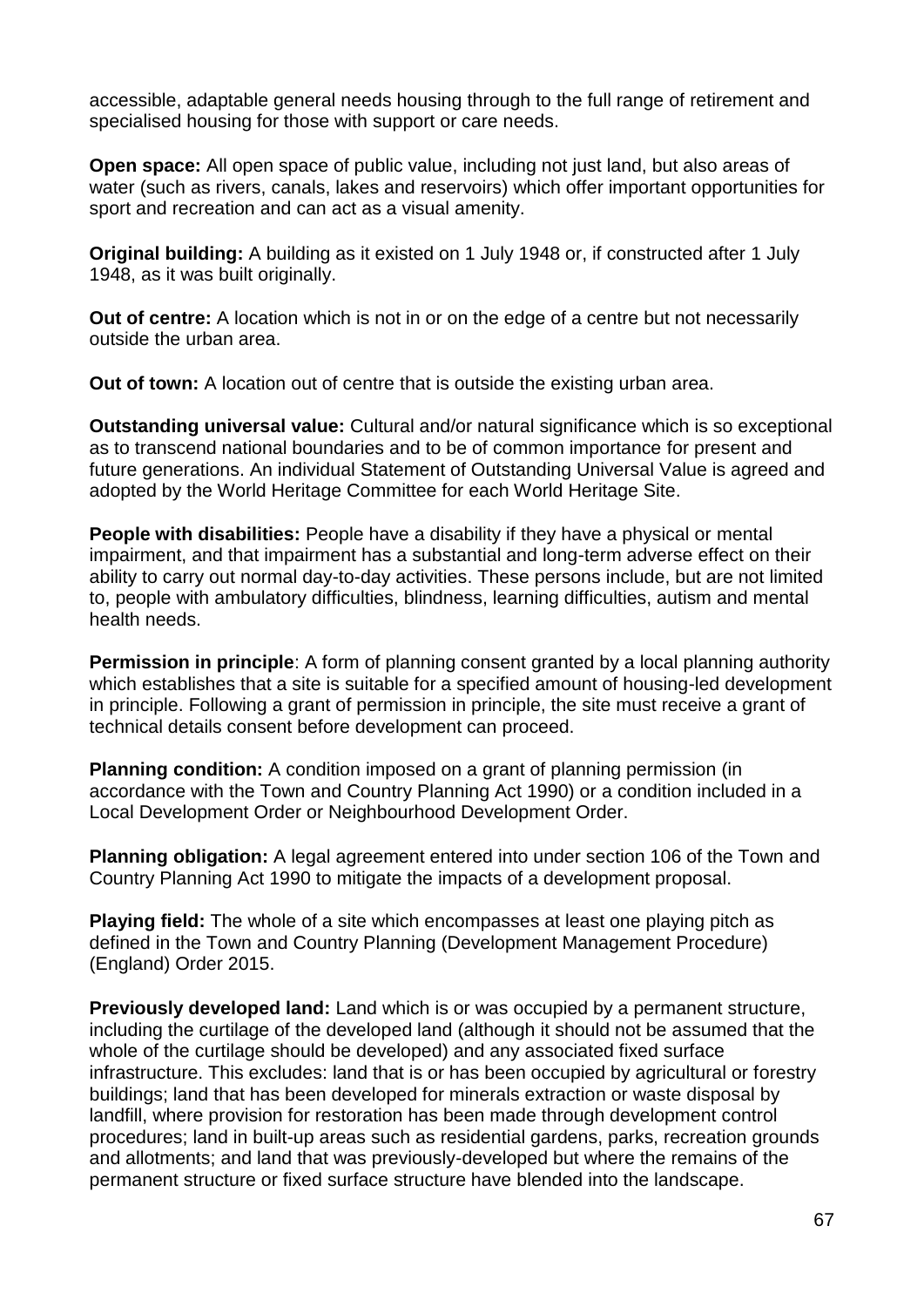**Primary shopping area:** Defined area where retail development is concentrated (generally comprising the primary and those secondary frontages which are adjoining and closely related to the primary shopping frontage).

**Primary and secondary frontages:** Primary frontages are likely to include a high proportion of retail uses which may include food, drinks, clothing and household goods. Secondary frontages provide greater opportunities for a diversity of uses such as restaurants, cinemas and businesses.

**Priority habitats and species:** Species and Habitats of Principal Importance included in the England Biodiversity List published by the Secretary of State under section 41 of the Natural Environment and Rural Communities Act 2006.

**Ramsar sites:** Wetlands of international importance, designated under the 1971 Ramsar Convention.

**Renewable and low carbon energy:** Includes energy for heating and cooling as well as generating electricity. Renewable energy covers those energy flows that occur naturally and repeatedly in the environment – from the wind, the fall of water, the movement of the oceans, from the sun and also from biomass and deep geothermal heat. Low carbon technologies are those that can help reduce emissions (compared to conventional use of fossil fuels).

**Rural exception sites:** Small sites used for affordable housing in perpetuity where sites would not normally be used for housing. Rural exception sites seek to address the needs of the local community by accommodating households who are either current residents or have an existing family or employment connection. A proportion of market homes may be allowed on the site at the local planning authority's discretion, for example where essential to enable the delivery of affordable units without grant funding.

**Safeguarding zone:** An area defined in Circular 01/03: Safeguarding aerodromes, technical sites and military explosives storage areas, to safeguard such sites.

**Setting of a heritage asset:** The surroundings in which a heritage asset is experienced. Its extent is not fixed and may change as the asset and its surroundings evolve. Elements of a setting may make a positive or negative contribution to the significance of an asset, may affect the ability to appreciate that significance or may be neutral.

**Significance (for heritage policy):** The value of a heritage asset to this and future generations because of its heritage interest. The interest may be archaeological, architectural, artistic or historic. Significance derives not only from a heritage asset's physical presence, but also from its setting. For World Heritage Sites, the cultural value described within each site's Statement of Outstanding Universal Value forms part of its significance.

**Special Areas of Conservation:** Areas given special protection under the European Union's Habitats Directive, which is transposed into UK law by the Habitats and Conservation of Species Regulations 2010.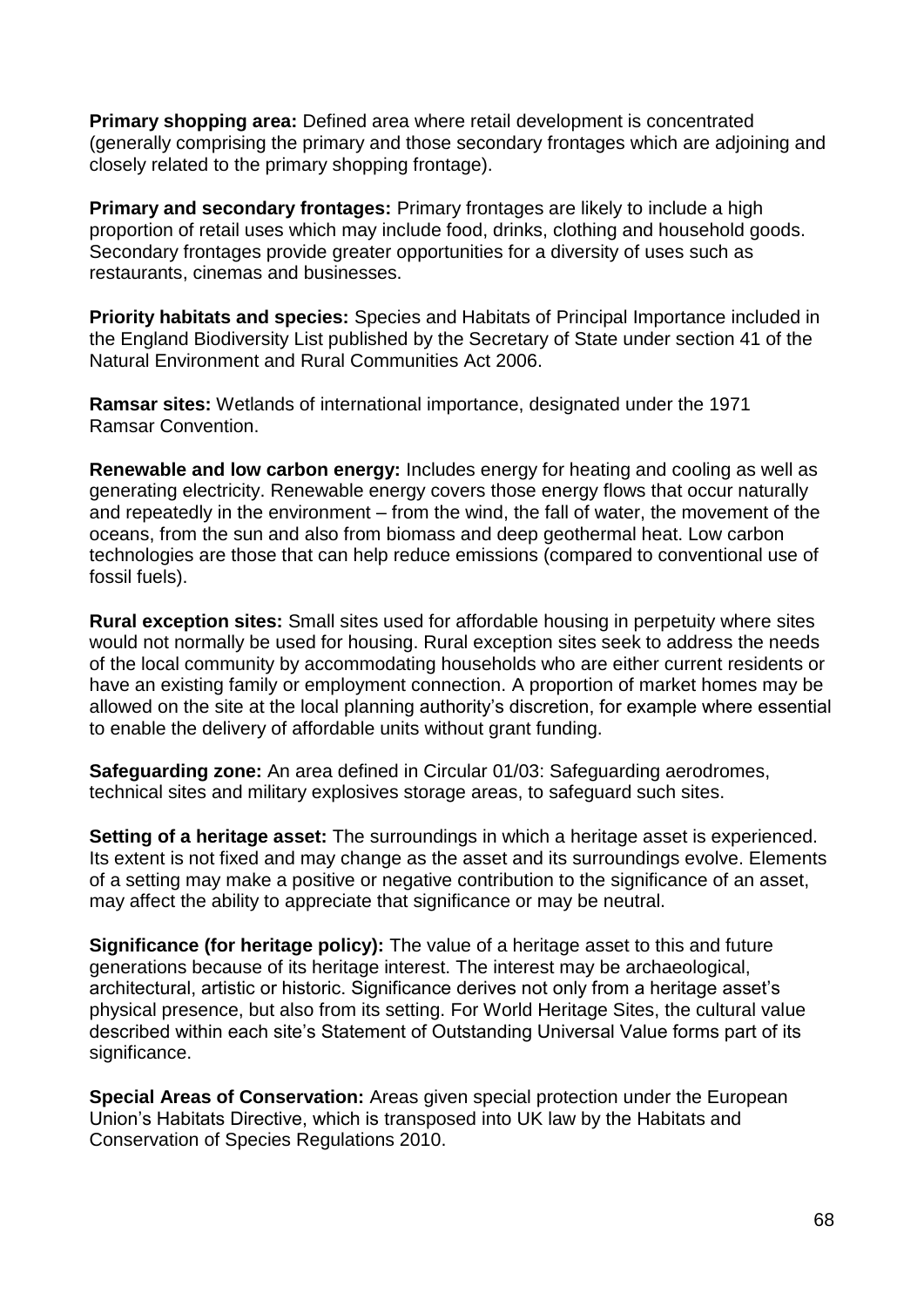**Special Protection Areas:** Areas which have been identified as being of international importance for the breeding, feeding, wintering or the migration of rare and vulnerable species of birds found within European Union countries. They are European designated sites, classified under the Birds Directive.

**Site investigation information:** Includes a risk assessment of land potentially affected by contamination, or ground stability and slope stability reports, as appropriate. All investigations of land potentially affected by contamination should be carried out in accordance with established procedures (such as BS10175:2011 Investigation of Potentially Contaminated Sites – Code of Practice). The minimum information that should be provided by an applicant is the report of a desk study and site reconnaissance.

**Site of Special Scientific Interest:** Sites designated by Natural England under the Wildlife and Countryside Act 1981.

**Stepping stones:** Pockets of habitat that, while not necessarily connected, facilitate the movement of species across otherwise inhospitable landscapes.

**Strategic environmental assessment:** A procedure (set out in the Environmental Assessment of Plans and Programmes Regulations 2004) which requires the formal environmental assessment of certain plans and programmes which are likely to have significant effects on the environment.

**Strategic plan:** A plan which sets out the strategic policies for an area in the form of an individual or joint local plan (which may also include local policies); or a spatial development strategy prepared by an elected Mayor or combined authority (where this power has been conferred).

**Strategic plan-making authority:** Those authorities responsible for producing strategic plans (local planning authorities, and elected Mayors or combined authorities, where this power has been conferred). This definition applies whether the authority is in the process of producing a strategic plan or not.

**Strategic policies:** Policies and strategic site allocations which address strategic priorities in line with the requirements of Section 19 (1B-E) of the Planning and Compulsory Purchase Act 2004.

**Supplementary planning documents:** Documents which add further detail to the policies in the development plan. They can be used to provide further guidance for development on specific sites, or on particular issues, such as design. Supplementary planning documents are capable of being a material consideration in planning decisions but are not part of the development plan.

**Sustainable transport modes:** Any efficient, safe and accessible means of transport with overall low impact on the environment, including walking and cycling, low and ultra low emission vehicles, car sharing and public transport.

**Town centre:** Area defined on the local authority's policies map, including the primary shopping area and areas predominantly occupied by main town centre uses within or adjacent to the primary shopping area. References to town centres or centres apply to city centres, town centres, district centres and local centres but exclude small parades of